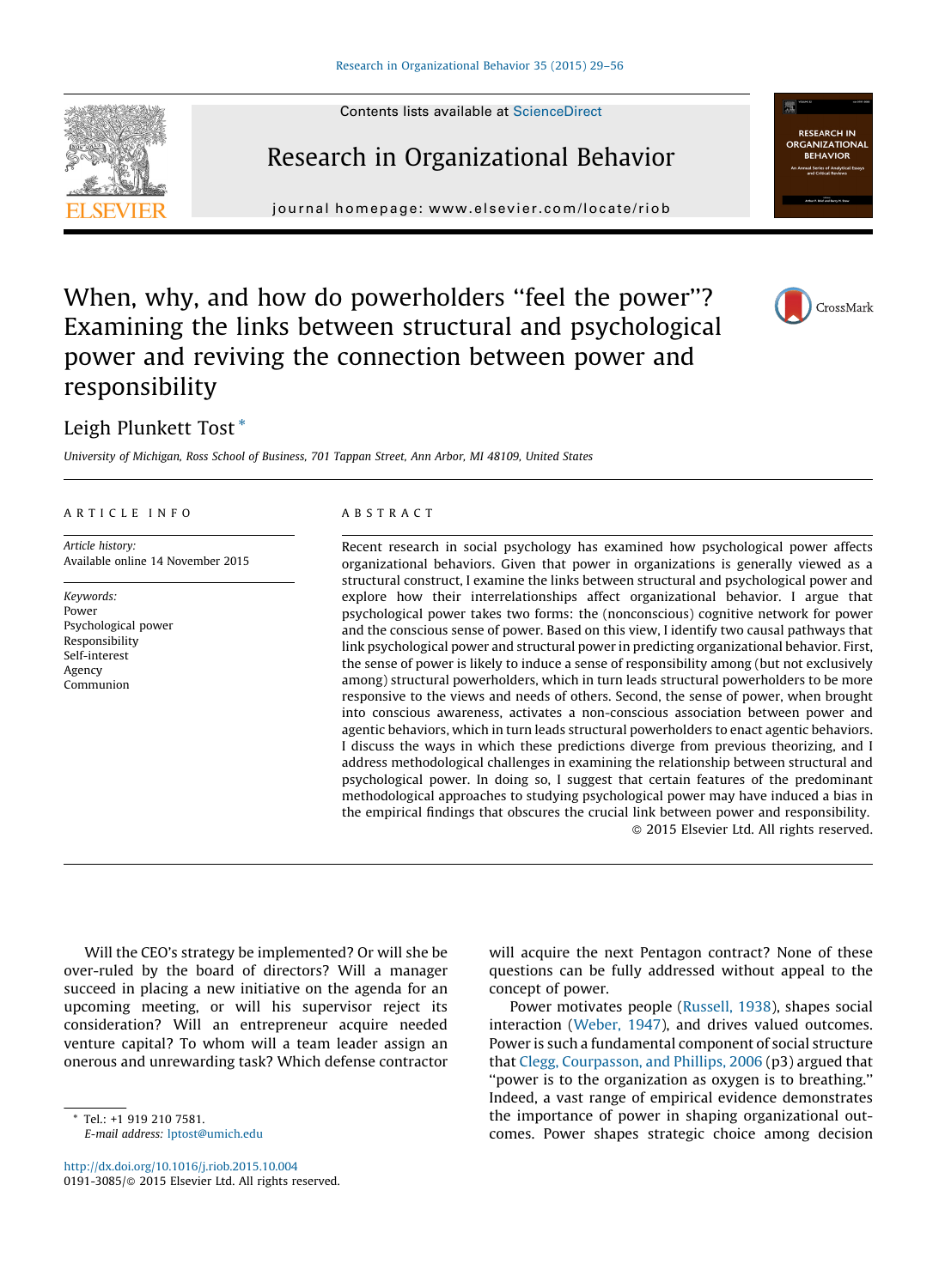makers (Allison, 1971; Child, 1972; [Eisenhardt](#page-24-0) & Bourgeois, 1988; [Finkelstein,](#page-24-0) 1992; Hinings, Hickson, Pennings, & Schneck, 1974; [Pettigrew,](#page-24-0) 1973) and drives organizational and strategic change (Miles & [Cameron,](#page-26-0) 1982), and power disparities in teams play a significant role in enhancing or diminishing team performance (see [Ander](#page-24-0)son & [Brown,](#page-24-0) 2010 for a review). Moreover, the effects of power extend beyond practical concerns about organizational direction and performance: power has important implications for the moral dimensions of organizational life. Power enables the subjugation, domination, and manipulation of some just as it liberates, inspires, and energizes others (Cote et al., 2011; [Gruenfeld,](#page-25-0) Inesi, Magee, & [Galinsky,](#page-25-0) 2008; Fleming & Spicer, 2014).

It is therefore unsurprising that power has garnered scholarly attention at multiple levels of analysis. Power has been conceived of as an organizing force at the societal level (Marx, [1867/1972](#page-26-0)), the industry level [\(Borenstein,](#page-24-0) [1989](#page-24-0)), the organizational level ([Courpasson,](#page-25-0) 2000; Friedkin, 1993; Pfeffer & [Salancik,](#page-25-0) 1978; [Weber,](#page-27-0) 1947), the intergroup level (Nadler, 2002; [Sidanius](#page-26-0) & Pratto, 2001), the team-level [\(Anderson](#page-24-0) & Brown, 2010), the dyadic level (Molm, 1990; Molm, Quist, & [Wisely,](#page-26-0) 1994), and the individual level (Keltner, [Gruenfeld,](#page-26-0) & Anderson, 2003). As such, power is a nexus for multiple theoretical perspectives on social dynamics, a reality that has both advanced and hindered the illumination of its nature. The relevance of power as a construct across multiple levels of analysis has advanced our understanding of power because a broad range of perspectives have reminded theorists that power has many manifestations, roles, dimensions, and effects. But like the proverbial blind men who fail to discover the full nature of the elephant, differing definitions, theoretical foundations, methodological approaches, and target audiences have hampered the integration of these views on power.

As a case in point, the Academy of Management Annals, the Academy of Management's journal dedicated to reviewing and synthesizing management research, has published two articles on power—a primarily psychologically-oriented article in 2008 (Magee & [Galinsky,](#page-26-0) 2008) and a more sociologically-oriented article six years later [\(Fleming](#page-25-0) & Spicer, 2014). The authors of both, who are all remarkably productive and influential scholars on the topic of power in organizations, were not cited at all in one another's reviews. This lack of integration is understandable given the vastness of the power literature, and neither paper specified cross-level or cross-subfield integration as a goal. But the lack of integration is also unfortunate, because such integration is necessary for the advancement of social scientific research on power (Sturm & [Antonakis,](#page-27-0) [2015](#page-27-0)). One reason that this divide may be so entrenched is the lack of clarity regarding how differing views of the construct of power map onto one another.

To understand why this is so, some definitions may be helpful. Power refers to asymmetric control over valued resources, which in turn affords an individual the ability to control others' outcomes, experiences, or behaviors (Depret & Fiske, 1993; [Emerson,](#page-25-0) 1962; Fiske, 2010; Magee & [Galinsky,](#page-25-0) 2008; Keltner et al., 2003; Thibaut & Kelley, [1959](#page-25-0)). The primary approach to the study of power in

social psychology in recent years involves a focus on power as a psychological state. In particular, the focus has been on the sense of power. The term sense of power has, as I will explain, been used in multiple ways, but it refers generally to an individual's internal mental representations of their power in relation to others in their social environments (Anderson & Galinsky, 2006; [Anderson,](#page-24-0) John, & Keltner, [2012](#page-24-0)). A person with a high sense of power in a particular situation construes the social relationships in question in a way that characterizes him or her as having a relatively high ability to control the outcomes, experiences, or behaviors of others.

Psychological manifestations of power have been demonstrated to affect an almost astonishing list of constructs that are relevant to the study of organizations. For example, psychological power affects numerous variables related to strategic decision making, including optimism [\(Anderson](#page-24-0) & Galinsky, 2006), overconfidence (Fast, Halevy, & [Galinsky,](#page-25-0) 2012a), risk-taking ([Anderson](#page-24-0) & [Galinsky,](#page-24-0) 2006), temporal discounting (Joshi & Fast, [2014](#page-26-0)), loss aversion ([Inesi,](#page-26-0) 2010); advice taking (See, [Morrison,](#page-27-0) [Rothman,](#page-27-0) & Soll, 2011; Tost, Gino, & Larrick, 2012), and advice giving ([Schaerer](#page-26-0) et al., 2015). Psychological manifestations of power also impact a range of variables related to other aspects of organizational behavior, such as goal pursuit (e.g., Guinote, 2008; Slabu & [Guinote,](#page-25-0) 2010), action-orientation (Galinsky, [Gruenfeld,](#page-25-0) & Magee, 2003), verbal communication (Tost, Gino, & [Larrick,](#page-27-0) 2013), emotional expression (Van Kleef, De Dreu, [Pietroni,](#page-27-0) & [Manstead,](#page-27-0) 2006), social evaluations [\(Gruenfeld](#page-25-0) et al., 2008; [Kipnis,](#page-25-0) 1972), performance evaluations ([Georgesen](#page-25-0) & [Harris,](#page-25-0) 1998, 2000), perspective taking [\(Galinsky,](#page-25-0) Magee, Inesi, & [Gruenfeld,](#page-25-0) 2006), fairness [\(Blader](#page-24-0) & Chen, 2012), prosocial behavior (Cote et al., [2011\)](#page-25-0), and ethical decision making (DeCelles, DeRue, [Margolis,](#page-25-0) & Ceranic, 2012), among others (for reviews, see [Anderson](#page-24-0) & Brion, 2014; Magee & [Galinsky,](#page-24-0) 2008).

It is an impressive list, but how are we to understand how these effects map onto the ways power is conceived in organizational research? In organizational studies, researchers have traditionally thought of power as a structural variable driven by the objectively demonstrable control of valued resources (e.g., [Fligstein,](#page-25-0) 1987; Pfeffer & [Salancik,](#page-25-0) 1978) and intimately tied to organizational politics, which involves the mobilization of power to realize desired goals and interests [\(Fleming](#page-25-0) & Spicer, [2014](#page-25-0)). Do these psychological forms of power map directly onto the more structural view? That is, is the sense of power reliably and accurately evoked when someone holds a position that affords structural power?

There are substantial reasons to doubt an affirmative answer to this question. From a conceptual standpoint, the sense of power has been viewed and studied as both a psychological state and as an individual trait, with evidence suggesting that people high on this trait are predisposed to feel an enhanced sense of power quite apart from their structural position [\(Anderson](#page-24-0) et al., 2012). Empirical evidence has also produced multiple findings in which structural power and the sense of power diverge (e.g., [Bugental](#page-24-0) & Lewis, 1999; Tost & Johnson, 2015). For example, [Bugental](#page-24-0) and Lewis (1999) review research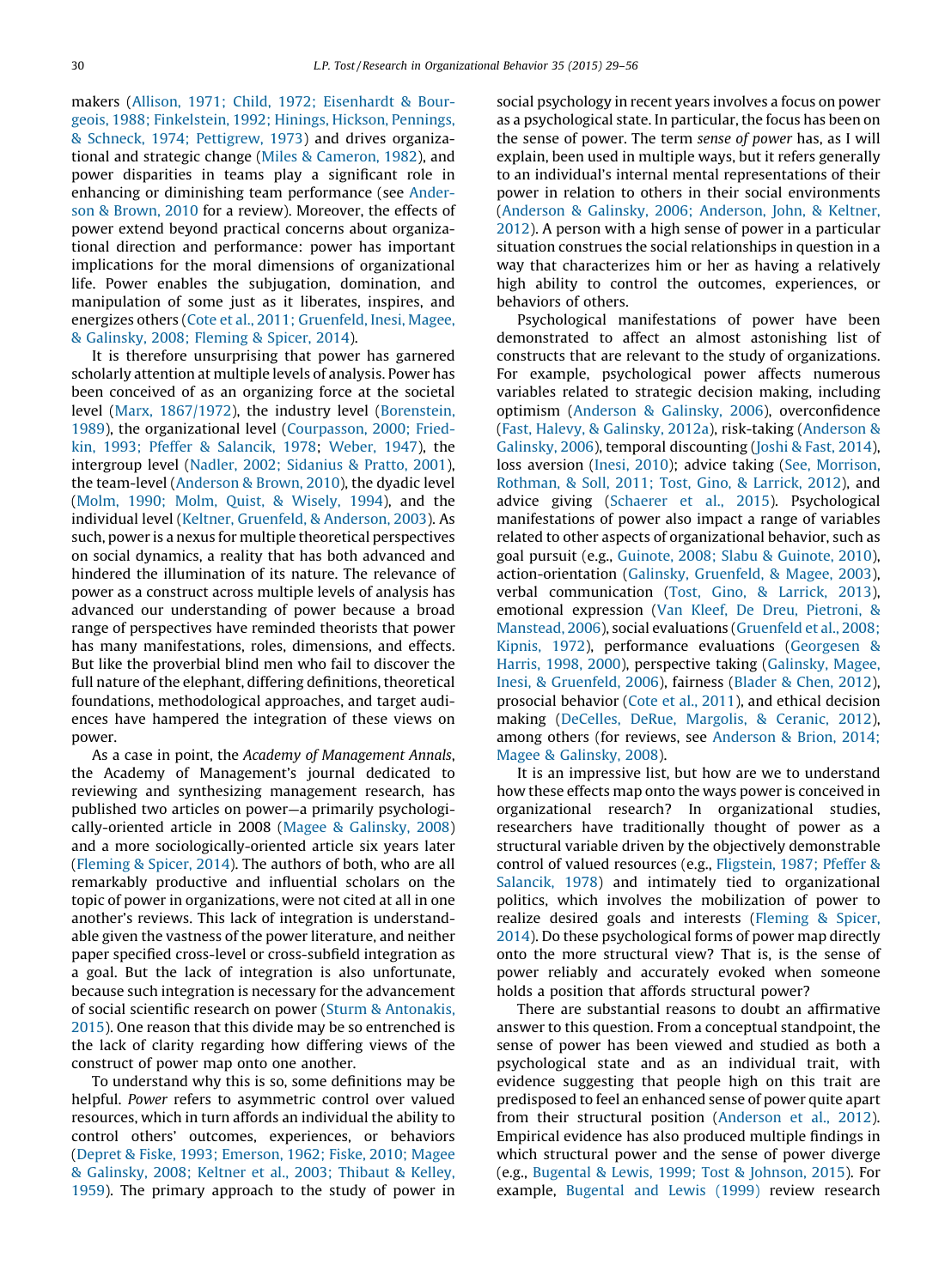examining the feeling of powerlessness among people who are structurally powerful, and Tost and [Johnson](#page-27-0) (2015) found in an experimental study that manipulations of structural and psychological power can produce different effects on behavior.

At the same time, researchers have pointed to articles that contain multiple studies in which structural power manipulations have produced the same results as manipulations targeted to evoke the sense of power (e.g., [Magee](#page-26-0) & [Galinsky,](#page-26-0) 2008; Magee & Smith, 2013; Smith & Galinsky, [2010](#page-26-0)), suggesting that a correspondence between structural power and the sense of power exists. Consequently, recent reviews summarizing the implications of the social psychological research on power for organizational research have either implicitly or explicitly relied on the assumption that the experience of holding structural power reliably induces the psychological sense of power. For example, Magee and [Galinsky](#page-26-0) (2008) state: ''The following review relies heavily on the assumption that the empirical evidence using [social psychological laboratory] methods reflects the way that power operates in organizations'' (p. 368). The purpose of this paper is to investigate that assumption, and in doing so to attempt to initiate a renewed dialogue on power in organizations across levels of analysis.

I therefore have two primary aims. The first is to address construct clarity regarding the psychological manifestations of power, with particular attention to what is meant by the term sense of power. What does it mean for an individual to have a mental representation of their power? What is the nature and structure of such a representation? From where does it emerge? How is its content developed, and how does it function? Does its nature vary from person to person or culture to culture? The second aim of this paper is to articulate the circumstances under which the structural experience of power would be likely to evoke the sense of power, thereby producing the myriad outcomes identified in the social psychological literature. When is the sense of power made psychologically salient in organizational life? How do institutional pressures affect individuals' senses of power? My goal in addressing these questions is to uncover the best available answers from the extant literature and, where those answers are insufficient, to point the way for new research to ameliorate the insufficiency.

This paper is organized into two sections, reflecting the two aims of the paper. The first section defines power and associated constructs and then engages in an examination of the sense of power, reviewing previous definitions of the construct and advocating that it has been theorized and examined as two distinct constructs that should be separated and delineated. In particular, I argue that the sense of power has often been discussed or studied as the myriad cognitions, emotions, and dispositions associated with the concept of power and as the sense that one is powerful. I suggest, however, that these mental associations of power may best be viewed as a separate construct: the cognitive network of power. I argue that distinguishing between these constructs allows researchers to consider how the two relate to one another and therefore to further specify the multiple causal processes by which the effects

of these psychological manifestations of power emerge. Such an understanding is necessary, I argue, in order to theorize how psychological power and structural power relate.

The second section then endeavors to build a bridge between the psychological manifestations of power and the structural forms of power most commonly examined in organizational studies. I explain why a direct one-to-one mapping of psychological power to structural power is unlikely, and I provide a theoretical justification for expecting that structural power may at times function quite differently from the dynamics that have emerged with respect to psychological power. In doing so I identify numerous directions for future research. My hope is that this initial foray into linking psychological and structural power can provide a foundation for future work that can advance a multi-level perspective on the operation of organizational power.

# 1. Construct clarity: Power and its psychological manifestations

# 1.1. Defining power

Consistent with the multiplicity of levels of analysis from which power has been addressed, the extant literature also offers a considerable number of definitions of power. Thankfully, others have undertaken reviews of such definitions (e.g., Kim, [Pinkley,](#page-26-0) & Fragale, 2005; Magee & Galinsky, 2008; Overbeck, 2010; Sturm & [Antonakis,](#page-26-0) [2015](#page-26-0)), so I will not do so here. Instead, I adopt the definition that is most commonly used in the social psychological literature: power is asymmetric control over valued resources [\(Depret](#page-25-0) & Fiske, 1993; Fiske, 2010; Magee & [Galinsky,](#page-25-0) 2008; Keltner et al., 2003; Thibaut & Kelley, [1959](#page-25-0)). My focus here is on social power, rather than personal power. Personal power is generally viewed more broadly as the ability to bring about one's intended effects (e.g., [Russell,](#page-26-0) 1938). Social power, in contrast, involves the ability to elicit desired behaviors in others because one controls resources that others value.

I adopt this definition because it is consistent not only with the way power is most often studied within social psychological research, but also because it is consistent with the way power has most often been studied in organizations. For example, one of the most influential theories of organizational power is resource dependence theory (Pfeffer & [Salancik,](#page-26-0) 1978), which holds that the power of an organizational unit is determined by the extent to which the unit controls resources that are valued by others. More broadly, sociological research has generally viewed power as intimately tied with notions of organizational control (e.g., [Courpasson,](#page-25-0) 2000) and decision making control (e.g., Davis & [Thompson,](#page-25-0) 1994).

My adopted definition does diverge from one approach that has been used in some previous organizational research: defining power as the capacity to influence others or enforce one's will (e.g., [Cartwright,](#page-24-0) 1965; [Finkelstein,](#page-24-0) 1992; French & Raven, 1959; Sturm & [Antonakis,](#page-24-0) 2015). For example, Sturm and [Antonakis](#page-27-0) [\(2015\)](#page-27-0) advocate that social power in organizational studies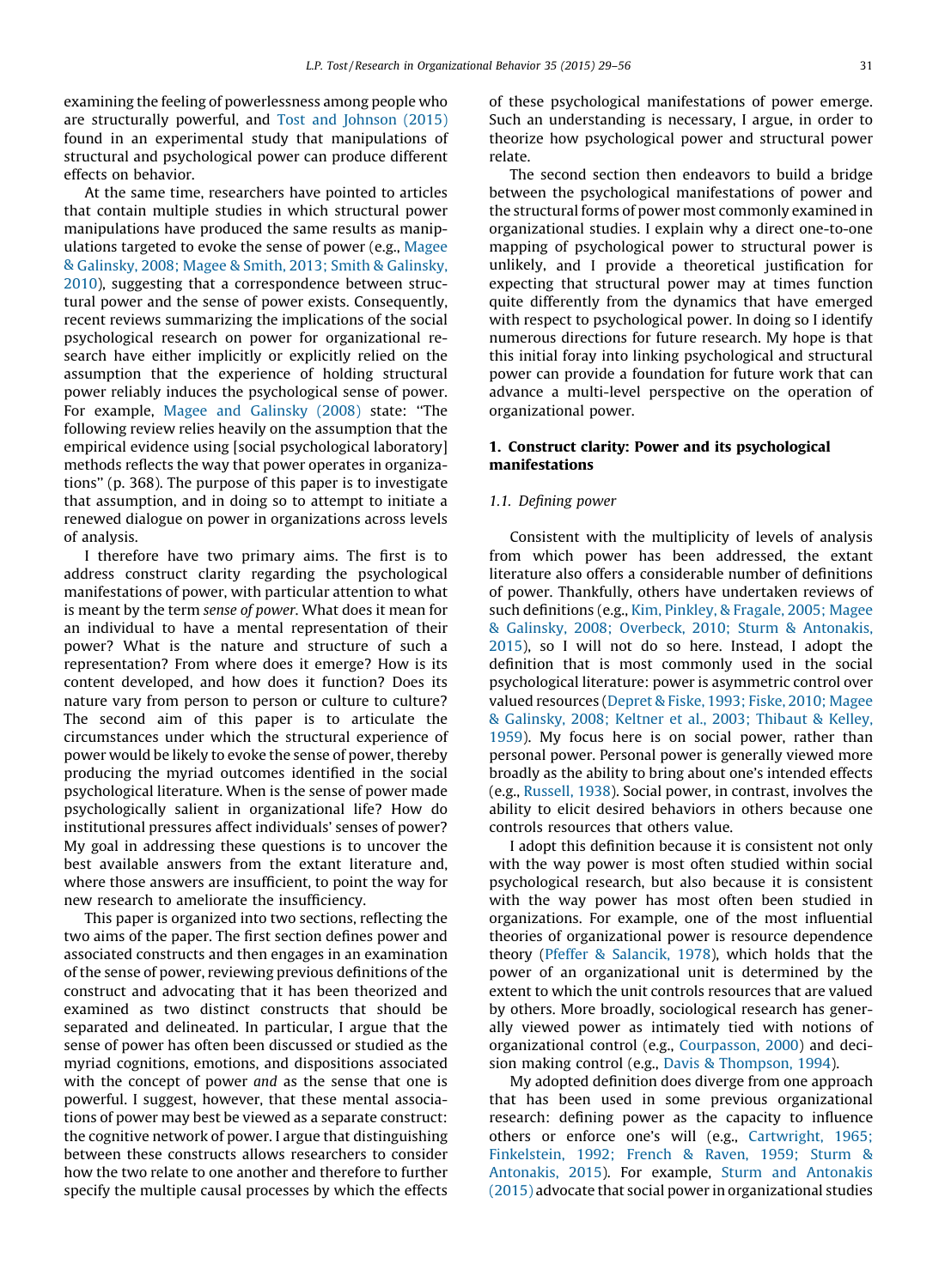be defined as ''having the discretion and the means to asymmetrically enforce one's will over others'' (p. 139). I view the discretion and means to enforce one's will as a concomitant of asymmetric control over valued resources. That is, asymmetric control over valued resources necessarily affords one the discretion and the means to asymmetrically enforce one's will over others. If one has control over resources that others desire, then one's capacity to enforce one's will over those others is commensurate to both the completeness of that control and the extent of others' desire. The one (control of valued resources) begets the other (ability to enforce one's will).

This observation raises the question, of course, of whether the capacity to enforce one's will can emerge from sources other than resource control. I suggest that it cannot. The ability to socially influence others may emerge from a variety of sources, such as argumentative skill, interpersonal liking, and reciprocity ([Cialdini,](#page-25-0) 2009). The ability to enforce one's desires even when others have not been persuaded to comply, however, is dependent on resource control. It is important to note, however, that, as [Keltner](#page-26-0) et al. (2003) pointed out, the nature of the resources in question could vary considerably, from material resources (e.g., money, food, economic opportunity, professional security, physical safety, etc.) to social resources (e.g., information, expertise, affection, social approval, decision-making opportunities, etc.). It is difficult to conjure a situation in which one would have the discretion and means to enforce one's will without controlling one or more of these resources. This observation does not mean that those lacking structural power can never prevail over those who possess it; however, in order to prevail, the weak must engage political strategies that alter the balance of power (i.e., that alter the value and/or distribution of relevant resources; see, e.g., [Arreguin-Toft,](#page-24-0) [2001;](#page-24-0) [Scott,](#page-26-0) 2008).

One objection to this position may be an appeal to the construct of authority: authority is generally viewed as power that comes from the occupation of a role ([Weber,](#page-27-0) [1947](#page-27-0)). However, if the role is stripped of resource control (i.e., it is a mere title), it is difficult to see how such a role could afford a meaningful capacity to enforce one's will over others (i.e., in the face of others' disinclination to go along).

Another objection may appeal to the construct of status. Among social psychologists, status is defined as respect, esteem, and high regard in the eyes of others ([Blader](#page-24-0) & Chen, 2012; Magee & [Galinsky,](#page-24-0) 2008). Sociologists take a similar view of the fundamental nature of status while also recognizing that an individual's (or group's) status can be rooted in personal characteristics (ascribed status) and/or perceived abilities and achievements (achieved status); sociologists further highlight that these multiple social markers indicating an individual's status may send mixed signals (i.e., one can have high status based on one marker and low status based on another; Berger, [Norman,](#page-24-0) [Balkwell,](#page-24-0) & Smith, 1992; Stryker & Macke, 1978). While status is a construct that is closely related to power, the two are distinct: power depends on the resources the focal individual controls, whereas status is rooted in what others think about the focal individual [\(Blader](#page-24-0) & Chen, 2012; Magee & [Galinsky,](#page-24-0) 2008; Smith and [Magee,](#page-27-0) 2015).

Could not status grant one the capacity to enforce one's will? Yes, but only when it allows one to control a resource that others desire. Suppose Pat and Sandy work on the same team. Pat is a high status member and issues a command to Sandy that Sandy does not wish to follow. Will Sandy comply? Possibly. Specifically, Sandy may comply if Sandy desires approval from other team members (because Pat's status affords Pat control over that approval). Alternatively, Sandy may follow the command if Sandy actively desires Pat's approval. In either case, Pat's status provides the capacity to enforce his or her will because it endows Pat with control over a resource that is valued by Sandy. If Sandy does not value either Pat's approval or the approval of the group, Sandy is unlikely to comply. In such a situation, Pat would have status but lack control over a desired resource and therefore would be unable to enforce his or her will.

There are also other strengths associated with viewing power as asymmetric control over valued resources. If we discuss power as resource control, we can explore the dimensions of power as defined by the resources controlled. For example, French and [Raven's](#page-25-0) (1959) well-known typology of the ''bases'' of power takes that approach. One can imagine an updated typology involving dimensions such as financial resources, information, technology, loyalty, social opportunities, and/or other dimensions that account for advances in theorizing since French and Raven wrote their landmark paper. Such an endeavor is outside the scope of this paper, but scholarly understandings of power would surely benefit from its undertaking. As [Overbeck](#page-26-0) (2010) explains in her extensive review of theorizing on power in social science, there is evidence that the nature of the resource that a powerholder controls may affect how others respond to that power, though empirical investigation into this issue is limited (see [Overbeck,](#page-26-0) 2010, p. 23 for more on this).

Another strength of the view of power as resource control is that it empowers scholars to investigate how relative power functions. This is also an important, and under-studied (though see two notable exceptions: [Kim](#page-26-0) & [Fragale,](#page-26-0) 2005; Kim et al., 2005), area of investigation. As [Overbeck](#page-26-0) (2010) laments, ''Social psychology has often proceeded by exploring the effects of power as if it were absolute, not just relative; that is, we tend to identify what 'powerful people' do, feel, and think, as if there were no constraints or obligations on those people'' (p. 24–25). This is a crucial point, to which I will return later in this paper, but for now I note that viewing power as resource control allows scholars to explore how power dynamics change when, rather than one ''high power'' person controlling all of the resources, there is one person controlling resource A, and another person controlling resource B (see [Kim](#page-26-0) et al., [2005](#page-26-0) for such a framework). In such a situation, multiple people have power, though the power may be of different types. The view of power as the capacity to enforce one's will, without reference to resource control, does not lend itself as easily to the exploration of this type of dynamic.

For these reasons, I define power as asymmetric control over valued resources. I now turn my attention to understanding the primary ways in which power has been studied recently in social psychological research: the psychological manifestations of power.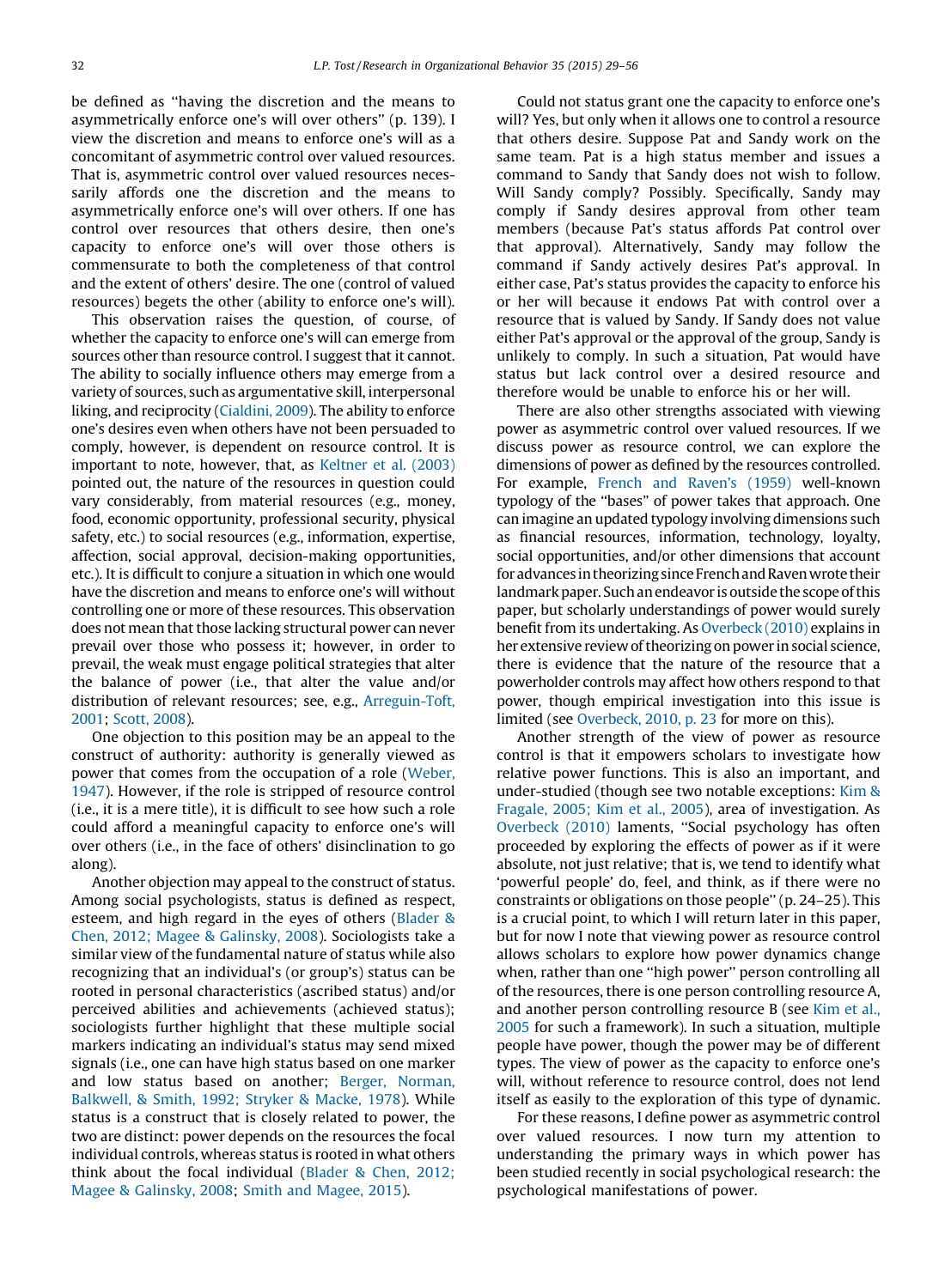#### 1.2. Psychological manifestations of power

While power is asymmetric control over resources, power has increasingly been viewed and studied in social psychology as a psychological state. The primary impetus for this shift can be traced back to Keltner and [colleagues'](#page-26-0) [\(2003\)](#page-26-0) theory, in which they called on researchers to develop a better understanding of the effects of power on the powerholder. Keltner and colleagues built on [Kipnis's](#page-26-0) [\(1972,](#page-26-0) 1976) seminal work on power as a corrupting influence on powerholders. Kipnis [\(1976\)](#page-26-0) argued that the experience of power changed powerholders' behaviors in predictable, and generally undesirable, ways, suggesting that power enhanced individuals' self views but led to a tendency to derogate others. Keltner and colleagues reviewed and integrated over two decades of subsequent research to propose a new model of how power affects the powerholder. Their theory proposes that power activates the behavioral approach system, meaning that the experience of power enhances individuals' attention to rewards, increases their inclinations to take action, and limits psychological inhibitions. The authors laid out a broad range of new and exciting research questions for scholars to tackle, and the resulting set of findings are extensive and have been broadly supportive of what has come to be known as power-approach theory.

Of course, in order to tackle these questions about how power affects the psychology of the powerholder, researchers had to grapple with how exactly it is that powerholders psychologically understand or process their power. What is power to the psyche? How is it experienced? To answer these questions, power had to be relocated to the mind. Hence, the notion of power as a psychological state developed. To that end, in the same year that Keltner and [colleagues'](#page-26-0) (2003) paper was published, [Galinsky](#page-25-0) et al. (2003) presented the first published direct test of the theory, in which they introduce the notion of power as a psychological state as follows:

Power is often conceived of as a structural variable ([Ng,](#page-26-0) [1980](#page-26-0)) and as a property of social relationships ([Emerson,](#page-25-0) 1962). We argue that power can also become a psychological property of the individual. The experience of holding power in a particular situation generates a constellation of characteristics and propensities that manifest themselves in affect, cognition, and behavior ([Keltner](#page-26-0) et al., 2003). We suggest that the concepts and behavioral tendencies associated with power are activated whenever the possession of power is implied, consciously or nonconsciously, in a new situation, or even when an experience with power is simply recalled [\(Galinsky](#page-25-0) et al., 2003, p. 454).

In this view, the structural experience of power activates a set of concepts and behavioral tendencies, and such activation occurs regardless of whether the instance of power is ongoing or recollected.

Shortly thereafter, [Anderson](#page-24-0) and Galinsky (2006) described the sense of power using very similar language (see p. 514), but more recently [Anderson](#page-24-0) et al. (2012) articulated a different view. Specifically, they defined the

sense of power as ''the perception of one's ability to influence another person or other people'' ([Anderson](#page-24-0) et al., 2012, p. [316](#page-24-0)). In this view, the sense of power is a subjective judgment about one's own ability to influence others. How might this relate to Galinsky and [colleagues'](#page-25-0) (2003) earlier articulation of power as a psychological state? If the sense of power is a judgment of one's social influence ability, what can we make of the concepts and behavioral tendencies that [Galinsky](#page-25-0) et al. (2003) contend are associated with power and activated when power is experienced or recalled?

#### 1.3. Linking the two views of psychological power

In arguing that there are psychological associations between concepts (in this case, power) and behavioral tendencies (i.e., action), [Galinsky](#page-25-0) et al. (2003) were building on research on behavioral priming (for reviews see [Bargh,](#page-24-0) 2006; Bargh & [Chartrand,](#page-24-0) 1999, 2000). Behavioral priming studies focus on how cognitive representations of concepts can be made psychologically salient and can consequently affect behaviors, often outside of conscious awareness. The idea is that over time people's experiences produce a set of learned associations between and among concepts, and these associations are stored in memory. In this way, a cognitive network (which can be defined as a set of associations around a mental concept, learned from experience and stored in memory) is formed. The idea behind priming research is that when one node in the network is activated, the others are as well, and that activation affects behavior. One classic study (Bargh, Chen, & [Burrows,](#page-24-0) 1996) activated the concept of the elderly in the minds of participants by having participants engage in a supposed ''language test'' in which some participants were exposed to words like ''wrinkle,'' ''bingo,'' and ''Florida.'' Participants exposed to those words subsequently walked more slowly down the hallway when leaving the experiment than did participants not exposed to those words. The explanation presented for these findings was that the words subconsciously activated the cognitive network associated with the stereotype of elderly people, and that cognitive network included behaviors associated with elderly people (i.e., the behavior of walking slowly). If the network is activated, associated behaviors are expected to follow<sup>1</sup>.

Researchers have argued that this type of cognitive network exists for power. Consistent with this perspective, Smith and [Galinsky](#page-27-0) (2010) describe power as a mental concept that is ''linked in memory to a host of cognitive, affective, and behavioral tendencies'' (p. 920). They explain that the existence of these cognitive links means that when one concept in the network is activated (e.g., power), others are as well. Thus, in order to understand how power functions as a psychological construct, we need to understand what are the nodes in the cognitive network

 $1$  It should be noted that some researchers have indicated an inability to replicate some of the key findings in the goal-priming literature, including the Bargh and [colleagues'](#page-24-0) (1996) "walking slowly" study (e.g., Doyen, Klein, Pichon, & [Cleeremans,](#page-25-0) 2012). Although some findings in the priming paradigm have been shown to be robust (see [Ferguson](#page-25-0) & Mann, [2014](#page-25-0)), controversy over to how to interpret the failed replication attempts continues (e.g., [Cesario,](#page-25-0) 2014).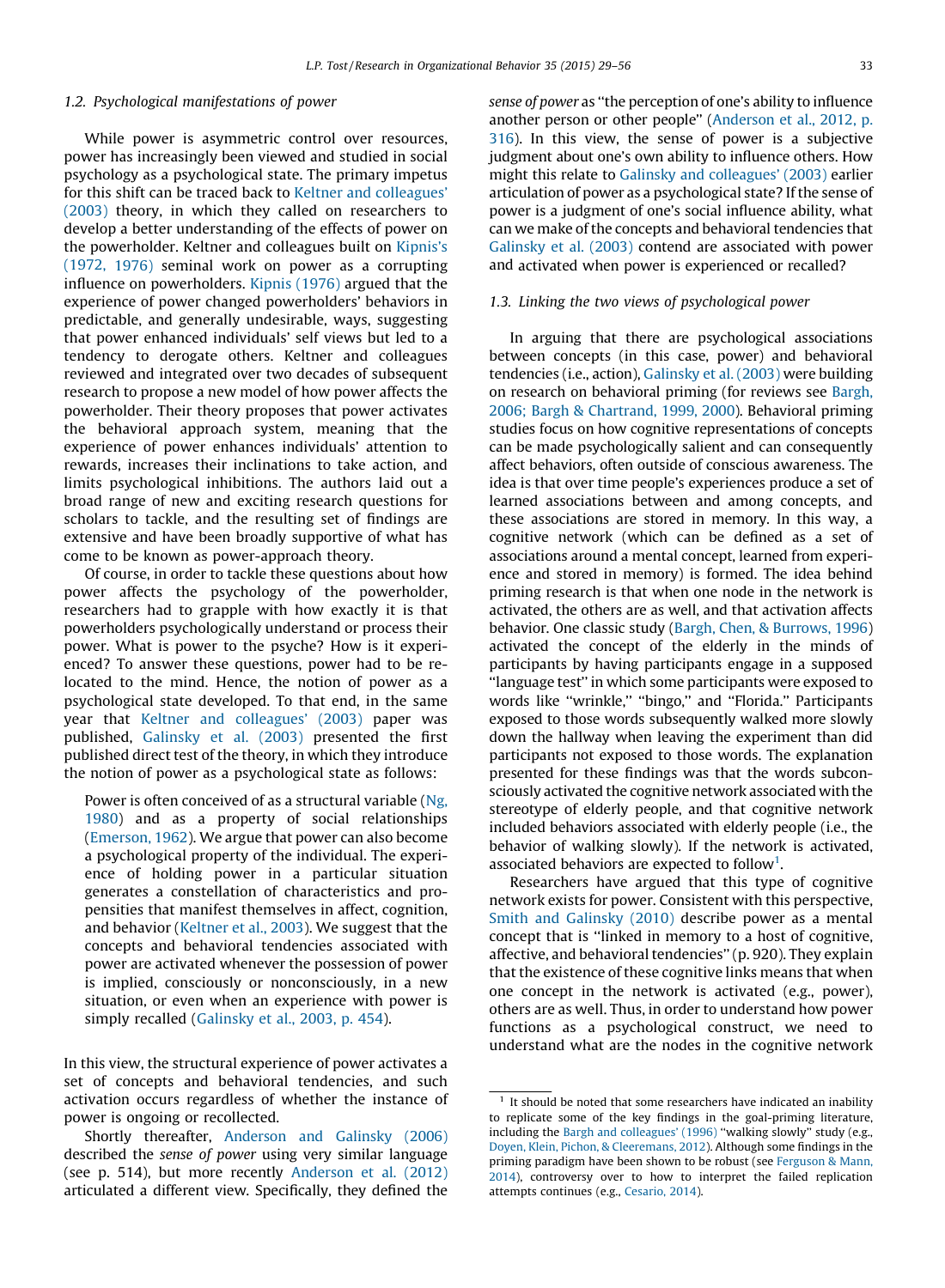of power, and we need to be able to articulate how that network is related to the sense of power, which [Anderson](#page-24-0) et al. [\(2012\)](#page-24-0) defined and operationalized as an individual's sense of his or her own ability to influence others.

### 1.3.1. What are the nodes in the cognitive network of power?

What concepts are cognitively associated with power? The links that constitute these types of cognitive networks are thought to emerge from repeated couplings of the concepts (Bargh & [Chartrand,](#page-24-0) 1999). In other words, these are learned associations. In the case of power, such couplings could emerge from direct or indirect experience: One may note consistent traits or behavioral tendencies that seem to characterize those with power and/or one may learn through socialization about the ways in which those with power are believed to act. Over time, the more often power is paired with a specific thought or feeling, the stronger the associated link binding power to that concept.

The pattern of results in the existing literature suggests that the cognitive network of power is broadly composed of constructs related to agency (Rucker, [Galinsky,](#page-26-0) & Dubois, [2012\)](#page-26-0). Agency refers to the experience of the self as an independent entity capable of acting on the material and social environment ([Bakan,](#page-24-0) 1966). Agency involves a focus on self-expression and self-expansion, and as such a proactive orientation to behavior.Measures of agency typically include words such as confident, decisive, active, efficient, persistent, and independent (see, e.g., Abele, 2003; [Suitner](#page-24-0) & Maass, [2008\)](#page-24-0). Much of the empirical research on the psychological manifestations of power over the past two decades has uncovered associations between the psychological experience of power and behavioral tendencies that are closely associated with agency, including action-orientation [\(Galinsky](#page-25-0) et al., 2003; Keltner et al., 2003), self-assertion [\(Anderson](#page-24-0) & Berdhal, 2002; Tost et al., 2013) risk-seeking [\(Anderson](#page-24-0) & Galinsky, 2006), disinhibition [\(Galinsky,](#page-25-0) Magee, Gruenfeld, Whitson, & [Liljenquist,](#page-25-0) 2008), and a focus on personal goals (e.g., [Guinote,](#page-25-0) 2007b). The notion that the cognitive network of power should be predominantly composed of agentic concepts is also consistent with the observation that agentic traits and behaviors, such as goalorientation and inclination to act, are often consistent with power acquisition [\(Anderson](#page-24-0) & Brion, 2014).

Although the record of empirical research suggests that the associations between power and agentic constructs (confidence, assertiveness, tendencies toward action and implementation) are strong, the theoretical understanding of how such associations are developed (i.e., personal experience and socialization) indicates that these associations can be expected to vary across individuals and cultures. While fairly little research has examined the potential for personal and cultural variation in the cognitive network for power, there is some indication in the literature that such variation exists. For example, Bargh and colleagues (Bargh, [Raymond,](#page-24-0) Pryor, & Strack, 1995) found an association between power and sex, but only among men who had exhibited tendencies to sexually aggress. Similarly, Chen and colleagues (Chen, [Lee-Chai,](#page-25-0) & [Bargh,](#page-25-0) 2001) found that the association between power and personal goal pursuit only emerged among individuals with an exchange orientation to relationships, and not

among those with more communal orientations (see also [DeCelles](#page-25-0) et al., 2012). With respect to culture, [Zhong,](#page-27-0) Magee, [Maddux,](#page-27-0) and Galinsky (2006) theorized that culture would be expected to moderate the effects of psychological power (see also [Anderson](#page-24-0) & Brion, 2014; [Magee](#page-24-0) & Smith, 2013). Consistent with this notion, Park and colleagues (Park, [Streamer,](#page-26-0) Huang, & Galinsky, 2013) found that expansive postures symbolizing self-expression, independence, and entitlement were associated with power for individuals of Western culture but not for individuals of East Asian culture. Thus, new research is needed into the ways in which the cognitive network of power may vary across individuals and cultures, as the current findings suggesting the strong association between power and agentic traits and behaviors may be specific to Western cultures or to individuals who personally hold values that associate power with entitlement.

It is important to point out that it is not quite accurate to say that the predominantly agentic associations documented in the extant literature are linked to the concept of power, per se. More precisely, research seems to indicate that agency is cognitively linked to the concept of powerfulness. Recent theorists have proposed, in fact, that the construct of powerlessness is instead associated with a different type of behavior: communal behavior [\(Rucker](#page-26-0) et al., [2012\)](#page-26-0). Bakan [\(1966\)](#page-24-0) contrasted agency with communion, which involves a focus on participation in social groups or collectives. A communal orientation involves attention and responsiveness to the views and needs of others and thus is associated with a general outward orientation. It is often measured using words such as helpful, warm, understanding, and aware (see e.g., [Abele,](#page-24-0) 2003; [Suitner](#page-24-0) & Maass, 2008). Thus, in contrast to an agentic orientation, which involves a focus on the self and personal goals, a communal orientation is marked by an inclination to consider others' interests, needs, and perspectives. In this way, the other-focus involved in a communal orientation undercuts the self-focus inherent in an agentic orientation.

In applying this theoretical view to our understanding of the cognitive network for power, the implication is that there may be two distinct cognitive networks for power: one for ''high power = agency'' and one for ''low power = communality.'' Alternatively, his theoretical view could entail a single cognitive network in which agency and communion exist along a single continuum, with agency conceived as the positive (high power) end of the continuum and communality conceived as the negative (low power) end. In either case, a view of the cognitive network for power that places agency and communion as opposed to one another faces some meaningful limitations. In particular, agency and communion are theoretically orthogonal concepts, and their correlations can range from positive to negative to non-existent [\(Suitner](#page-27-0) & Maass, [2008](#page-27-0)). That is, individuals can be high, or low, on both (Cuddy, Fiske, & Glick, 2007; [Suitner](#page-25-0) & Maass, 2008). For example, an individual may identify strongly with a group, attending closely to group members' needs and views, while also aggressively pursuing the group's goals. However, in an agentic-communal view of power that places the outcome behaviors of agency and communion in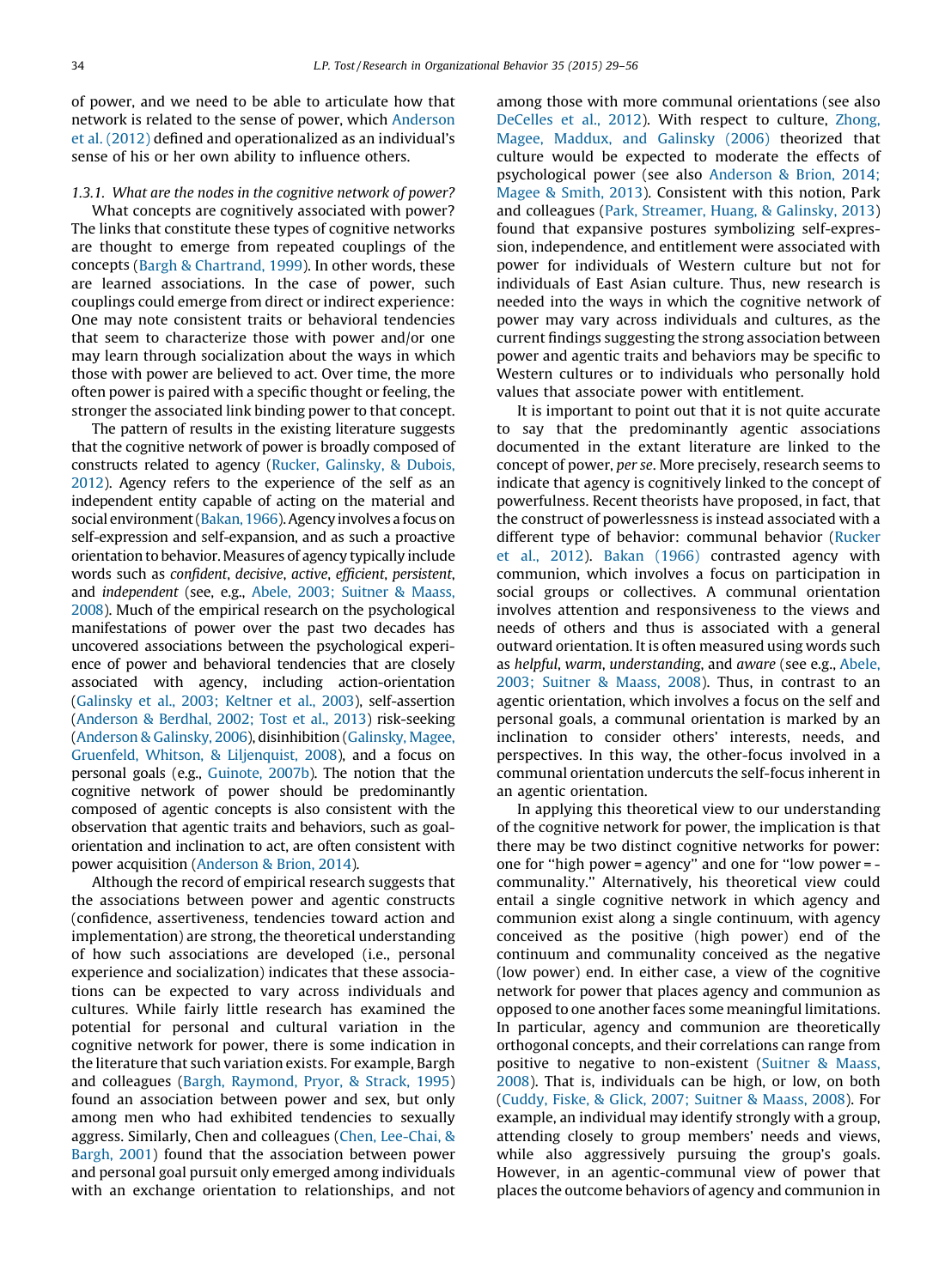opposition, the experience of power could not produce such a psychological state. Instead, in this view, psychological power is dichotomous, and the experiences of high vs. low power can be expected to bring about very different types of behaviors. High power can be expected to have a positive effect on agentic behaviors and a negative effect on communal behaviors, whereas low power can be expected to operate in the opposite fashion.

It is unclear, however, that a cognitive association between powerlessness and communality is necessary to explain extant findings in the literature because a number of the empirical findings in the literature that are relevant to social orientations, such as the research on perspective taking [\(Galinsky](#page-25-0) et al., 2006) and empathy (Van [Kleef,](#page-27-0) Oveis, Van Der Löwe, [LuoKogan,](#page-27-0) Goetz, & Keltner, 2008), can be explained in part by the self-focus brought about by an agentic orientation. Moreover, research has identified an extensive range of moderators of the negative association between power and social attention, suggesting that the effects of power on attention to others is not as stable as the effects of power on agency (a point I return to in detail below). For example, [Overbeck](#page-26-0) and Park (2001, [2006\)](#page-26-0) have shown that the association between power and attention to others is actually positive if circumstances are such that attending to others enhances one's ability to achieve relevant goals (a situation that is likely to be more the rule than the exception in organizations). Moreover, others have accounted theoretically for extant empirical findings without appeal to the construct of communality ([Magee](#page-26-0) & Smith, 2013). For these reasons, I set aside the notion of a cognitive association between powerlessness and communality and focus instead only on the cognitive associations of power with agency, viewed as negative for powerlessness and positive for powerfulness. I agree, however, with [Rucker](#page-26-0) et al. (2012) that it is important to understand the causal mechanisms that bring about not only the specifically agentic, but also the specifically communal, effects of power. I therefore return to the topic of communal behaviors in building my theoretical models.

# 1.3.2. How does the cognitive network of power relate to the psychological sense of power?

This perspective seems to yield a fairly direct prediction about the relationships among structural power, the sense of power, and the cognitive network for power. Specifically, the implication is that lacking structural power can be expected to induce a low sense of power, which in turn activates the cognitive network for power in its negative state, whereas having structural power should induce a high sense of power, thereby activating the cognitive network for power in its positive state.

The reality, however, is more complicated. In particular, theorists have argued (Smith & [Galinsky,](#page-27-0) 2010), and the priming paradigm would suggest (Bargh & [Chartrand,](#page-24-0) [1999](#page-24-0)), that the sense of power is not necessary for the effects of the cognitive network of power to emerge. As Smith and [Galinsky](#page-27-0) (2010) explain, the effects of power can be completely nonconscious, such that cues in the social environment (e.g., those related to structural power, as well as other cues unrelated to structural power) activate the cognitive network for power without any awareness on the part of the individual, thereby bringing about cognitive, emotional, and behavioral consequences without the individual's conscious awareness. In this view, the conscious sense of power could be completely bypassed in the causal link between structural power and the cognitive network for power. Moreover, the cognitive network associated with power can determine the cues that are interpreted as implicating power. That is, enacting behaviors one associates with power may produce, via the activations of the cognitive network, a sense of power. For example, if I associate an expansive posture with power, then occupying an expansive posture may activate the cognitive network associated with powerfulness, and the correspondence between my immediate experience and my schema of power may make me feel powerful, even if I am not granted control over resources (Huang, [Galinsky,](#page-26-0) [Gruenfeld,](#page-26-0) & Guillory, 2011).

Thus, it is possible that one can experience either form of psychological power (or both) without experiencing structural power. It is likewise possible that the causal relationship between the sense of power and the cognitive network for power can operate in both directions. Moreover, the psychological manifestations of power can operate at both the conscious and nonconscious levels. The relationship between structural and psychological power is much more complex, therefore, than a linear assumption that structure reliably and consistently evokes the psychological states associated with power.

# 1.4. Summary

Power is asymmetric control over valued resources, which affords one the ability to influence others' behaviors. Power is manifested psychologically in two forms. One way in which power manifests psychologically is as a cognitive network. This network emerges through learned associations and is likely to vary across individuals and cultures, and this network can and often does operate outside of conscious awareness. The second way in which power manifests psychologically is as a conscious evaluation. Specifically, the sense of power refers to one's evaluation of the extent to which one has the ability to influence others. The causal relationship between these two forms of psychological power exists in both directions (i.e., they can, under certain circumstances, mutually activate one another), and both forms can be experienced in the absence of structural power. Building on these insights, in the following section I develop a model of the relationships between and among structural power and the two forms of psychological power, with the intent that such a model may advance multi-level research on organizational power.

# 2. Linking structural and psychological power: An integrative model

Structural power entails the objective control over valued resources, and the primary agenda of this paper is to understand how such control is related to the psychological manifestations of power. In this section, I explore how structural manifestations of power activate,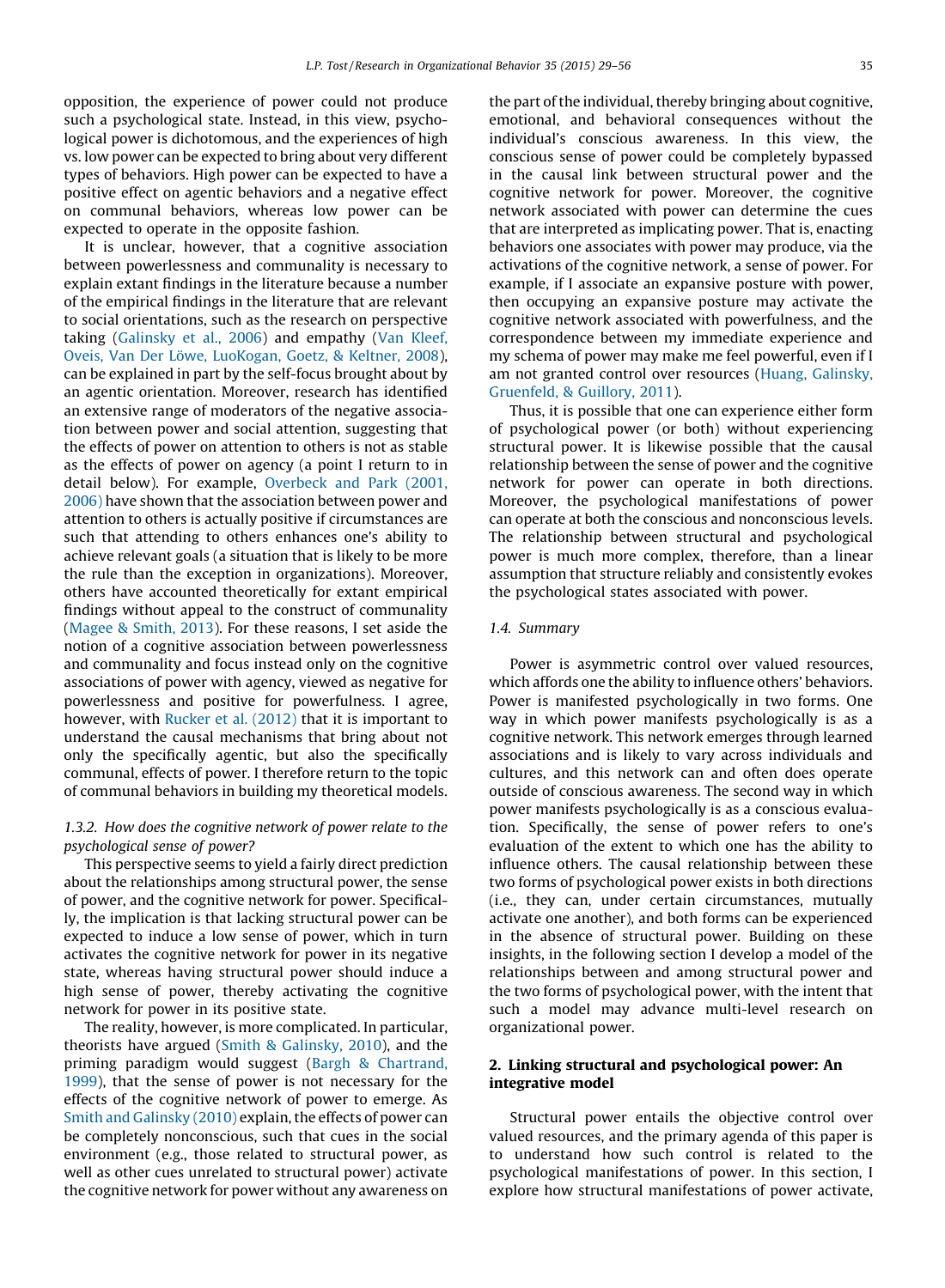#### Table 1

Examples of dependent variables within the two categories.

| Agentic behaviors                                                                                                                                                                                                                                                   | Communal behaviors                                                                                                                                                                                                                                                               |
|---------------------------------------------------------------------------------------------------------------------------------------------------------------------------------------------------------------------------------------------------------------------|----------------------------------------------------------------------------------------------------------------------------------------------------------------------------------------------------------------------------------------------------------------------------------|
| Definition: these behaviors focus<br>on self-assertion, self-expression,<br>independence, confidence, expansion<br>or promotion of one's own views or<br>desires, action-orientation, and/or<br>goal pursuit. They may or may not<br>incorporate a social dimension | Definition: these behaviors are specifically related to attention and responsiveness to<br>others' needs and concerns, and they involve behaviors that are positive in orientation<br>to others, are intended to be helpful, and/or are likely to promote positive relationships |
| Optimism (Anderson & Galinsky, 2006)                                                                                                                                                                                                                                | Social evaluations (Gruenfeld et al., 2008; Kipnis, 1972)                                                                                                                                                                                                                        |
| Overconfidence (Fast, Sivanathan,                                                                                                                                                                                                                                   | Performance evaluations (Georgesen & Harris, 1998, 2000)                                                                                                                                                                                                                         |
| Mayer, & Galinsky, 2012)                                                                                                                                                                                                                                            |                                                                                                                                                                                                                                                                                  |
| Risk-taking (Anderson & Galinsky, 2006)                                                                                                                                                                                                                             | Perspective taking (Galinsky, Magee, Inesi, & Gruenfeld, 2006)                                                                                                                                                                                                                   |
| Goal pursuit (e.g., Guinote, 2007b;<br>Slabu & Guinote, 2010)                                                                                                                                                                                                       | Prosocial behavior and generosity (Cote et al., 2011; DeCelles, DeRue, Margolis, &<br>Ceranic, 2012; Tost et al., 2015)                                                                                                                                                          |
| Action-orientation (Galinsky, Gruenfeld,<br>& Magee, 2003)                                                                                                                                                                                                          |                                                                                                                                                                                                                                                                                  |
| Resisting advice (See, Morrison, Rothman,<br>& Soll, 2011; Tost, Gino, & Larrick, 2012)                                                                                                                                                                             |                                                                                                                                                                                                                                                                                  |
| Verbal communication (Tost, Gino, &                                                                                                                                                                                                                                 |                                                                                                                                                                                                                                                                                  |
| Larrick, 2013)                                                                                                                                                                                                                                                      |                                                                                                                                                                                                                                                                                  |
| Emotional expression (Van Kleef, De                                                                                                                                                                                                                                 |                                                                                                                                                                                                                                                                                  |
| Dreu, Pietroni, & Manstead, 2006)                                                                                                                                                                                                                                   |                                                                                                                                                                                                                                                                                  |

or fail to active, the psychological manifestations of power and how both structural and psychological power are likely to affect the key behavioral dependent variables that have been the focus of recent social psychological research on power.

As explained above, the psychological manifestations of power have been shown to affect a wide array of behaviors relevant to organizational behavior. I group these behavioral dependent variables into two categories (see Table 1): (1) agentic behaviors that focus on self-assertion and independence and (2) communal behaviors related to social attention and interpersonal responsiveness<sup>2</sup>.

Within the category of agentic behaviors, I incorporate dependent variables involving forms of self-expression, independence, confidence, action-orientation and goal pursuit: all behaviors that fall clearly and cleanly into the construct of agency. Dependent variables in this category may or may not incorporate a social dimension. For example, some dependent variables in this category that do not necessarily require a social referent are optimism [\(Anderson](#page-24-0) & Galinsky, 2006), overconfidence (Fast, [Sivanathan,](#page-25-0) Mayer, & Galinsky, 2012), risk-taking [\(Anderson](#page-24-0) & Galinsky, 2006), goal pursuit (e.g., [Guinote,](#page-25-0) 2008; Slabu & [Guinote,](#page-25-0) 2010), and action-orientation [\(Galinsky](#page-25-0) et al., 2003). Other dependent variables in this category do include a social referent, but the focus of the behavior is on exerting oneself and maintaining independence. Example dependent variables in this category that incorporate a social dimension include resisting advice (See et al., [2011;](#page-27-0) Tost et al., 2012), verbal communication (Tost et al., [2013](#page-27-0)), and emotional expression (Van [Kleef](#page-27-0) et al., [2006\)](#page-27-0).

The communal category encompasses dependent variables that are specifically related to the degree of attention granted to others, as well as responsiveness to others' needs and concerns. Examples of communal dependent variables include social evaluations [\(Gruenfeld](#page-25-0) et al., 2008; [Kipnis,](#page-25-0) 1972), performance evaluations ([Georgesen](#page-25-0) & Harris, 1998; [Georgesen](#page-25-0) & Harris, 2000), perspective taking ([Galinsky](#page-25-0) et al., 2006; Ku, Wang, & [Galinsky,](#page-26-0) [2015](#page-26-0)), and generosity (Cote et al., 2011; [DeCelles](#page-25-0) et al., 2012; Tost, [Wade-Benzoni,](#page-25-0) & Johnson, 2015).

It is important to note, once again, that agency and communion are not necessarily opposing constructs. From a theoretical perspective they can be orthogonal, and empirically their correlations can range from positive to negative to non-existent [\(Suitner](#page-27-0) & Maass, 2008). Thus, individuals can be both highly agentic and highly communal (or substantially lacking on both dimensions; Cuddy et al., 2007; [Suitner](#page-25-0) & Maass, 2008). One can engage in a communal behavior (e.g., generosity in the form of a charitable contribution) for an agentic reason (e.g., to have one's name placed on a building), and one can engage in agentic behaviors (e.g., aggressive negotiation) on behalf of a group.

In addition to the meaningful construct-based distinctions between the two categories, there are additional theoretical and empirical reasons for separating the two. As explained above, previous research strongly suggests that the psychological manifestations of power are positively associated with agentic dependent variables.

 $^{\rm 2}$  I should note an important finding on the social psychology of power that does not fall cleanly into either category: psychological power induces abstract information processing (Smith & [Trope,](#page-27-0) 2006). Some have viewed this finding as evidence of the association of power with agency, because abstract thinking is linked to goal-orientation [\(Rucker](#page-26-0) et al., [2012](#page-26-0)). On the other hand, abstract thinking has also been linked to social distancing [\(Magee](#page-26-0) & Smith, 2013), which is more of a (negative) communal behavior. In addition, abstract processing has also been linked to individuals' judgments about ethics and morality (Eyal, [Liberman,](#page-25-0) & [Trope,](#page-25-0) 2008), and such judgments are more closely associated with the communal dimension of organizational life than with agency. I therefore do not view abstract information processing as specifically related to one or the other category.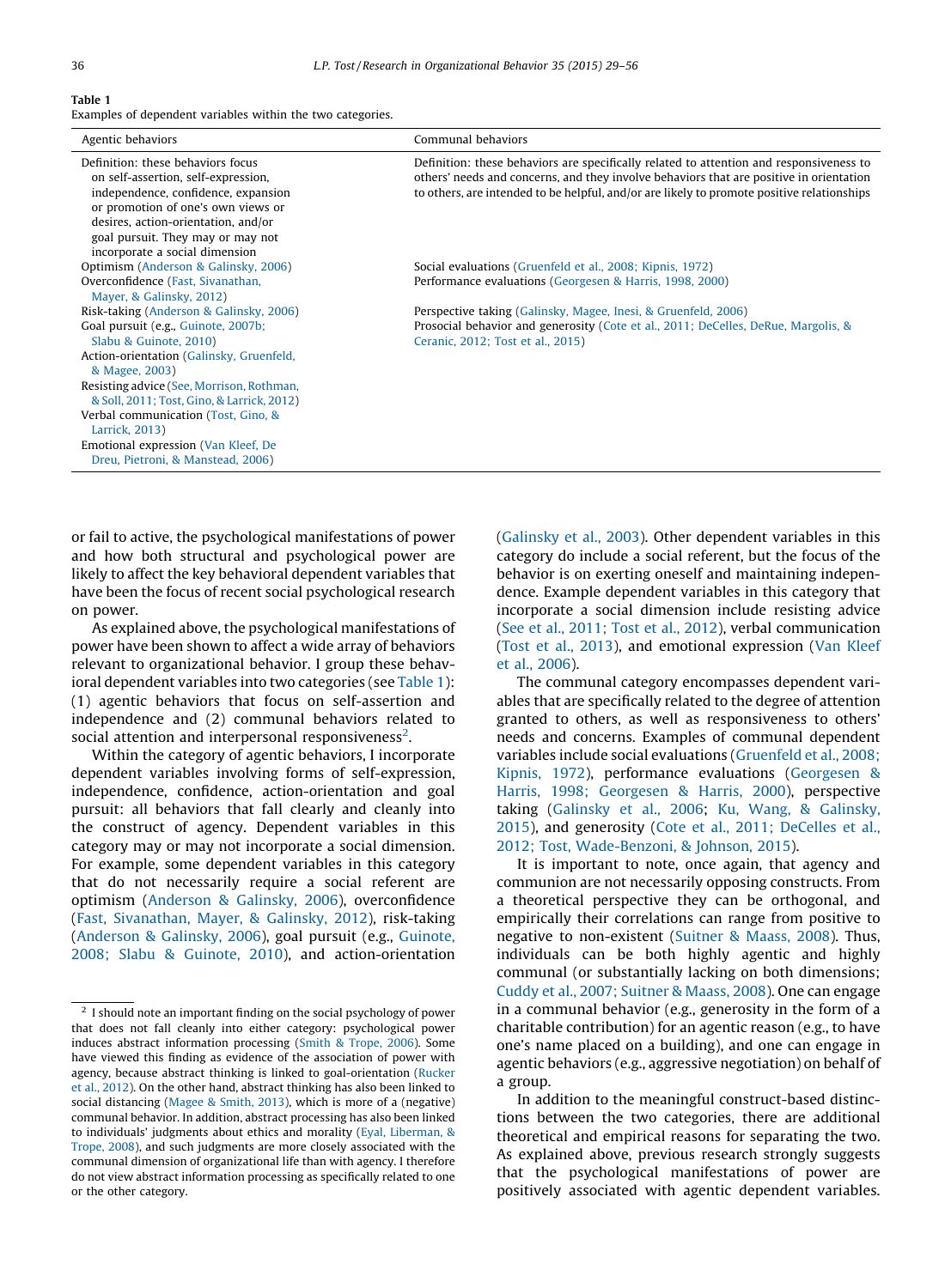However, while extant theorizing construes the psychological manifestations of power as primarily negativelyassociated with communal behaviors (e.g., [Magee](#page-26-0) & Smith, 2013; [Rucker](#page-26-0) et al., 2012), empirical research has identified a broader range of moderators for these effects, which incorporate a number of reverse-findings (e.g., [Chen](#page-25-0) et al., 2001; DeCelles et al., 2012; Maner & Mead, 2010; [Overbeck](#page-25-0) & Park, 2001, [2006;](#page-25-0) Tost et al., 2015; see also [Joshi](#page-26-0) & Fast, [2013](#page-26-0)). It may therefore be useful, in examining how structural and psychological power inter-relate, to also consider whether the nature of such inter-relations may differentially affect these two categories of behavior.

Consistent with the dual nature of the psychological manifestations of power as emerging at both the conscious and nonconscious levels, I examine how structural power may affect the psychological manifestations of power both consciously and nonconsciously, and I address the interplay of these two types of processes. Social psychological models that incorporate both conscious and nonconscious processes are often referred to as dual-process models, and these models generally distinguish between two sets of cognitive operations: one that is effortful, conscious, and controlled, and another that is rapid, effortless, associative, and automatic (i.e., occurring outside conscious awareness; nonconscious) (e.g., [Kahneman](#page-26-0) & Frederick, 2002). I begin by considering the nonconscious path by which structural power may affect psychological power and, consequently, the two categories of dependent variables.

#### 2.1. The nonconscious path

The nonconscious path by which structural power may affect psychological power involves cues in the social environment that activate, outside of conscious awareness, the construct of power and its associated cognitive network, thereby enhancing the likelihood of powerassociated behaviors. Fig. 1 depicts a theoretical model specifying the nature of this process.

According to priming research, the types of cues that activate cognitive networks in ways that subsequently

affect behavior are temporary and episodic ([Janiszewski](#page-26-0) & [Wyer,](#page-26-0) 2014; Schröder and Thagard, 2013). For example, some approaches that have been used to activate the construct of power without bringing it into conscious awareness involve word search puzzles or scrambled sentence tasks incorporating words such as ''boss,'' "control." and "executive" (Chen et al., 2001; [Smith](#page-25-0) & [Trope,](#page-25-0) 2006). These approaches make clear that structural power is not the only way in which the cognitive network for power is activated or affects behavior. In fact, it is not possible for structural power to directly activate the cognitive network for power because one's structural power is not episodic. That is, cognitive networks are activated by episodic signals in the social environment, signals that come and go, and because structural power does not fluctuate greatly over short periods of time, it cannot function as such a signal (though changes in structural power, such as promotion or a budget increase, may do so). To clarify this point, it may be helpful to more clearly delineate the structural manifestations of power in organizations.

What are the structural manifestations of power in organizations? Organizational researchers have struggled with this question for decades in seeking to identify accurate measurements of structural power. Doing so is not simple, because power takes different forms ([Finkel](#page-25-0)[stein,](#page-25-0) 1992). That is, power involves control over resources, but the resources that can be controlled in organizations vary widely (see, e.g., [French](#page-25-0) & Raven, 1959 for an early articulation of this observation), from control over decision rights (which may involve control over personnel decisions, strategic direction, or budget allocation decisions, among others) (e.g., Crossland & [Hambrick,](#page-25-0) 2011) to control over information flows within and across organizational boundaries [\(Brass,](#page-24-0) 1984, 1992). While the notion that a variety of resources are at stake in organizational politics is broadly shared, agreement upon empirically measurable cues for resource control has yet to emerge. For example, control over decision making may be signaled by organizational policies, job titles, or position in the



Fig. 1. Potential nonconscious path by which structural power may affect organizational behaviors.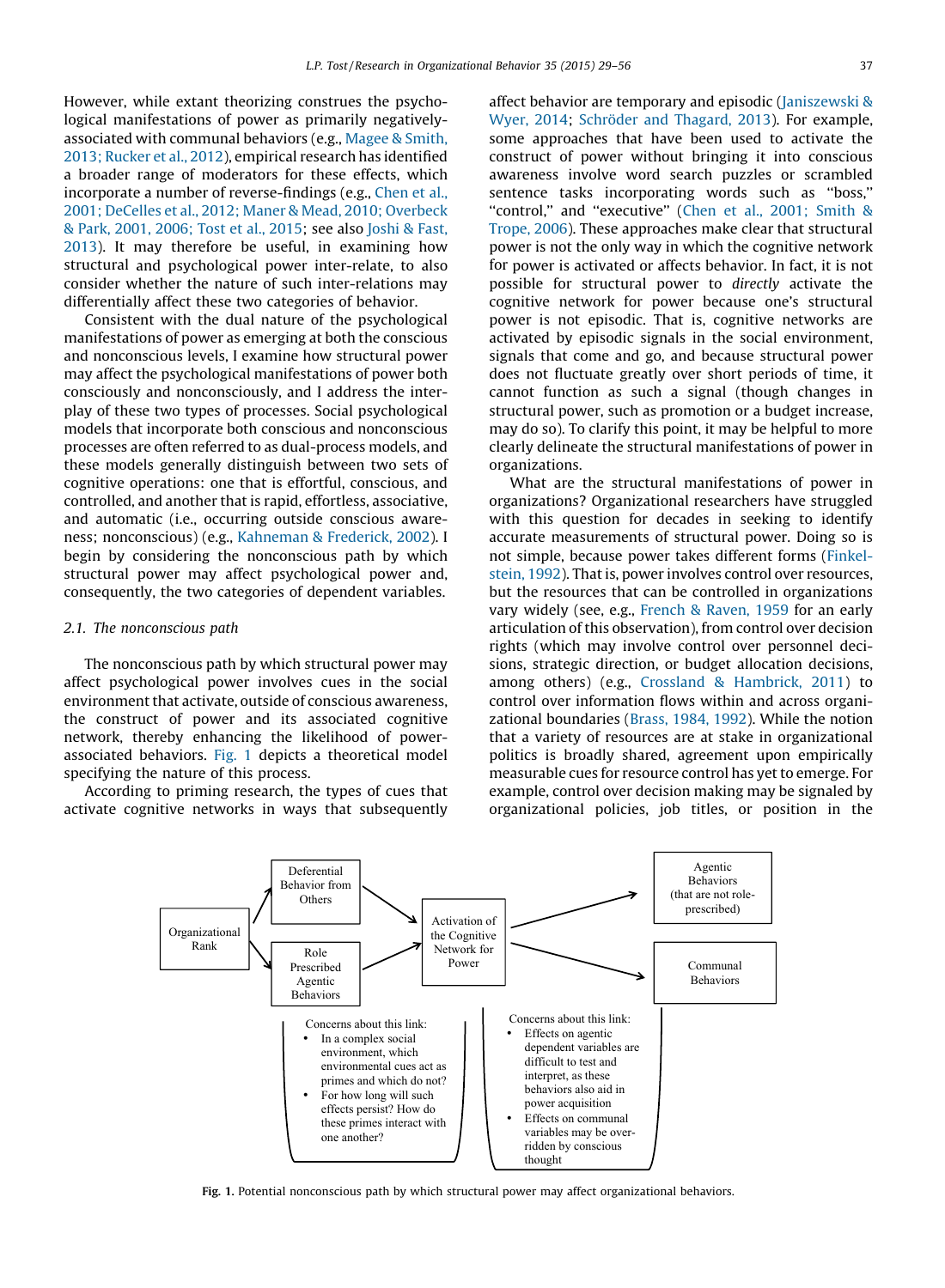organizational ranking chart, whereas control over information flows may be represented by one's position in a social network at the organizational or even the industry level. Given this complexity in the assessment of structural power, I develop my theoretical propositions around four of the most commonly used indicators of structural power in the organizational literature. The primary cues identified in the literature include formal position or rank in the organizational hierarchy (as indicated by position in the organizational chart and/or formal title; e.g., [Finkelstein,](#page-25-0) [1992](#page-25-0)), membership in groups that control resources (such as influential committees; [Salancik](#page-26-0) & Pfeffer, 1974), number of direct reports ([Mintzberg,](#page-26-0) 1979; Perrow, [1986](#page-26-0)), and social network position (which may afford one the ability to control information flow in organiza-tions; see [Brass,](#page-24-0) 1984, 1992)<sup>3</sup>.

Notably, each of these factors is likely to be fairly stable; one's job title and number of direct reports, for example, are unlikely to fluctuate much from one day to the next, or even one week or month to the next. How, then, could these structural manifestations of power, which are likely to be chronic rather than episodic, activate the cognitive network for power in ways consistent with psychological theory on priming effects? They cannot do so in a direct, unmediated, fashion. Current theorizing in social psychology views cognitive networks of this type as activated temporarily and thus temporarily affecting behavior [\(Janiszewski](#page-26-0) & Wyer, 2014; Schröder and Thagard, [2013](#page-26-0)). These networks can be chronically activated, but not continuously so; that is, a chronically activated network is one that is frequently activated (between periods of deactivation) [\(Janiszewski](#page-26-0) & Wyer, 2014). Does this view require that structural power cannot activate the cognitive network for power (aside from the experience of specific changes in structural power, such as promotion or budget enhancements)? Not necessarily. Specifically, structural power may be associated with other contextual cues that can be episodic in nature and could therefore activate the cognitive network for power. Relatively little research has directly examined the factors that nonconsciously activate the cognitive network for power (i.e., power is rarely the dependent variable in the recent social psychological research in this area). In order to link structural power to the cognitive network for power, such cues would have to (1) be cognitively associated with power,(2) vary in salience over time, and (3) be empirically associated with structural power. There are at least three types of contextual cues that could plausibly function in this way: status symbols, behavioral deference from others, and behaviors enacted in the process of fulfilling a structurally powerful role. I explore each of these in turn.

While power and status are distinct constructs, the two often co-occur in organizations. Status symbols include a variety of context-specific stimuli that indicate a person's high status in a group or organization. Status symbols may include luxury goods, a corner office, or a desirable parking

space, among others perks. Do such status symbols activate the cognitive network for power? Extant research does not provide a clear answer. There are reasons to suspect, however, that such cues may not reliably activate the cognitive network for power. First, while status cues can be episodic (one may not wear the Rolex every day), powerholders are likely to become accustomed to them (Rolexes get old, too), possibly making them less potent as primes over time. Moreover, some such cues may be just as likely to be cognitively associated with the construct of status as with power, and research has indicated that the psychological experience of status may have very different, and even opposing, effects on behaviors as the experience of power (e.g., [Blader](#page-24-0) & Chen, 2012). In addition, research has indicated that powerless people, more so than powerful people, are drawn to status symbols [\(Rucker](#page-26-0) et al., [2012\)](#page-26-0). On the other hand, research suggests that the reason that powerless people pursue status symbols is because they are motivated to demonstrate some standing in the social hierarchy ([Rucker](#page-26-0) et al., 2012). There is therefore considerable ambiguity about how status symbols relate to the cognitive network for power. Consequently, I do not specifically examine status symbols as activators of the cognitive network for power. However, I believe that more research is warranted into how these outward representations of hierarchy function with respect to power dynamics. Which status symbols are cognitively associated with power? Do those that are associated with power reliably activate the cognitive network for power and produce effects on behavior? Or do people habituate to their presence? Such questions are important issues for future research in this area.

Another type of contextual cue that may function as a link between structural power and the cognitive network for power is others' behavior that registers deference to the needs or views of the powerholder. For example, when an assistant brings coffee to an executive, the implicit message is that the executive's time is too important for making coffee. In meetings, team members may be more inclined to resist the views of their peers but may more readily endorse, or at least fail to challenge, the team leader's perspectives (Tost et al., [2013\)](#page-27-0). In such situations, the behavior of others in the social environment functions as a signal indicating that the powerful person's needs or views are more important than those of other individuals. In essence, others' behavioral deference to a powerholder can represent an implicit endorsement of the self-focus inherent in an agentic orientation. By activating the construct of agency, which is closely associated with the construct of power, such experiences can be expected to activate the cognitive network for power. Therefore, to the extent that such experiences are reliably linked to the structural experience of power (an issue I examine below), they may represent nonconscious mediators of the effect of structural power on the cognitive network for power.

In addition, specific prescribed behaviors enacted by the powerholder in the process of fulfilling a structurally powerful role may also activate the cognitive network for power if those behaviors are agentic. As described above, research has repeatedly demonstrated a psychological association between the construct of powerfulness and

<sup>&</sup>lt;sup>3</sup> It is important to note that, while these cues are among the most common, these are not the only indicators of structural power used in organizational research (e.g., Daily & [Johnson,](#page-25-0) 1997).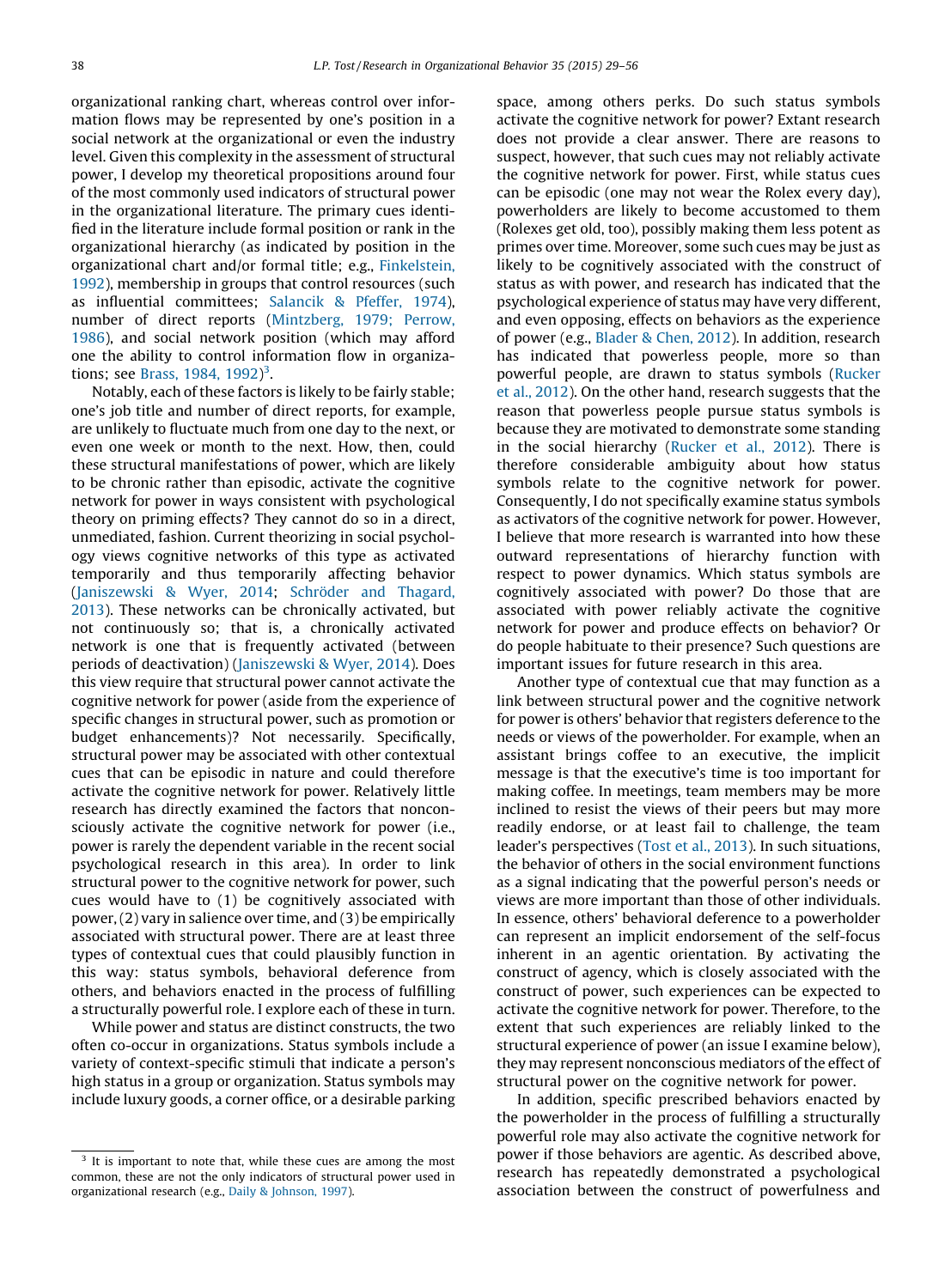agentic behaviors, at least in Western cultures. And according to the priming paradigm, these behaviors and traits that are cognitively associated with power can be expected to activate the cognitive network for power. That is, not only does activating the cognitive network for power lead to these behaviors, but engaging in these behaviors can be expected to activate the cognitive network for power. For example, recent research indicates that giving advice to others may activate the cognitive network for power [\(Schaerer](#page-26-0) et al., 2015) and that expansive physical postures, which connote agency, activate the construct of powerfulness and affect individuals' subsequent behaviors [\(Carney,](#page-24-0) Cuddy, & Yapp, 2010; but see also [Ranehill](#page-26-0) et al., 2015). Thus, to the extent that structural manifestations of power elicit agentic (or unagentic) behaviors, these structural manifestations can be expected to be associated with the activation of the cognitive network for power.

Thus, behavioral deference from others and powerholders' own agentic behaviors represent two plausible activators of the cognitive network for power in organizations. To the extent that these two types of cues are reliably empirically associated with structural power, they may function to mediate a link between structural power and the cognitive network for power. As explained above, the primary structural manifestations of power in organizations include rank, number of direct reports, membership in powerful groups, and social network position. I address each of these in turn.

Rank, or one's formal position in the organizational hierarchy, is likely to be systematically associated both with behavioral deference from others and with a powerholder's enacting of agentic behaviors. With respect to behavioral deference, holding a position of high rank connotes authority in organizations ([Weber,](#page-27-0) 1947), and individuals commonly react to that authority with deferential behaviors (Tost et al., [2013](#page-27-0)). Such behaviors often include servicing the various needs of the powerholder (e.g., bringing coffee, running errands) so that the powerholder can focus on activities deemed more important and worthy of one in a position of authority. Deference to those high in rank can also involve a tendency to endorse their views and cooperate with their requests (e.g., [Tost](#page-27-0) et al., [2013\)](#page-27-0).

With respect to enacting agentic behaviors, individuals at top organizational ranks are usually expected to set organizational goals, communicate organizational strategy, and exercise a variety of forms of power by, for example, assigning responsibilities and allocating budgetary resources. Each of these behaviors is agentic and may therefore activate the cognitive network for power. In contrast, those at the bottom of the formal hierarchy are usually expected to follow orders or instructions, accepting influence from others rather than charting their own course. While it is true that any of these activities may also lead one to consciously think about their power or lack thereof (which would represent a conscious, rather than a nonconscious, link between structural power and psychological power; addressed in the following section), it is also possible that individuals may enact these behaviors in a routine fashion, engaging them out of habit, and not actively considering power or political dimensions to these behaviors. It is therefore possible that these activities may non-consciously activate the cognitive network for power.

Thus, it would seem that rank in the organizational hierarchy would be positively associated with deferential behavior from others and with enacting agentic behaviors. These experiences can activate the cognitive network for power, which in turn can enhance the likelihood of other agentic behaviors that are not necessarily role-prescribed (e.g., risk-taking).

The likely effects of number of direct reports on the cognitive network for power are somewhat less clear. In interacting with their direct reports, supervisors are indeed likely to experience deferential behaviors and also are expected to engage in a variety of agentic behaviors, including communicating organizational strategy on behalf of the top management team and exercising a variety of forms of power by, for example, assigning tasks, allocating budgetary resources, and issuing punishments and rewards as needed. At the same time, supervisors also often have to engage in other, more relational, behaviors that require close attention to subordinates' needs and perspectives and therefore may be in tension with the selforientation and entitlement associated with agency (see Lee & [Tiedens,](#page-26-0) 2001). For example, supervisors are expected not only to communicate organizational goals to their direct reports but also to translate those goals into terms that are relevant to their team (Bass, 1990; [Judge,](#page-24-0) Piccolo, & Ilies, 2004; [Stogdill,](#page-24-0) 1950). Supervisors are also expected to motivate and empower their direct reports (Bass, 1990; Judge et al., 2004; [Stogdill,](#page-24-0) 1950), activities which may call the supervisor's attention to his or her own dependence on the subordinate, thereby eliciting a sense of powerlessness. That is, because supervisors depend on their direct reports to produce valuable outputs for the organization, some interactions with direct reports may serve less as opportunities to experience behavioral deference or to engage in agentic behaviors and more as subtle reminders that the supervisor's power and performance ability has constraints.

Thus, some interactions with direct reports may positively activate the cognitive network for power, whereas other interactions may instead produce a negative activation. The relative frequency of these two types of interactions can vary based on a wide variety of factors, and it is unclear how the absolute number of direct reports might systematically affect this ratio. On the one hand, having a large number of direct reports may diminish the expectation of relational interactions. When a supervisor has a large number of direct reports, he or she may not be expected to spend as much time on relational considerations because doing so would be particularly taxing. This could shift the ratio of interactions toward more frequency on the agentic side (e.g., more assignment of tasks and less focus on motivating and inspiring).

On the other hand, having more direct reports is likely to make one's job more taxing in general. With a greater number of direct reports comes a greater number of individuals making demands on one's time and energies. The multiplicity of needs and requests from subordinates could either remind one of one's control over resources or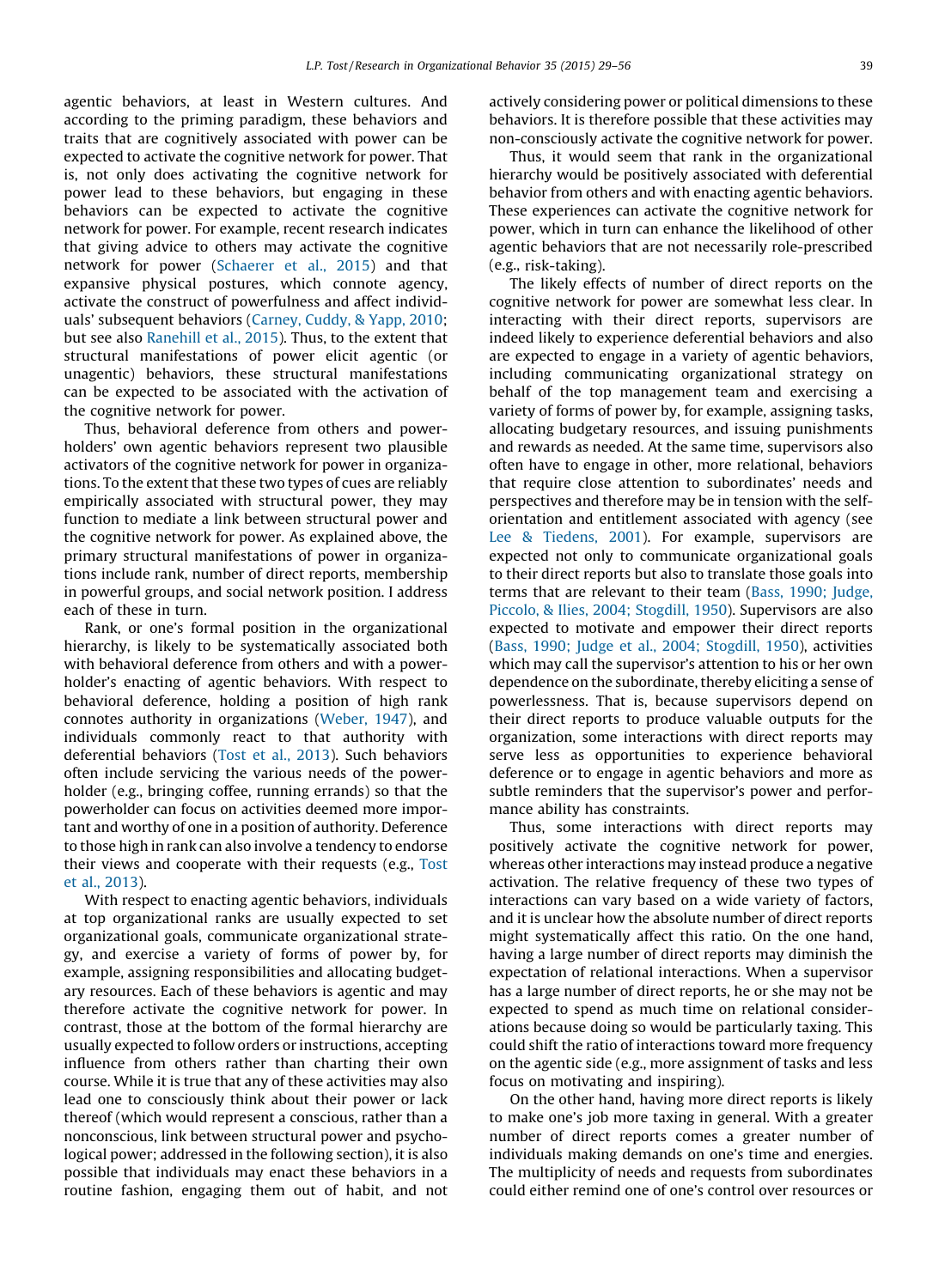instead could make one feel overwhelmed and lead to a sense of powerlessness, undercutting the effect of any agentic or deferential component to the interactions. I therefore do not expect that number of direct reports reliably activates the cognitive network for power in either a positive or negative fashion.

The effects of membership in influential groups and position in a valued social network are also unlikely to reliably activate the cognitive network for power. First, neither typically involves role prescriptions that are particularly agentic, with the possible exception of holding the chair of an important committee. However, chairing a committee incorporates rank (on the committee) with membership in a powerful group, and the prescribed agentic behaviors, as well as any deferential treatment from others, would be primarily associated with one's rank. Moreover, while committee membership often involves voting (a clearly self-expressive agentic behavior), the voting process also usually involves caucusing and political maneuvering. Such political processes necessitate substantial attention to others' needs and interests, and often involves enacting deferential behavior toward others; both of these features of politicking would be likely to remind the powerholder of the practical constraints on his or her power and the inherent interdependence with others that characterizes it. Similarly, occupying a structural hole in a social network involves active attention to and maintenance of one's social capital, and the processes involved in attending to others' needs would be likely to reinforce a sense of interdependence more so than one of independent agency.

Thus, of the four structural manifestations of power considered here, rank is the only one that is theoretically likely to increase the frequency with which the cognitive network for power is activated, and this increase in frequency is likely to occur because of the increase in (1) deferential treatment from others and (2) role-prescribed agentic behaviors that high-ranking individuals are expected to enact. Of course, these agentic behaviors are precisely the behaviors that the cognitive network for power is expected to elicit as dependent variables. Any meaningful and testable prediction about how rank activates the cognitive network for power would therefore have to narrow the range of dependent variables examined to those that are not specifically role-prescribed. These include such variables as optimism ([Anderson](#page-24-0) & Galinsky, [2006](#page-24-0)), overconfidence (Fast, Gruenfeld, [Sivanathan,](#page-25-0) & [Galinsky,](#page-25-0) 2009), risk-taking ([Anderson](#page-24-0) & Galinsky, [2006](#page-24-0)), and action-orientation ([Galinsky](#page-25-0) et al., 2003). In essence, rank can be expected to promote an agentic mindset. While such a prediction maintains internal logic, it is likely to be very challenging to test because these are also the types of behaviors that are likely to increase the likelihood that one can attain a top position in an organization [\(Anderson](#page-24-0) & Brion, 2014). Any empirical investigation would require a longitudinal design to determine whether agentic mindsets increase and persist after promotions.

With respect to communal behaviors, a similar type of prediction is less clear. As indicated above, extant theorizing and empirical findings broadly suggest a

negative relationship between power and communal behaviors (e.g., [Rucker](#page-26-0) et al., 2012). However, in organizational contexts, it seems likely that when the cognitive network for power is activated, any negative nonconscious effect on communal behaviors would be over-ridden by conscious mental processes. Research in social psychology suggests that judgments, evaluations, decisions, and behavioral intentions are often initially formed through nonconscious processes, due to the rapid and automatic nature of such processes; for this reason, the nonconscious processing system is often referred to as ''System 1'' [\(Kahneman](#page-26-0) & Frederick, 2002). However, the slower, more effortful, conscious judgment process, known as ''System 2,'' has the role of monitoring the quality of System 1's initial judgments and then endorsing or overriding them [\(Kahneman](#page-26-0) & Frederick, 2002; see also [Gilbert,](#page-25-0) 2002; [Lieberman,](#page-25-0) 2003). This view suggests that when the cognitive network for power is activated, conscious processes, such as concerns about organizational norms or social expectations, may override its effects. Given the relational norms that characterize leadership expectations in organizations, such a dynamic seems particularly likely with respect communal dependent variables. Of course, the possibility that conscious considerations might overturn the effects of the cognitive network for power represents an empirical question, and I return to this consideration in examining the conscious path linking structure to psychological power.

Moreover, the complexity involved in parsing the likely effects of the various forms of structural power on the nonconscious activation of the cognitive network for power points to several other concerns about the validity of this causal path for both categories of dependent variables. First, one logical extension of the premise underlying the nonconscious path is that any time agentic behaviors are enacted, the cognitive network for power is activated (and by implication subsequently affects behaviors). Such a contention is implausible. Individuals engage agentic behaviors on a regular (daily, even hourly) basis just to function: people make decisions and act on them, for example, throughout their days. Because agentic behaviors are so common and essential to human functioning (for people of all levels of power), the priming paradigm view seems to imply that the cognitive network for power is activated with a high frequency for all individuals.

These concerns reflect what Bargh [\(2006\),](#page-24-0) one of the founders of priming research, has termed ''second generation'' research questions in the psychological priming field. In particular, it remains unclear how psychological primes function in social settings outside the laboratory. The nature of the concerns is illuminated in the following tongue-in-cheek narrative:

You are walking into a room. There is a man sitting behind a table. You sit down across from him. The man sits higher than you, which makes you feel relatively powerless. But he gives you a mug of hot coffee. The warm mug makes you like the man a little more. You warm to him so to speak. He asks you about your relationship with your significant other. You lean on the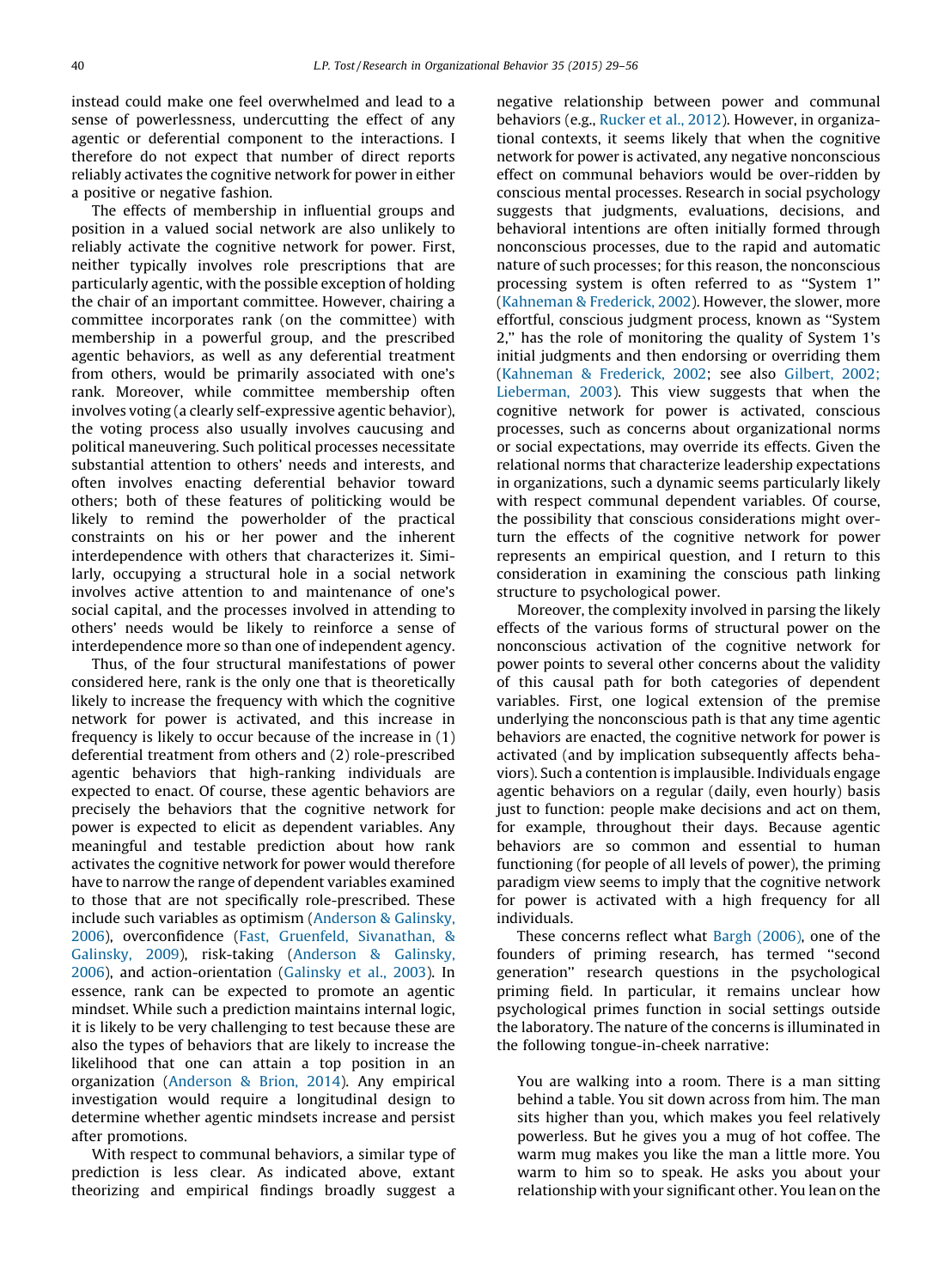table. It is wobbly, so you say that your relationship is not very stable. You take a sip from the coffee. It is bitter. Now you think the man is a jerk for having asked you about your personal life. Then the man hands you the test. It is attached to a heavy clipboard, which makes you think the test is important. . .The final question of the test asks you to form a sentence that includes the words gray, Florida, bingo, and pension. You leave the room, walking slowly... ([Zwann,](#page-27-0) 2013: [http://rolfzwaan.blogspot.co.uk/2013/04/social](http://rolfzwaan.blogspot.co.uk/2013/04/social-priming-in-theory.html)[priming-in-theory.html](http://rolfzwaan.blogspot.co.uk/2013/04/social-priming-in-theory.html))

The questions are clear. There are many primes in this environment—which will affect the person's behavior? For how long will such effects persist? How do these primes interact with one another? Unfortunately, the extant social psychological priming literature does not provide clear and empirically-validated answers to these questions. [Bargh](#page-24-0) [\(2006\)](#page-24-0) argues that primes only affect behavior when they are relevant to the individual's immediate goals. For example, a power prime may affect my behavior as I struggle to make a resource allocation decision, but if I am suddenly interrupted by, say, a phone call from a friend, the effects of the prime can be expected to dissipate. The suggestion is plausible, but more research is needed to test the idea.

Finally, even if rank reliably induces an agentic orientation to behavior that is not over-ridden by conscious considerations (such as organizational norms and values), it is quite possible that the cognitive network for power is actually activated more reliably by factors unrelated to structural power. In fact, there is some empirical research suggesting as much. For example, recent research suggests that posture may activate the cognitive network for power more reliably than assignment to a powerful role ([Huang](#page-26-0) et al., 2011). Moreover, the methodological approaches used to activate the cognitive network for power remind us that even hearing or using words such as boss, control, and strong or subordinate, feeble, and weak can activate this network, regardless of one's structural power.

In sum, the current state of knowledge about the psychological processes involved in nonconscious social dynamics poses particular challenges to the theorization of a reliable nonconscious effect of structural power on organizational behavior. The only manifestation of structural power that makes sense as a potential origin of such a path is organizational rank. However, despite the likely association of organizational rank with experiences that activate the cognitive network for power, research on dual process models suggest that the effects of any such activation, particularly on communal behaviors, may well be over-ridden by conscious processes in organizations (more on this below). In addition, while the effects of the cognitive network for power on agentic behaviors may be more reliable, many of these agentic behaviors are also the behaviors that are associated with the acquisition of rank, making the meaningfulness of such effects ambiguous and the testing challenging. In addition, rank may be a less reliable a predictor of the activation of the cognitive network for power than other non-structural factors, such

as physical posture (see [Huang](#page-26-0) et al., 2011; but see also [Ranehill](#page-26-0) et al., 2015), seeing or hearing words associated with high or low power, and engaging in agentic behaviors (which can be enacted by individuals at any level of the organizational hierarchy).

This is not to say that the nonconscious dynamics of power do not play a role in organizational behavior. Instead, the implication is that this nonconcious dynamic may not be reliably tied directly to structural power. Indeed, nonconscious power dynamics may occur commonly in organizations, but it is not clear that such effects are more common among the structurally powerful than among those with less power. This open question represents an important area for exploratory research. Moreover, this reasoning does not imply that the cognitive network for power cannot play a role in linking structural power to psychological power, because another source of activation of the cognitive network for power is the conscious sense that one is powerful or powerless in a specific situation. This type of awareness can be expected to emerge regularly in organizations, given the prevalence of the need to exercise or respond to power ([Pfeffer,](#page-26-0) 1992, [2010,](#page-26-0) 2013). This observation provides reason to expect that the conscious path linking structural and psychological power is likely to play an important role in organizational dynamics, and it is to the conscious causal path that I now turn my attention.

# 2.2. The conscious sense of power as a link between structural power and organizational behavior

In organizations, individuals must elicit the cooperation of others in order to achieve their most important tasks. Social influence and power are therefore highly relevant to organizational interactions, and as such individuals are likely to find themselves presented regularly with occasions to consider their own levels of power. It is therefore also quite plausible that individuals' assessments of their own capacity to influence others (that is, their sense of power) may function as a causal mechanism linking structural power with individuals' behavioral choices in organizations. To evaluate this possibility, it is necessary to address a series of questions. When people think about their power, do they accurately assess it? When people feel powerful (or powerless) is the cognitive network for power reliably activated? If the cognitive network for power is activated, is there any reason to believe the previously demonstrated effects of this network on behavior will be disrupted? If so, by what? And what determines the likelihood of such a disruption? In the sections that follow, I address each of these questions, and as I do, I develop a model of the sense of power as a causal link between structural power and organizational behavior (see [Fig.](#page-13-0) 2).

#### 2.2.1. The link from structure to sense of power

It seems quite likely that the various forms of structural power would enhance the sense of power felt by their carriers. That is, ceteris paribus, one would expect that a CEO would report greater power and influence within the organization than his or her administrative assistant (rank), someone charged with evaluating and rewarding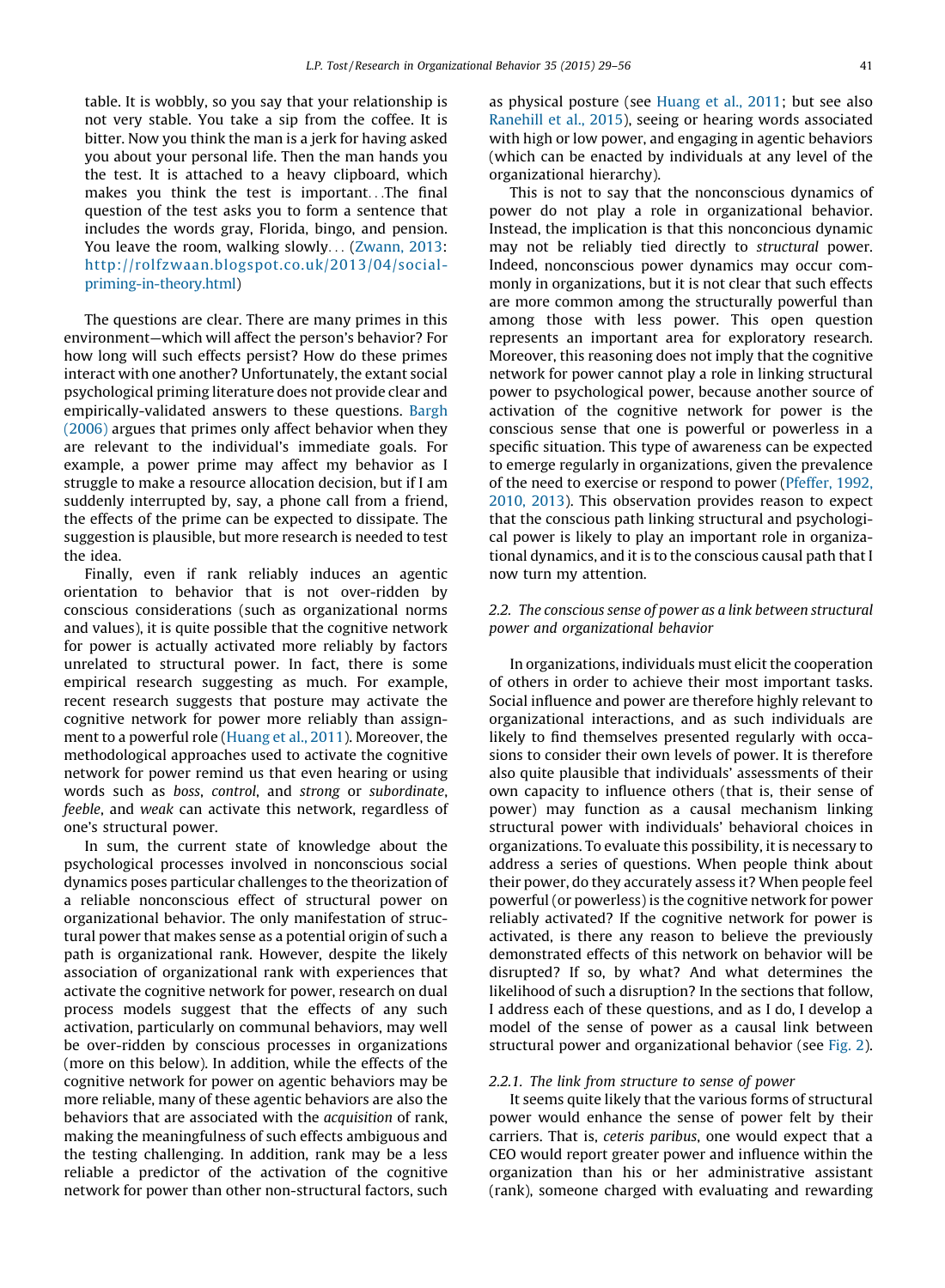<span id="page-13-0"></span>

Fig. 2. Overall model of causal pathways linking structural power to psychological power and organizational behaviors.

the performance of a large number of individuals would feel more powerful than someone who does not have any subordinates (number of direct reports), a member of the Board of Directors would feel more powerful than a temporary employee (membership in powerful groups), and someone whose social network position allows him or her to fill a structural hole would feel more powerful than someone with few meaningful network ties. Indeed, extant research provides substantial reason to believe that there exists a positive effect of each of these manifestations of structural power on their carriers' sense of power. For example, [Anderson](#page-24-0) et al. (2012) demonstrated that individuals are able to accurately gauge their power within various contexts (e.g., work, personal relationships) and that, although also affected by personality factors (e.g., dominance) and social factors (such as status), the sense of power is reasonably coherent and context-specific. That is, an individual's sense of power in the context of a friendship relationship is distinct from, but moderately correlated with, one's sense of power in the context of a parent-child relationship. These findings are consistent with the notion that sense of power can be viewed as both a psychological state (i.e., ''I feel powerful right now'') and as a psychological trait (''I am generally powerful'').

At the same time, these examples also point to a complexity in linking structural power to the sense of power: one's level of power across the different structural manifestations may vary (i.e., ceteris is never paribus). One can have low rank but a highly effective network, for example, an observation that may lead us to view the CEO's administrative assistant in the previous paragraph in a new light. One rarely controls all the levers of power, and structural power is never absolute. Instead, structural power in organizations is qualified, either by other forms of structural power (or lack thereof), interdependence, or by concerns about legitimacy. Consider a dean who wants to push forward a major new initiative. From a technical standpoint, she may formally possess unilateral power to

mandate such an initiative. But if she does so without substantial support from the faculty, she risks alienating a base of her power (i.e., destabilizing her social network) and eliciting a backlash. She is interdependent with the faculty: she may control decision making power, but they have the ultimate decision as to whether they will cooperate, and if they view her as illegitimate, they will be disinclined to comply. The dean must attend to her legitimacy.

Legitimacy refers to ''a generalized perception or assumption that the actions of an entity are desirable, proper, or appropriate within some socially constructed system of norms, values, beliefs, and definitions'' ([Such](#page-27-0)man, [1995:](#page-27-0) 574). Previous research on psychological power has identified legitimacy as a moderator of the effects of psychological power on agentic behavior [\(Lammers,](#page-26-0) Galinsky, Gordijn, & Otten, 2008; Smith, Jost, & [Vijay,](#page-26-0) 2008). Arguing that illegitimacy changes the fundamental nature of power-based hierarchical relationships, [Lammers](#page-26-0) et al. (2008) noted that legitimate power entails cooperation: the powerful rule and the powerless comply. When power is illegitimate (that is, when it is perceived as inappropriate or undeserved), the powerless no longer comply. This dynamic changes the likely relationship between power and agentic behavior: the powerless are more likely to act to overthrow the powerful, and the powerful are made aware of the instability of their structural power, evoking a sense of powerlessness and paralysis. As a consequence, [Lammers](#page-26-0) et al. (2008) argue and empirically demonstrate, when power is illegitimate, the effects of power on action reverse (see also [Hays](#page-25-0) & [Goldstein,](#page-25-0) 2015; Lammers, Galinsky, Gordijn, & Otten, 2012; [Smith](#page-25-0) et al., 2008; [Willis](#page-27-0) et al., 2010).

These findings are consistent with extensive research in related disciplines, such as sociology and political science, in which the inherently contingent nature of power is emphasized. Locke [\(1689\)](#page-26-0) conceived of power as emerging from the consent of the governed. Consistent with this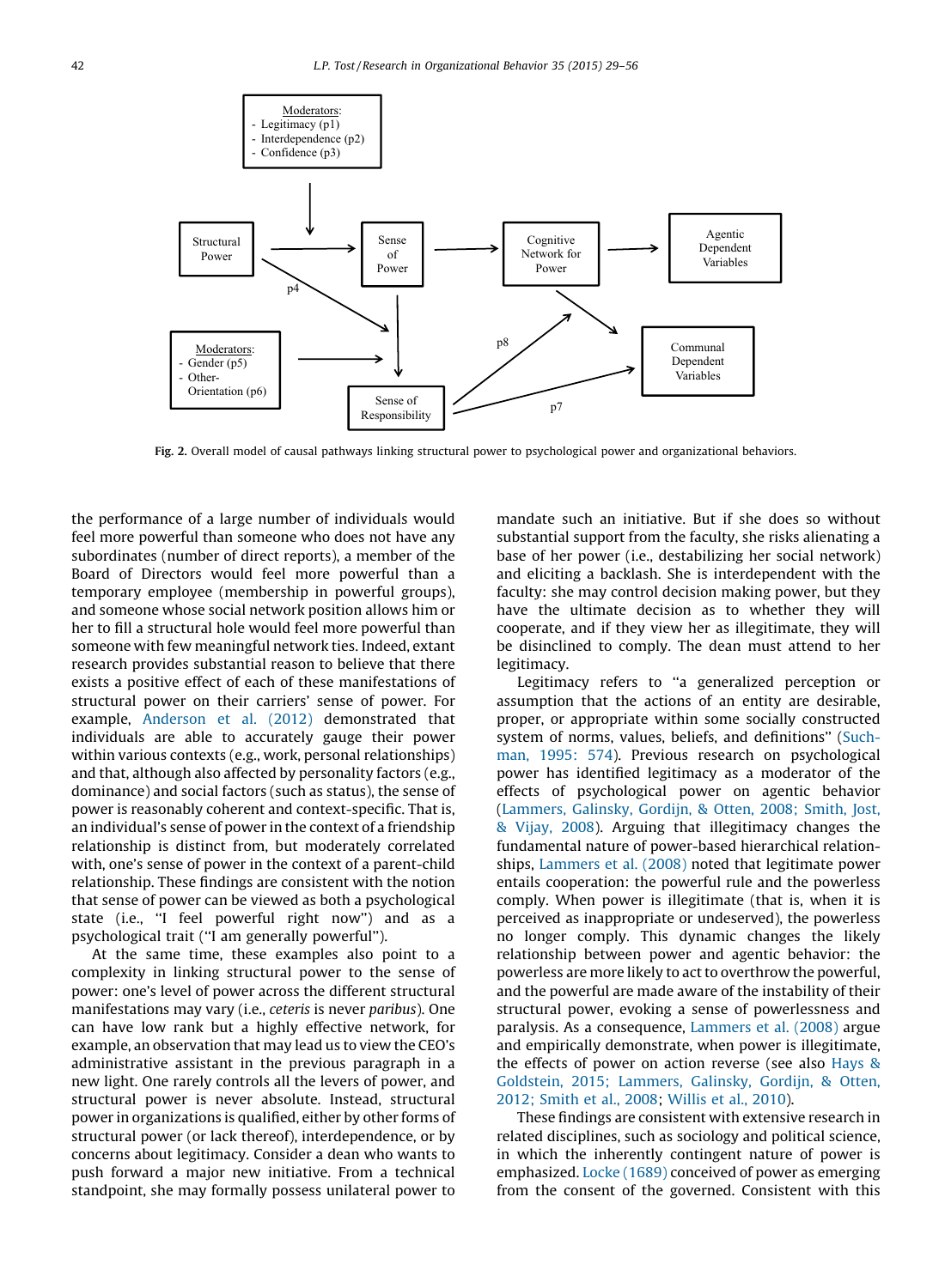<span id="page-14-0"></span>view, sociological theorizing has emphasized that power entails obligations to behave in ways that conform to collectively agreed upon duties associated with structural roles (Biggart & [Hamilton,](#page-24-0) 1984; Hamilton & Biggart, [1985](#page-24-0)). Indeed, recent research in organizations supports the notions that subordinates' evaluations function as a check on their supervisors. In particular, Oc, [Bashshur,](#page-26-0) and Moore [\(2015\)](#page-26-0) found that powerholders adjusted their selfinterested behavior based on feedback from subordinates, despite not being required to do so. Specifically, Oc and colleagues found that when powerful allocators received candid feedback from recipients about the fairness (or unfairness) of their allocations, they adjusted those allocations accordingly.

Taken together, this research suggests that selfperceived legitimacy likely moderates the effect of structural power on the sense of power. By ''selfperceived'' legitimacy, I mean one's perception of one's own legitimacy. Structural power is unlikely to enhance the sense of power when the person holding it believes that he or she lacks legitimacy in the eyes of subordinates. Without a sense of legitimacy, the powerholder becomes more aware of the interdependence that characterizes the power relationship, and the powerholder consequently feels less able to control the behavior of others.

The self-perceived nature of this prediction is important: if someone lacks legitimacy but is unaware of this lack, structural power can still be expected to enhance the sense of power. Broadly speaking, actual legitimacy and self-perceived legitimacy can be expected to closely correspond, as subordinates are likely to make clear their lack of esteem for a leader they perceive as illegitimate (Brief, Dietz, [Reizenstein](#page-24-0) Cohn, Pugh, & Vaslow, 2000). Certain personality traits (e.g., narcissism), however, may make structural powerholders less likely to pick up on these types of cues.

It is also important to note that while the construct of self-perceived legitimacy is clearly related to structural power as manifested in rank, number of direct reports, and membership in valued groups, it is less clear that this construct applies to social network positions. While social connections can be viewed and deployed as resources, it is not likely that people actually construe them as such and therefore likely do not assess the legitimacy of their own or others' ties. Moreover, when one loses legitimacy in the eyes of one's connections, the social connection dissolves, and with it goes one's network-based power. I therefore do not view self-perceived legitimacy as a moderator of the link between network-based structural power and the sense of power.

Proposition 1. The positive effect of structural power (as manifested in organizational rank, number of direct reports, and/or membership in powerful groups) on the sense of power is moderated by self-perceived legitimacy, such that the positive effect of structural power on the sense of power is diminished when the powerholder feels a lack of legitimacy.

The above example about the dean and her major initiative demonstrates, however, that judgments of one's current legitimacy in the eyes of others is not the only way in which legitimacy-related concerns may moderate the relationship between structural power and the sense of power. In particular, the dean in that situation may report a low sense of power not because she feels she lacks legitimacy but because she believes that if she acts according to her own desires, she will lose it. Interdependence refers to a situation in which one actor controls some valued resources but other actors control other valued resources. In the section above on the nonconscious link between structural and psychological power, I specified ways in which structural power, especially number of direct reports, membership in powerful groups, and social network position, may involve experiences that remind powerholders of their interdependence with others. In situations of high interdependence, individuals are likely to feel constrained to act in ways that will ensure mutual satisfaction and hence cooperation. This feeling of constraint may lead even those with substantial structural power of one form or another to feel dependent on others to meet their needs and goals. This dynamic may diminish the effect of the various forms of structural power on the sense of power. I therefore propose:

**Proposition 2.** The positive effect of structural power (as manifested in organizational rank, number of direct reports, membership in powerful groups, and/or network position) on the sense of power is moderated by the perceived interdependence of organizational members, such that the effect of structural power is diminished when interdependence is perceived to be high.

Finally, while legitimacy involves evaluations by others, powerholders can also evaluate themselves, and selfevaluations may have important consequences for feelings of power. In particular, individuals can ask themselves if they are capable of performing in their powerful positions. Powerful positions often entail high performance expectations, and with such expectations can come pressure to perform (Fast, [Burris,](#page-25-0) & Bartel, 2014). If individuals lack confidence in their abilities to perform (which may occur, for example, due to chronic negative self-evaluations or recent personal failures to perform at expected levels), they are likely to feel powerless even if they possess structural power (e.g., [Bugental](#page-24-0) & Lewis, 1999; see also [Cho](#page-25-0) & Fast, [2012;](#page-25-0) Fast & Chen, 2009). I therefore propose:

Proposition 3. The positive effect of structural power (as manifested in organizational rank, number of direct reports, membership in powerful groups, and/or network position) on the sense of power is moderated by the powerholders' confidence in his or her own abilities to perform up to expectations, such that the effect of structural power is diminished when confidence is low.

In sum, I expect that structural power in its various forms has a positive effect on the sense of power in organizations, but that this positive effect is moderated by self-perceived legitimacy, interdependence, and confidence. How might this sense of power affect the cognitive network for power and, ultimately, organizational behaviors?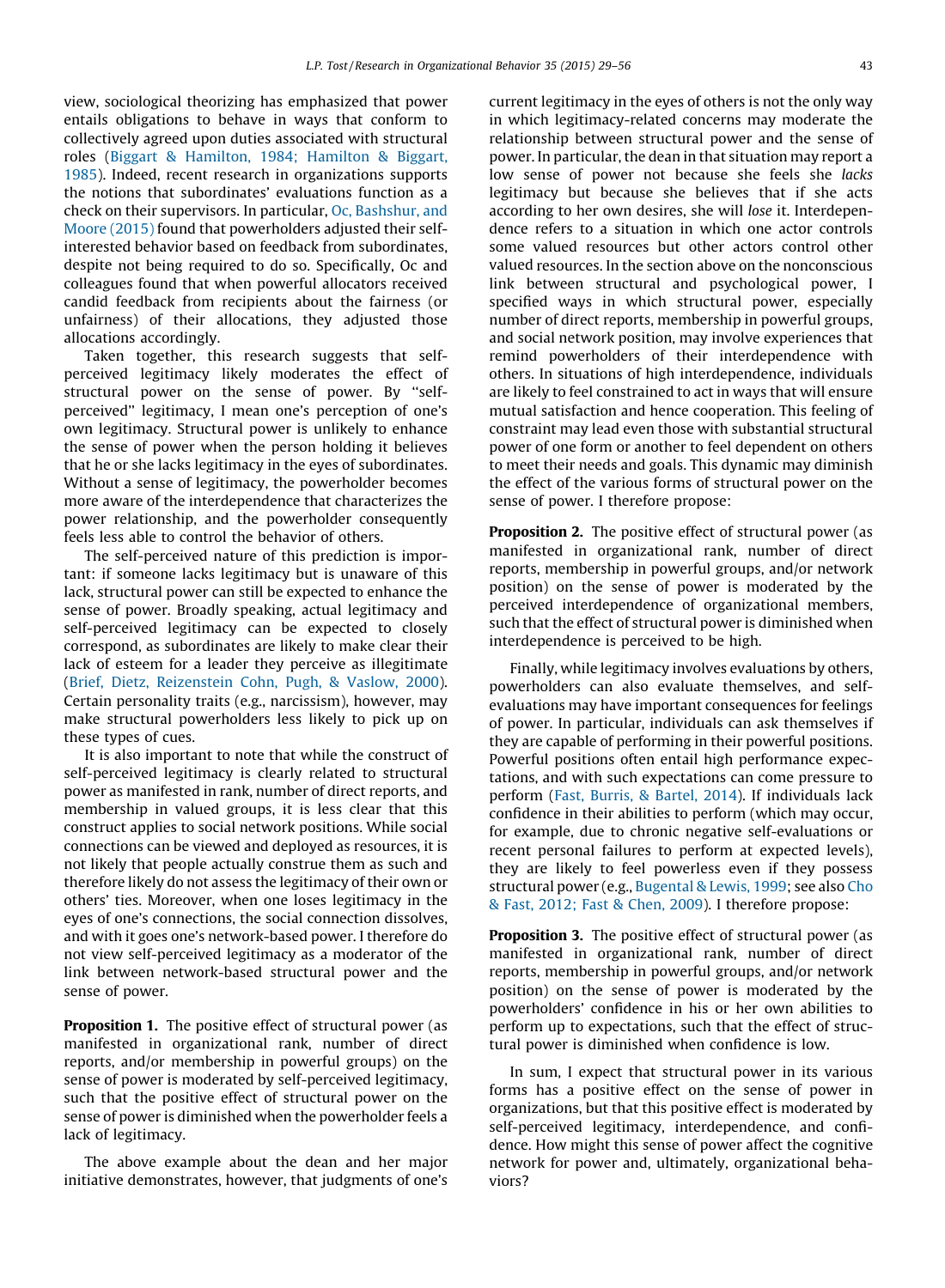# 2.2.2. The link from sense of power to the cognitive network for power

In considering the link between the sense of power and the cognitive network for power, it is once again apparent that if the sense of power is chronic (that is, if it is perpetually present at consistent levels), then it cannot be expected to meaningfully activate the cognitive network for power (because such activation must be temporary and episodic). Is the sense of power chronic or episodic? The answer from extant studies of the sense of power is that it is both. That is, the sense of power can function as both a trait(chronic) and a state (episodic)[\(Anderson](#page-24-0) et al., 2012). In the context of organizations, chronic sense of power is a sense of power that is consistently present within the individual but usually not brought into conscious awareness unless an event elicits that awareness. Episodic sense of power is a sudden increase or decrease in the sense of power as it applies to a particular situation. [Propositions](#page-14-0) 1 [through](#page-14-0) 3 can be expected to apply to both forms. That is, I expect that structural power has a positive effect on the general sense that one is powerful in the context of the organization, and that structural power is also positively related to the frequency of occasions in which that sense of power is episodically and temporarily enhanced.

In order for the sense of power to activate the cognitive network for power, the sense of power must enter into conscious awareness. This observation raises the question: What experiences or situations lead people to think to themselves ''I am powerful(less) in this situation''? That is, when do people construe their experiences in terms of power? I expect that people are likely to consciously think about and assess their own power in two types of situations: when power becomes strategically important for getting what they want and when they are asked about power. The latter has received more meaningful empirical attention than the former. With respect to the latter, research indicates that when people are asked to report their level of power in a situation (e.g., [Anderson](#page-24-0) & Galinsky, 2006; [Anderson](#page-24-0) et al., 2012), they can do so, and this exchange also seems to activate the cognitive network for power. Of course, these types of experiences are not necessarily related systematically to structural power, and therefore they do not help us in identifying reliable links between structural and psychological power.

Situations in which power must be deployed (or defended against) represent another impetus for consciously thinking about and evaluating power, though the effect of such encounters on psychological power has received less empirical attention (but see [Anderson](#page-24-0) & [Brion,](#page-24-0) 2014 for a review of the extant relevant research). When one needs to engage in social influence, it often becomes necessary to consciously consider one's own level of influence and power, particularly relative to the power of the intended target(s) of influence. This necessity is likely to bring the sense of power into conscious awareness, and it is reasonable to expect that the frequency of such situations would be correlated in logical ways with structural power. With respect to rank, certainly people who hold higher ranks in organizations, who are generally expected to allocate resources and make strategic decisions, would have more frequent occasions to deploy power than those in lower ranks (and those in the lowest ranks would have the most frequent occasions of defending against the power of others). Similarly, the number of direct reports in an individual's charge should be positively related to the occasions one has to exercise influence over subordinates. Membership on powerful committees increases the occasions on which individuals make requests to the powerholder for resources or votes, as well as the frequency with which one's decisions about such requests are deployed. Moreover, a powerful position in a social network is likely to elicit similar types of requests (for example, for introductions or information), and one may consider whether and how to use such requests strategically to achieve goals or to further entrench one's power. Indeed, even the more relational aspects of structural power, such as the need to motivate and inspire subordinates, which serve as reminders of interdependence, are likely to provide additional occasions for powerholders to consciously consider and evaluate their levels of power.

Thus, structural power in its various forms is likely to be positively related not only to the valence and degree of an individual's conscious judgment about his or her own level of power (i.e., one's sense of power) but also to the frequency of encountering situations that bring one's power level into conscious awareness. In this way, mediated by the conscious sense of power, structural power can be expected to activate the cognitive network for power. Thus, while I do not propose a reliable nonconscious mechanism by which structural power activates the cognitive network for power, I do expect that the network can be consciously activated by the experience of structural power. Will these activations, therefore, complete a causal link from structural power to the sense of power to the cognitive network for power, thereby producing the agentic and (non)-communal behaviors demonstrated in previous research on psychological power? The evidence reviewed thus far suggests an affirmative answer to this question. However, in order to address this question fully, we must consider whether the structural experience of power is likely to induce other psychological states that may override or undercut the effects of the cognitive network for power. It is to that consideration that I now turn.

# 2.3. An alternative portrait of power: The role of responsibility

What is the psychological essence of structural power? The predominant answer emerging from social psychological theorizing over the past two decades is: freedom. The notion that elevated power is character-ized by freedom was a foundational premise of [Keltner](#page-26-0) and [colleagues'](#page-26-0) (2003) influential theory, and that notion has been carried through in the vast majority of the theorizing and empirical research of the last decade and a half. For example, Magee and [Galinsky](#page-26-0) (2008) emphasize that power transforms psychological processes because power frees people to act in ways that are more consistent with their personal preferences, and Fast and colleagues noted that ''power frees people to act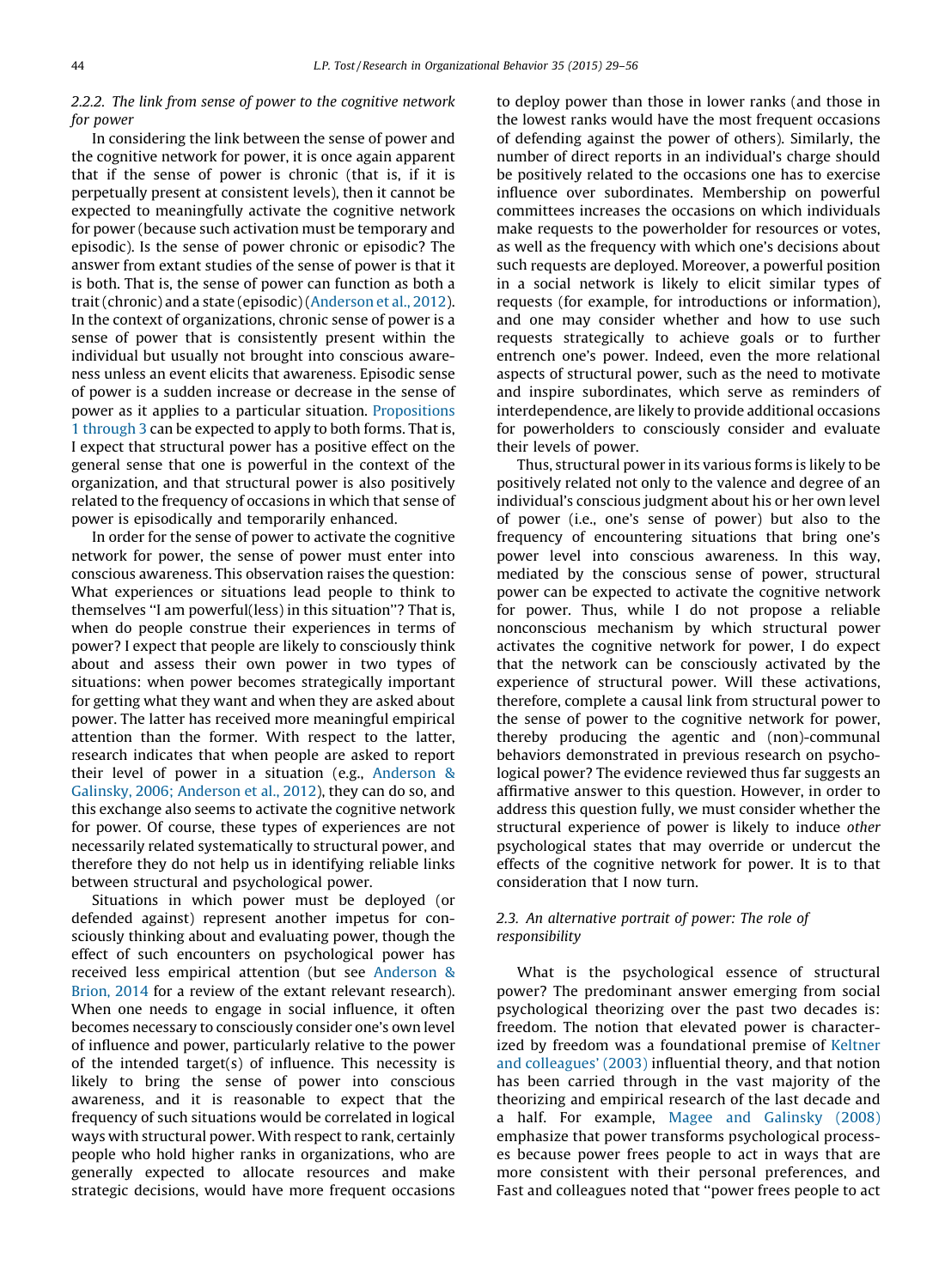on their internal states'' (p. 391; see also [Cote](#page-25-0) et al., [2011](#page-25-0)). Similarly, [Galinsky](#page-25-0) et al. (2008) argued that power ''can be conceptualized as freeing people from the influence of external forces'' (p. 1450) and presented a series of studies demonstrating that psychological power can lead people to act in ways that are less constrained by their social situations.

Certainly power can liberate. When we have the resources we need, we can spend less time worrying about acquiring more (though research suggests that people tend to ignore this privilege: e.g., Hsee, [Zhang,](#page-25-0) Cai, & [Zhang,](#page-25-0) 2013). And certainly in American culture, where independence is seen as a primary virtue, freedom must play a crucial role in the psychological experience of power. But is freedom the exclusive or even dominant psychological construct evoked by resource control? This view of power as freedom is clearly in tension with the theoretical perspectives and empirical findings that highlight the interdependence between powerholders and subordinates (e.g., Biggart & [Hamilton,](#page-24-0) 1984; Hamilton & [Biggart,](#page-24-0) 1985; Locke, 1689). What other psychological constructs that reflect this interdependence might be systematically tied to structural power? Previous theorizing suggests a candidate: a sense of responsibility.

The role of responsibility to others has played a central role in a number of theories of power, all of which emphasize the fundamentally relational nature of power. Power cannot emerge in a vacuum. Power, as explained above, is asymmetric control over valued resources. The term ''valued'' is crucial: controlling resources no one else wants does not afford power. It is the fact of others' valuation of what the powerholder controls that renders the resource control ''power.'' Because power is fundamentally relational, along with the powerholder's relative independence comes others' dependence on the powerholder. When an individual holds power, others are, by definition, dependent on that individual in order to facilitate the meeting of their needs and the protection of their interests. Moreover, the degree of the powerholder's power is commensurate to the degree of this dependence that others experience. If the resource in question is highly valued, and the powerholder has complete control over that resource, then the powerholder's power is high, and the subordinate's dependence is as well. Thus, with power comes others' dependence.

Consistent with this notion, some early theorizing in organizational behavior linked the fact of others' dependence to the experience of responsibility. For example, [Cartwright](#page-25-0) and Zander (1968) argued that with power comes responsibility, further noting that the social burdens that come with responsibility for others' outcomes may lead powerholders to exhibit compassionate behavior toward others. Similarly, Biggart and [Hamilton](#page-24-0) [\(1984\)](#page-24-0) ([Hamilton](#page-25-0) & Biggart, 1985) described power as fundamentally grounded in the powerholder's responsibility to others and obedience to the social expectations associated with holding power. More recent thinking about organizational leadership has also emphasized that responsibility and accountability to others are integral aspects of leaders' exercise of power in organizations ([Hollander,](#page-25-0) 2009).

Moreover, some recent psychological theorizing has taken a similar view. In particular, [Keltner,](#page-26-0) Van Kleef, Chen, and Kraus [\(2008\)](#page-26-0) proposed the ''reciprocal influence model of social power,'' in which they argue that power relationships are characterized by interdependence and that as a consequence, powerful actors are not entirely free—they are, in fact, constrained to act in socially responsible ways by the social evaluations and interpersonal behaviors of other group members. They review extant research consistent with their theory and propose a model of the strategic interplay that characterizes power dynamics in groups (see also Oc et al., [2015;](#page-26-0) Rus, van [Knippenberg,](#page-26-0) & Wisse, 2012). This perspective is consistent with research that has viewed relationships between supervisors and subordinates as ones of mutual interdependence (e.g., Dabos & [Rousseau,](#page-25-0) 2004), as well as with the movement in sociology to conceptualize power as a network of interdependent relationships (e.g., [Astley](#page-24-0) & Zajac, 1990; Burt, 1992; [Krackhardt,](#page-24-0) 1992). In line with these views, [Handgraaf,](#page-25-0) Van Dijk, Vermunt, Wilke, and De Dreu [\(2008\)](#page-25-0) found that high levels of power elicited feelings of responsibility for others. In addition, [Anderson](#page-24-0) et al. [\(2012\)](#page-24-0) found that the sense of power is positively associated with a belief in taking care of the underprivileged. In addition, in a recent qualitative study of the antecedents of courage, [Schilpzand,](#page-26-0) Hekman, and Mitchell [\(2014\)](#page-26-0) interviewed military officers and executives from a variety of types of organizations, and their findings revealed that feelings of power were a key factor triggering a sense of responsibility to act on behalf of others.

Thus, there is reason to believe that responsibility may play just as prominent a role as freedom in the psychology of power in organizations. If this is the case, it helps to explain a number of findings that seem to be in tension with the notion that power leads to a tendency to focus on the self to the neglect of the perspectives and interests of others.

As indicated above, based on the empirical record, the effects of psychological power on agentic behaviors appear to be quite robust ([Anderson](#page-24-0) & Brion, 2014; Magee & [Galinsky,](#page-24-0) 2008). However, the effects of psychological power on communal behaviors, which involve attention to others' views and responsiveness to others' interests, have been more mixed. On the one hand, research has indicated that psychological power reduces perspective taking [\(Galinsky](#page-25-0) et al., 2006), leads to the objectification of others ([Gruenfeld](#page-25-0) et al., 2008; Kipnis, 1972), diminishes evaluations of others' performance ([Georgesen](#page-25-0) & Harris, [1998,](#page-25-0) 2000), and reduces empathy (Van [Kleef](#page-27-0) et al., 2008). On the other hand, other work has found that psychological power increases interpersonal sensitivity and attention [\(Schmid](#page-26-0) Mast, Jonas, & Hall, 2009; see also [Overbeck](#page-26-0) & Park, [2001,](#page-26-0) 2006), enhances individuals' learning about interaction partners [\(Copeland,](#page-25-0) 1994), increases helping behavior [\(Tjosvold,](#page-27-0) 1985), and enhances generosity to others (Anderson et al., 2012; [Greenberg,](#page-24-0) 1978; Tost et al., [2015](#page-24-0)).

Perhaps these two divergent sets of findings point to a dual nature of power: power can induce freedom or responsibility. When power as freedom is evoked, we can expect a negative effect of power on social attention and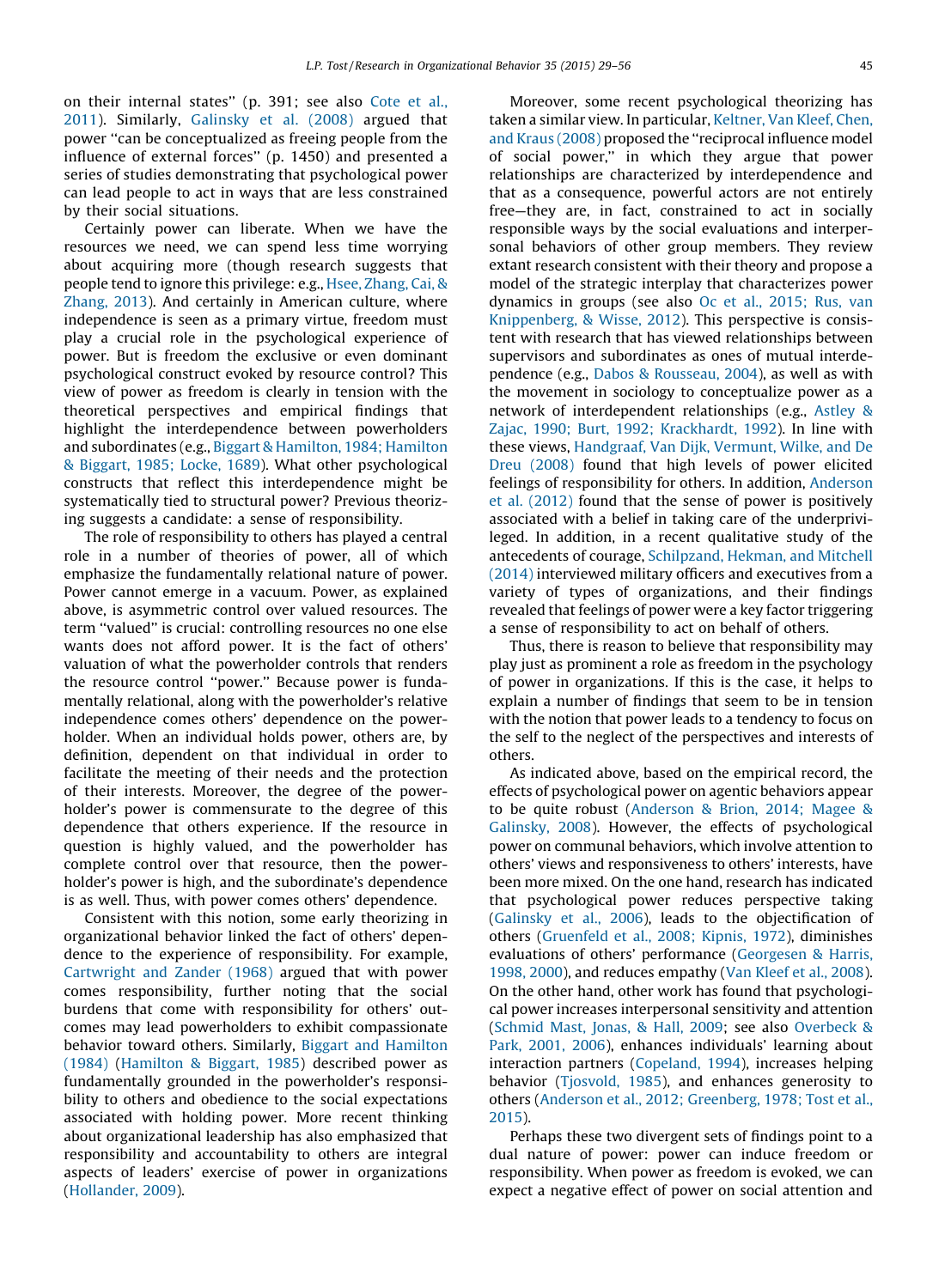responsiveness to others' needs (i.e., communal behaviors); however, when responsibility is evoked, we can expect just the opposite.

If consciously-felt power is just as likely to evoke a sense of responsibility as it is to activate the sense of social liberation that characterizes the cognitive network for power in Western culture, then a central task for organizational researchers is to determine the circumstances under which one or the other predominates. I argue that the likelihood that consciously experienced power activates a sense of responsibility is driven by the powerholder's awareness that others are dependent on the powerholder, which is particularly likely to emerge when the sense of power is rooted in objective structural power (see [Fig.](#page-13-0) 2). I further expect that the path from the sense of power to the sense of responsibility is moderated by gender, organizational culture, and personal traits and values corresponding to an inclination toward responsiveness to others in social interaction. In addition, I expect that when the sense of responsibility emerges, it moderates the effects of the cognitive network for power on behavior, eliminating those effects when they are viewed as inappropriate and replacing them with more responsibility-consistent behavioral choices. I explain these predictions below.

# 2.3.1. The link between the sense of power and the sense of responsibility: Dependency awareness

Responsibility is a feeling of obligation to act in ways that benefit others [\(Handgraaf](#page-25-0) et al., 2008; Krebs, 1970; Pearce & [Gregersen,](#page-25-0) 1991; Smith, Organ, & Near, 1983; Tost et al., [2015](#page-25-0)). Previous research suggests that it emerges when individuals become aware of others' dependence on them. For example, [Handgraaf](#page-25-0) et al. (2008) found that power increases selfish allocation behavior in an ultimatum game, but only up to the point at which other recipients are completely powerless (i.e., a dictator game), at which point a sense of responsibility emerges and leads to greater generosity to others. The authors argue that awareness of the powerlessness and dependence of the recipient produces the sense of responsibility.

Similarly, research on intergenerational dilemmas suggests that power evokes responsibility in intergenerational decisions due to dependency awareness (e.g., [Tost](#page-27-0) et al., [2015;Wade-Benzoni,](#page-27-0) Hernandez, Medvec,& Messick, [2008](#page-27-0)). Intergenerational decisions are situations in which a decision maker must allocate resources between the self in the present and others in the future ([Wade-Benzoni,](#page-27-0) 2002). In intergenerational dilemmas, therefore, the recipients are particularly powerless because not only are they unable to make the decision themselves, they are also unable to reciprocate the decision maker's behavior (because the allocation outcome to the recipient is revealed in the future rather than the present) ([Wade-Benzoni](#page-27-0) & Tost, 2009). Research suggests that this extremity of power asymmetry and the recipient's dependence is salient to decision makers, and that consequently decision makers feel a sense of responsibility to be generous with others. For example, [Wade-Benzoni](#page-27-0) et al. (2008) showed that the experience of power in intergenerational dilemmas can induce feelings of stewardship, raising the level of generosity to future others that is viewed as fair and just. Moreover, Tost et al. [\(2015\)](#page-27-0) showed that power can induce generosity in intergenerational dilemmas, an effect that was mediated by a sense of responsibility.

Dependency awareness thus involves a conscious awareness of others' dependence on the powerholder, and it induces a sense of responsibility to others. Whereas the sense of power is a powerholder's conscious awareness of his or her own power over others, dependency awareness involves a powerholder's conscious awareness of others' dependence on him or her. On a conceptual level, of course, power and dependence are two sides of the same coin: if one holds social power, others are, by definition, dependent on that individual. On a perceptual level, however, the relationship between the two may vary. One may feel powerful without consciously considering those over whom one has power. That is, an individual may perceive that he or she has the ability to influence others without thinking of that influence as emerging from others' dependence.

What are the determinants of whether dependency awareness, and hence a sense of responsibility, will emerge when someone experiences a heightened sense of power? As indicated above, previous research suggests that the extremity of the power imbalance is one factor: when the asymmetry characterizing resource control increases, others' dependency is likely to become more salient to powerholders, thereby evoking a sense of responsibility (e.g., [Handgraaf](#page-25-0) et al., 2008; Tost et al., 2015; Wade-[Benzoni](#page-25-0) et al., 2008). This insight suggests that a sense of power that emerges from structural power (as opposed to a more ''illusory'' sense of power) is particularly likely to elicit a sense of responsibility.

Similarly, other factors related to structural power are likely to reinforce the link between the sense of power and the sense of responsibility. In particular, both the exercise of power and social interactions with subordinates in which dependency is highlighted likely reinforce the salience of others' dependence. When someone exercises power, they must not only consider their own level of power but also the level of power that characterizes the target of influence. If the difference is substantial, the person exercising the power is likely to become aware of others' dependence. Similarly, social interactions with subordinates are also likely to highlight others' dependence. For example, a manager may meet the families of his or her subordinates at an office party, an experience that would serve as a reminder that the subordinates are breadwinners for their families and that their abilities to provide for their families is dependent on decisions made by their manager. Perhaps the most common type of social interactions that highlight dependence for those in powerful positions in organization comes in the form of requests (e.g., requests for budget allocations, requests for help with a project, or requests for time off or a flexible work schedule to tend to an ill family member). Each of these types of experiences serves as a reminder that not only is the powerholder influential but also that the powerholder's influence is rooted in the fact that others depend on him or her. In other words, some of the same experiences and interactions that enhance the sense of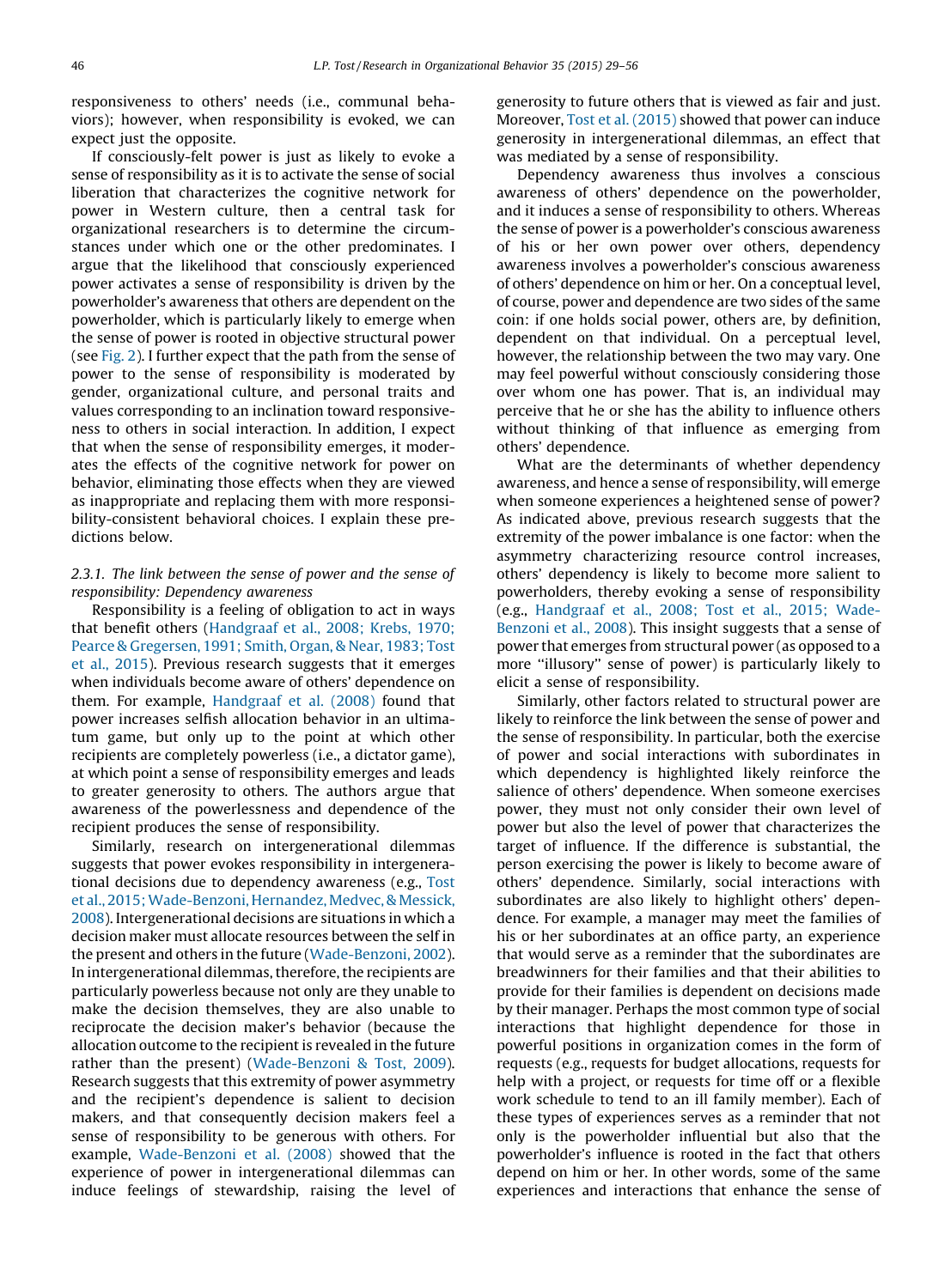<span id="page-18-0"></span>power may simultaneously enhance a sense of social responsibility. In short, when the sense of power is rooted in an actual structural power difference, powerholders tend to have plentiful occasions to interact with their subordinates. These interactions are likely to strengthen the positive relationship between the sense of power and the sense of responsibility to others. I therefore propose:

Proposition 4. The positive effect of the sense of power on the sense of responsibility is enhanced by the powerholder's structural power.

In addition to structural power, two other factors are likely to enhance the link between the sense of power and the sense of responsibility. One is gender. Women are generally inclined, overall, to be more other-oriented than men, tending to be less likely to construe themselves as independent (Cross & [Madson,](#page-25-0) 1997) and desiring status (positive social evaluations) more than power ([Hays,](#page-25-0) 2013; see also Mason, Zhang, & Dyer, 2010; [Offerman](#page-26-0) & Schrier, [1985](#page-26-0)). Research also suggests that women may be more attuned to the moral and social implications of their behaviors [\(Kennedy](#page-26-0) & Kray, 2014). When individuals are focused on others, others' dependency on them is more likely to be salient. I therefore propose:

Proposition 5. The positive effect of the sense of power on the sense of responsibility is stronger among women than men.

In addition, just as gender is likely to moderate the effect of sense of power on the sense of responsibility, other individual-level and organizational-level factors that enhance (or diminish) the inclination to focus on others should have a similar effect. In particular, any variable that increases an individual's tendency to focus on others in social interactions should show a stronger effect of the sense of power on the sense of responsibility, whereas any variable that reduces such an orientation should reduce the effect. Research has identified a broad range of such factors. For example, at the individual level, variables such as communal relationship-orientation (Chen et al., [2001](#page-25-0)), self construal (Howard, Gardner, & [Thompson,](#page-25-0) 2007), moral identity [\(DeCelles](#page-25-0) et al., 2012), need to belong [\(Rios,](#page-26-0) Fast, & [Gruenfeld,](#page-26-0) 2015), social value orientations (Van [Dijk](#page-27-0) & De [Cremer,](#page-27-0) 2006), self-concept [\(Wisse](#page-27-0) & Rus, 2012), and prestige and dominance motivations ([Maner](#page-26-0) & Mead, [2010](#page-26-0), [2012\)](#page-26-0) can be expected to act as moderators. At the organizational level, cultural values and norms that promote or enhance prosocial values (e.g., cooperation and collaboration) can be expected to do so. I therefore propose:

Proposition 6. The positive effect of the sense of power on the sense of responsibility is stronger among those with an other-orientation to social interactions.

Thus, I expect that the sense of power has a stronger positive effect on the sense of responsibility among those with structural power, among women, and among individuals with an other-orientation. In developing these ideas, I've relied on a simplifying assumption that the powerholder is only responsible to one individual or to a

group of individuals with common interests. Clearly, such an assumption is, over time, unsustainable in organizations. However, this assumption may hold in specific decision situations, and it is also reasonable to expect the moderator variables I have identified generalize to a multiparty system. That is, it is likely that the link between the sense of power and the sense of responsibility is strong among other-oriented holders of structural power, even if there are multiple parties to whom they may feel responsible. The multi-party context does, however, add a new complication: powerholders must strategize ways to meet the needs of multiple parties or determine to whom they feel most responsible. How will they make such a determination? Will they prioritize those with the greatest need? Will they prioritize those with whom they feel the greatest interdependence, or those most able to ultimately take their power away? These questions represent important avenues for future research.

# 2.3.2. The effects of the sense of responsibility on organizational behaviors

As depicted in [Fig.](#page-13-0) 2, I expect that the sense of responsibility moderates the effects of the cognitive network for power on behaviors, such that when a sense of responsibility is evoked, the effects of the cognitive network for power is diminished. This notion stems from previous research on dual process models of judgment and decision making in psychology. As explained above, psychological research suggests that conscious thought processes provide checks on nonconsciously-induced behavior, such that if the behavior does not seem appropriate for the situation, the nonsconscious processing system (System 1) is over-ruled by the conscious System 2 (Gilbert, 2002; [Kahneman](#page-25-0) & Frederick, 2002; [Lieberman,](#page-25-0)  $2003$ <sup>4</sup>. Given that conscious thoughts about responsibility are likely to be highly relevant to behaviors that emerge from the cognitive network for power, I expect that the sense of responsibility can eliminate the effects of the cognitive network for power, particularly on communal dependent variables.

Communal dependent variables involve a focus on others' views and needs. It is highly likely that a sense of responsibility would eliminate the adverse effects of the cognitive network for power on these types of variables, because the effects of the two are likely to be directly opposed. Thatis, research suggests that a ''power liberates'' ethos characterizes the cognitive network for power, at least in Western culture ([Zhong](#page-27-0) et al., 2006). Consequently, psychological power in this form is likely to reduce attention and responsiveness to others (e.g., [Galinsky](#page-25-0) et al., 2006; [Magee](#page-25-0) & Smith, 2013; Van Kleef et al., 2008). In contrast, a sense of responsibility would lead individuals to recognize the importance and value of considering others' perspectives, opinions, interests, and needs [\(Handgraaf](#page-25-0)

<sup>4</sup> While more recent psychological theorizing has led to more nuanced neurologically-based understandings of these dynamics, the notion that conscious reflective thought moderates nonconsciously activated behavior continues to be a key component of these views (e.g., [Cunningham,](#page-25-0) Zelazo, Packer, & Van Bavel, 2007; Van Bavel, Xiao, & [Cunningham,](#page-25-0) 2012).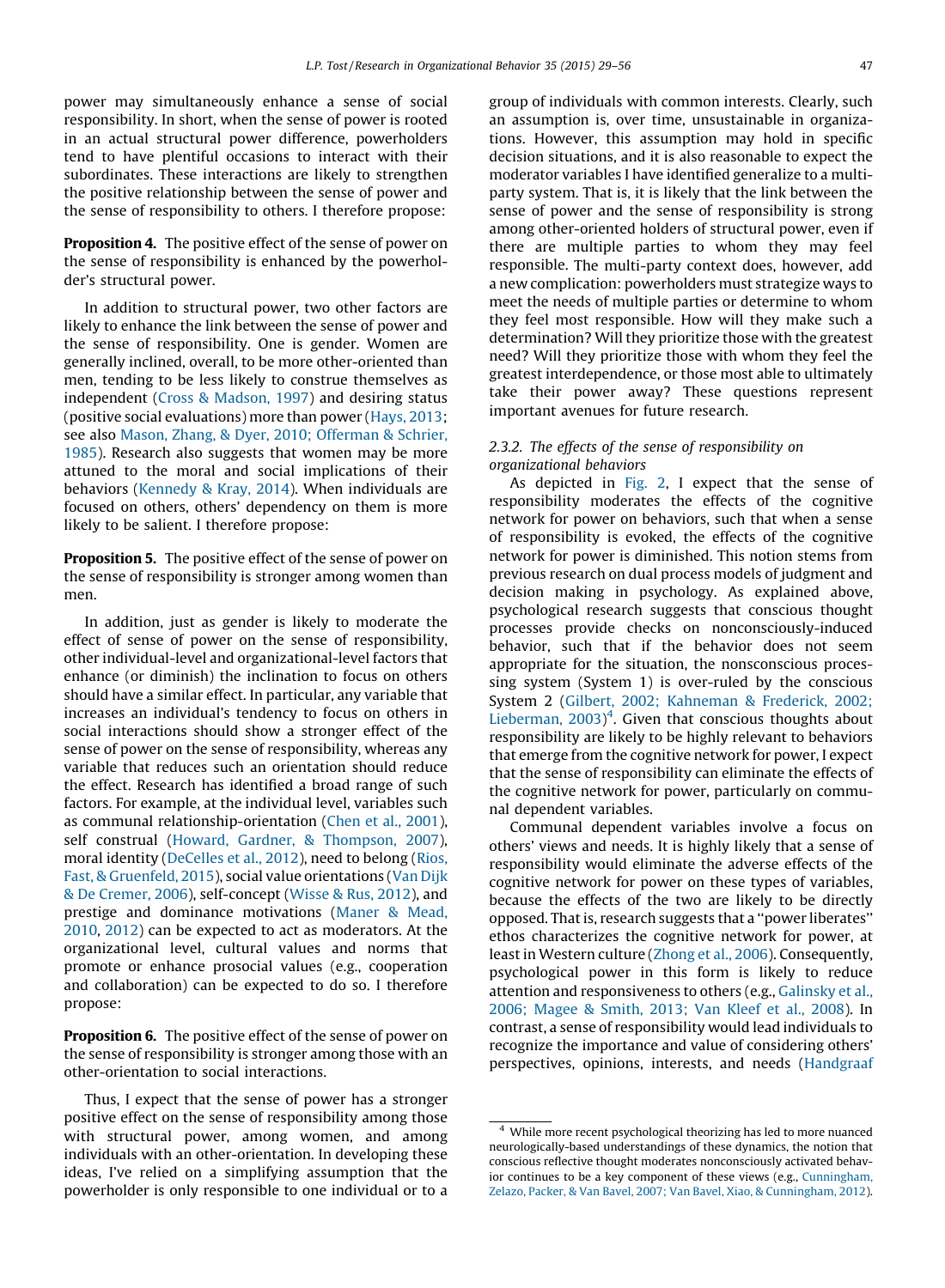<span id="page-19-0"></span>et al., 2008; Krebs, 1970; Pearce & [Gregersen,](#page-25-0) 1991; Smith et al., [1983](#page-25-0); Tost et al., forthcoming). Accordingly:

**Proposition 7.** There is a positive effect of the sense of responsibility on communal dependent variables.

Given that the sense of responsibility is a conscious cognition and strongly related to communal variables, it can be expected to override the effects of the cognitive network for power on communal variables.

**Proposition 8.** The negative effects of the cognitive network for power on communal dependent variables is diminished when the powerholder feels a strong sense of responsibility to others.

An integration of the above propositions allows us to derive the following:

Proposition 9. There is a positive effect of structural power on communal dependent variables.

Proposition 10. The effect described in Proposition 9 is mediated by the sense of power and the sense of responsibility.

Proposition 11. The mediating effect described in Proposition 9 is moderated in the second stage by gender and other-orientation, such that the effect is stronger among women and among those with an other-orientation to social interactions.

This prediction is depicted in Fig. 3. It is notable that I do not incorporate other moderator variables into this path. With respect to legitimacy, [Proposition](#page-14-0) 1 predicts that selfperceived legitimacy will enhance the link between structural power and the sense of power. A logical extension of this expectation is that legitimacy would enhance the effects specified in Propositions 9 and 10. However, a lack of legitimacy would also be expected to have a positive effect on communal dependent variables, because a powerholder lacking legitimacy must attend to the views and needs of others if he or she hopes to restore it. Thus, I would expect the effect predicted in Proposition 9 to hold regardless of the powerholder's perception of legitimacy (because of the sense of responsibility when legitimacy is high, and because of strategic concerns when it is low).

Similarly, while [Proposition](#page-14-0) 2 predicts that interdependence decreases the effect of structural power on the sense of power (with the implication that interdependence should diminish the effects in Propositions 9 and 10), interdependence can also be expected to directly and positively affect communal dependent variables (due to the need to be responsive to those with whom one is interdependent). Again, I would expect the effect predicted in Proposition 9 to hold regardless of the powerholder's perception of interdependence (because of the sense of responsibility when interdependence is perceived to be low, and because of strategic concerns when it is perceived to be high).

[Proposition](#page-14-0) 3 predicts that confidence enhances the link between structural power and the sense of power, and thus it can be expected to reinforce Propositions 9 and 10. However, confidence is also associated with cognitive network for power (Tost et al., [2012\)](#page-27-0) and may therefore activate the cognitive network for power when it emerges in an episodic fashion (presumably negatively affecting communal dependent variables). Moreover, confidence may also directly predict communal dependent variables, such that powerholders lacking confidence would be likely to solicit others' views and base decisions thereon, because without them they feel unable to perform ([Tost](#page-27-0) et al., [2012](#page-27-0)). I therefore expect that structural power positively affects communal dependent variables at both high and low levels of powerholder confidence.

Given these observations, it is important that correlational tests of Propositions 9 through 11 incorporate selfperceived legitimacy, interdependence, and confidence as control variables. I return to methodological issues in the Discussion, but it is also important to note here that I have glossed over some of the nuance of communal dependent variables. It is not necessary, for example, that attention and generosity co-vary, and it may well be theoretically useful to separate them out. Moreover, there are multiple types of attention that could be measured as communal dependent variables, some of which may be more relevant to the responsibility that comes with structural power than others. In particular, given that power is associated with goal pursuit ([Guinote,](#page-25-0) 2007a) and leads to more abstract information processing (Smith & [Trope,](#page-27-0) 2006), the positive effect of power on social attention may be more likely to emerge with forms of attention that serve the dependent's interests than with those that seem unrelated. For example, Propositions 9 through 11 may be more likely to hold when the dependent variable is related to understanding the target's personality and preferences



Fig. 3. Propositions 9 through 11.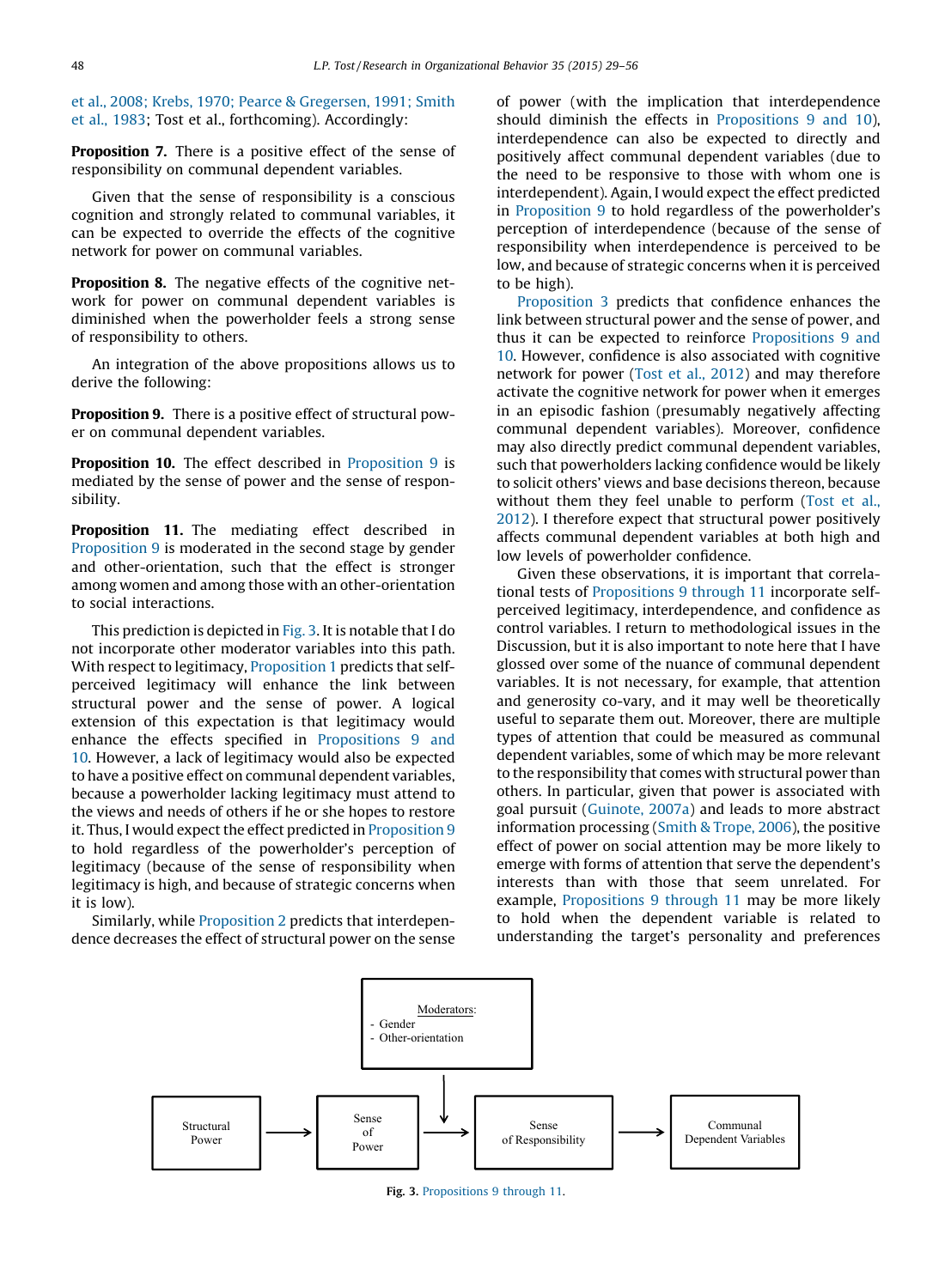<span id="page-20-0"></span>(e.g., [Overbeck](#page-26-0) & Park, 2006, Study 1) than when the dependent variable involves mirroring the target's visual orientation (e.g., [Galinsky](#page-25-0) et al., 2006, Study 1). Structural powerholders may not take, or even have (see Fiske, [1993;](#page-25-0) [Goodwin,](#page-25-0) Gubin, Fiske, & Yzerbyt, 2000; Magee & Smith, [2013](#page-25-0)), the time and cognitive capacity to attend to less crucial features of their dependents, but I expect that the effects specified in [Propositions](#page-19-0) 9 through 11 would hold for measures that are of greater importance to the target, the powerholder, or their relationship.

The ways in which responsibility may affect agentic dependent variables is somewhat more complicated. Agentic dependent variables involve expansion or promotion of one's own views and ambitions and therefore typically incorporate self-assertion and independence. While this orientation may seem to be in tension with the other-focus that emerges with the sense of responsibility, this is not necessarily the case. First, agentic dependent variables may not necessarily involve a social referent (e.g. optimism and action-orientation), and under such circumstances a sense of responsibility to others may not seem relevant to a decision maker. Second, when there is a social referent (e.g., resisting advice, verbal communication, emotional expression), the implications of responsibility may remain unclear. For example, a powerholder may feel a responsibility to consider his or her advisor's perspectives but may not feel obligated to follow them.

One circumstance under which a sense of responsibility may moderate the effects of the cognitive network for power on agentic dependent variables is when the agentic behaviors are likely to affect those to whom one feels responsible. For example, a sense of responsibility may lead a decision maker to feel more risk-averse if the decision at hand is likely to aversely affect others to whom he or she feels responsible. Of course, in that case, the distinction between the two categories of variables is blurred.

Concerns about how agentic behaviors may affect dependents notwithstanding, it is possible to incorporate the ideas above into a prediction about how structural power may elicit nonconscious effects on agentic dependent variables. Specifically, [Propositions](#page-14-0) 1 through 3 suggest that when a structural powerholder perceives his or her power to be legitimate ([Proposition](#page-14-0) 1), does not feel a strong sense of interdependence with others ([Proposition](#page-14-0) 2), and feels reasonably confident, there is a positive effect of structural power on the sense of power.

The sense of power, when brought into conscious awareness by an episodic event or social experience, can activate the cognitive network for power, which in turn produces a positive effect on agentic dependent variables. Given that there is little reason to expect that such effects on agentic behaviors would be consistently over-ridden by conscious and strategic considerations (because these behaviors are normative for powerful people in organizations), the integration of these ideas leads to the following propositions:

Proposition 12. There is a positive effect of structural power on agentic dependent variables.

Proposition 13. The effect described in Proposition 12 is mediated by the sense of power and the cognitive network for power.

Proposition 14. The mediating effect described in Proposition 13 is moderated in the first stage by legitimacy, interdependence, and confidence, such that the effect is stronger among those who feel they possess legitimacy, do not feel highly interdependent with others, and are confident.

These propositions are depicted in Fig. 4.

#### 2.4. Summary

While it is not possible at this point to specify a reliable nonconscious path linking structural power to psychological power and its downstream effects, it is possible to derive propositions that link structural power with those outcome variables through the conscious sense of power. In particular, I expect that structural power has a positive effect on both agentic and communal dependent variables. The causal path associated with agentic dependent variables involves a conscious sense of power as a trigger activating the cognitive network for power, which in turn increases the likelihood of power-associated agentic behaviors (at least in Western cultures). The positive effect of structural power on communal dependent variables, in contrast, is expected to be mediated by the conscious sense of power and a sense of responsibility. A critical step in studying the dynamics of the effect of structural power on the sense of responsibility will involve incorporating a nuanced understanding of the dynamics of strategic power maintenance (e.g., [Anderson](#page-24-0) & Brion, 2014; [Keltner](#page-24-0) et al., 2008) to theorize how



Fig. 4. Propositions 12 through 14.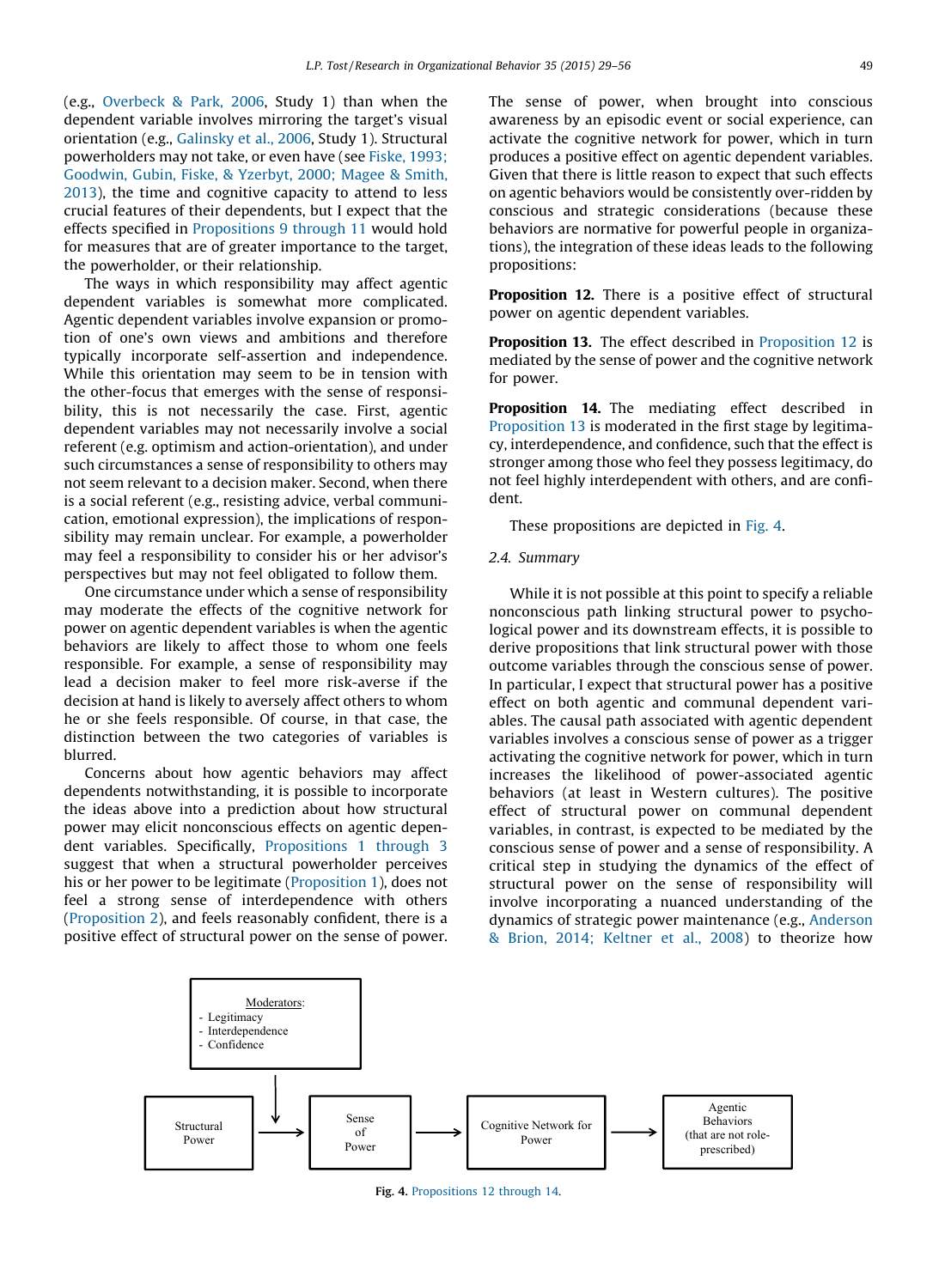powerholders balance their responsibilities to multiple parties.

# 3. Discussion

The aim of this paper is to examine the links between structural and psychological power and to explore how their interrelationships affect organizational behavior. I have argued that psychological power takes two forms: the (nonconscious) cognitive network for power and the conscious sense of power. The causal relationship between the two operates in both directions (i.e., the two forms of psychological power can, under certain circumstances, mutually activate one another), and both forms can be experienced in the absence of structural power. However, structural power is likely to produce a conscious sense of power, which is enhanced when powerholders feel they have high legitimacy, low interdependence, and reason to be confident in their own abilities. This structure-induced sense of power can affect organizational behavior in two primary ways. First, the sense of power is likely to induce a sense of responsibility among (but not exclusively among) structural powerholders, especially among women and those with other-focused orientations to social interaction. The sense of responsibility leads structural powerholders to be responsive to the views and needs of others (see [Fig.](#page-19-0) 3). Second, the sense of power, when brought into conscious awareness, activates a non-conscious association between power and agentic behaviors, which in turn leads structural powerholders to enact agentic behaviors (see [Fig.](#page-20-0) 4).

It is important to note that the causal path depicted in [Fig.](#page-19-0) 3 is in tension with other recent theorizing and with several empirical findings. In particular, the social distance theory of power ([Magee](#page-26-0) & Smith, 2013) makes just the opposite prediction with respect to communal dependent variables: it predicts that power reduces attention and responsiveness to others (see also [Rucker](#page-26-0) et al., 2012). Moreover, previous research suggests that psychological power reduces perspective taking [\(Galinsky](#page-25-0) et al., 2006) and empathy (Van [Kleef](#page-27-0) et al., 2008), and leads to a desire to work alone rather than with others [\(Lammers](#page-26-0) et al., [2012](#page-26-0)). As noted above, however, other work has found that psychological power increases interpersonal sensitivity and attention ([Schmid](#page-26-0) Mast et al., 2009; see also [Overbeck](#page-26-0) & Park, [2001,](#page-26-0) 2006), enhances individuals' learning about interaction partners ([Copeland,](#page-25-0) 1994), increases helping behavior [\(Tjosvold,](#page-27-0) 1985), and enhances generosity to others (Anderson et al., 2012; [Greenberg,](#page-24-0) 1978; Tost et al., [2015](#page-24-0)). Recent theoretical reviews have highlighted the need for research that can reconcile these two divergent sets of findings.

A close examination of the distinctions between structural and psychological power provides a potential path to reconciliation. In particular, the two sets of findings may reflect theoretical paradigms (e.g., an emphasis on power as liberating rather than as obligating) and research methodologies in which responsibility would be more or less salient. That is, the primary approaches to manipulating power in social psychological research have been built on the assumption that psychological power and structural

power function in the same ways, and these approaches have primarily been developed to test ideas associated with the liberating and agentic aspects of power (e.g., action-orientation). Other experimental methodologies may be needed in order to reveal the fuller picture of how structural and psychological power affect these types of behaviors, and how each form of power affects responsibility to others.

#### 3.1. Methodological issues

To consider this possibility, it is helpful to revisit how power has been manipulated in recent social psychological research. Three primary approaches to manipulating power have been used: semantic primes, recall primes, and role assignment. Semantic primes are those that require participants to unscramble or otherwise interact with words related to power (e.g., ''boss'' or ''weak,'' e.g., Chen et al., 2001; Smith & [Trope,](#page-25-0) 2006). This approach bypasses the conscious sense of power entirely, intervening only at the point of the cognitive network for power. Based on [Fig.](#page-13-0) 2, we can expect that such approaches would lead to negative effects on communal dependent variables. But if such a finding were interpreted to apply to structural power, [Fig.](#page-13-0) 2 and [Fig.](#page-19-0) 3 indicate that the implication would likely be misleading.

By far the most common approach to manipulating power in social psychology over the last decade is the writing task, developed by [Galinsky](#page-25-0) et al. (2003) to test the effect of power on action-orientation. The high power version reads as follows:

Please recall a particular incident in which you had power over another individual or individuals. By power, we mean a situation in which you controlled the ability of another person or persons to get something they wanted, or were in a position to evaluate those individuals. Please describe this situation in which you had power—what happened, how you felt, etc. [\(Galinsky](#page-25-0) et al., 2003, p. 458).

This approach intervenes at the sense of power. It therefore in theory allows for a sense of responsibility to emerge. However, there are two important concerns related to this approach.

First, a closer examination of the text indicates that in addition to asking people to recall feeling a sense of power, the text may also inadvertently prime a strategic orientation. That is, when participants recall a time they had control over someone, they are likely to think about a situation in which their own and the target's interests were in conflict. For example, a father may have power over his children, but he is not likely to think about that power, or to construe it as power, until his children misbehave. If indeed the writing task does induce such a strategic orientation, it would likely induce a sense of competition with those over whom one has power. Indeed, such effects have emerged in previous research (e.g., Tost et al., [2012](#page-27-0)), though it is unclear if this effect emerged because of a confound in the manipulation (as I am suggesting; i.e., a confound with goal conflict) or because competitiveness is a node in the cognitive network for power that was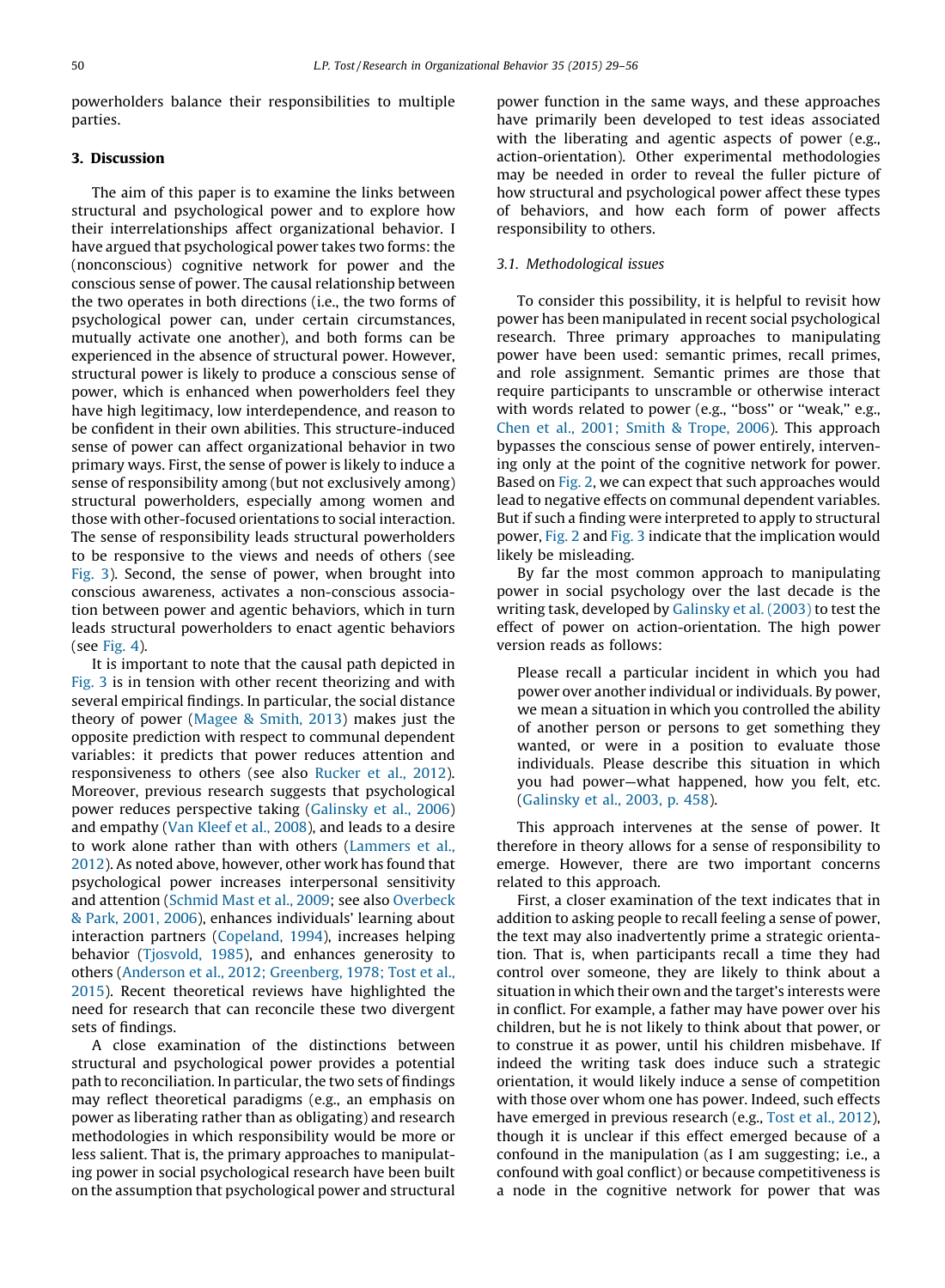particularly salient in those studies (or both). Thus, while the writing task may remind participants what it is like to experience a sense of power, it may also lead them to think about situations marked by conflict between themselves and those over whom they have power, which would presumably have a substantial negative effect on their communal orientation. This competitive rather than communal orientation would likely undermine the effect of the sense of power on the sense of responsibility (see [Proposition](#page-18-0) 6).

Notably, an assumption of conflict between the powerful and those over whom they have power would be consistent with assuming a negative relationship between agency and communion, as previous theorists have implied [\(Rucker](#page-26-0) et al., 2012). That is, when the two parties are in competition, an individual's focus on his or her own goals (agency) is in greater conflict with the interests and needs of others (communion). While such a boundary condition may be appropriate for a variety of social contexts, it seems less than ideal for the study of organizations, as organizational behavior often involves the pursuit of shared goals. If researchers focus only on situations of conflict between powerful actors and those over whom they have power, empirical findings may obscure any prosocial side of power that emerges in the absence of such conflict. While some may argue that power becomes most interesting in situations of goal conflict, I suggest that if scholars aim to understand the full range of effects of psychological power in organizations, it is necessary to examine contexts that involve goal alignment as well.

Perhaps the writing task could be improved by asking participants to write about a time they controlled valued resources rather than controlled other people. However, this adjustment would not address an important second concern.

The second concern regarding this manipulation stems from a related observation that, under some circumstances, represents a clear strength of this approach. In particular, [Galinsky](#page-25-0) et al. (2003), who developed the task (Studies 2 and 3), indicated that this type of priming approach is useful because it avoids activating any roleprescribed norms (see also [Gruenfeld](#page-25-0) et al., 2008). There can certainly be empirical value in separating psychological forms of power from the norms associated with structural power. In particular, the writing task can be especially useful when researchers want to experimentally separate structural and psychological power (e.g., [Tost](#page-27-0) & [Johnson,](#page-27-0) 2015; Tost et al., 2013). At the same time, recent research shows that powerholders are particularly likely to identify with their power-based roles (Joshi & Fast, [2013](#page-26-0)), a finding which reminds us that while there may be theoretical reasons to separate power from the role-based norms with which it is associated, the practical meaning of doing so is not always evident.

This observation highlights the second important concern about the writing task, one that also applies to the use of semantic primes: these approaches obscure the fundamentally relational nature of power. In these tasks, one writes about power over Person or Group A and then moves on to make decisions or enact behaviors in contexts

that are in no way related to that group. For example, in response to the writing task prompt, an individual may choose to write about a powerful experience in a relation to a romantic partner. However, once the writing task is finished, the romantic partner does not come up again in the study. Instead, to the extent that the dependent variable carries a relational component, the individual or individuals affected by the participant's choice on the dependent variable is someone different from the person they wrote about. That is, participants write about power over one person and then exercise it over another. To the extent that any of the effects of power depend, as I contend, on the relationship between the powerholder and those over whom the powerholder has power, this approach cannot uncover those effects. Therefore, while this approach achieves the goal of eliminating concerns about role-based norms, it also virtually eliminates any potential basis for a sense of responsibility to those over whom one has power.

This is not to say that the writing task manipulation should never be used. My point here is simply that, when it is used, it is important that researchers note its limitations and use caution in assuming that its effects generalize to relational aspects of structural forms of power. In particular, when testing predictions about how power affects powerholders' treatments of and behaviors relating to their subordinates, it is important that researchers consider other methodological options.

A third approach to experimentally manipulating power is to use role assignments. In their critique of the writing prime, Sturm and [Antonakis](#page-27-0) (2015) suggest that researchers adopt the approach used by behavioral economists, asking participants to engage in strategic allocation games (e.g., the dictator game). This approach may well hold promise, but it is also important to point out that such games often evoke a confrontational or competitive orientation on the part of the powerful individual [\(Larrick](#page-26-0) & Blunt, 1997). Subtle changes in wording can lead to significantly divergent effects, particularly with respect to communal variables such as generosity, as is evidenced by the different effects of resource control that emerges in ultimatum games (more selfish behavior) versus social dilemmas (greater generosity) ([Larrick](#page-26-0) & Blunt, 1997). Sturm and [Antonakis's](#page-27-0) (2015) contention, therefore, that such approaches avoid evoking social norms does not seem to be accurate.

Games are not the only way in which role assignments have been used to experimentally manipulate power. For example, in the [Galinsky](#page-25-0) et al. (2003) paper that first used the writing task, the first study involved a role manipulation in which the high power participants were assigned to the role of ''manager'' in a Lego building task, and the low power participants were assigned to the role of ''builder.'' The manager role involved planning the building process and assigning tasks to the team, as well as determining team member rewards after task completion. The low power role required taking instructions from the manager (the ''responsibility'' to do so), and it was emphasized that the low power participants would be evaluated by the manager and would receive the rewards assigned by the manager but would not be able to evaluate or reward (or punish) the manager. This approach certainly manipulates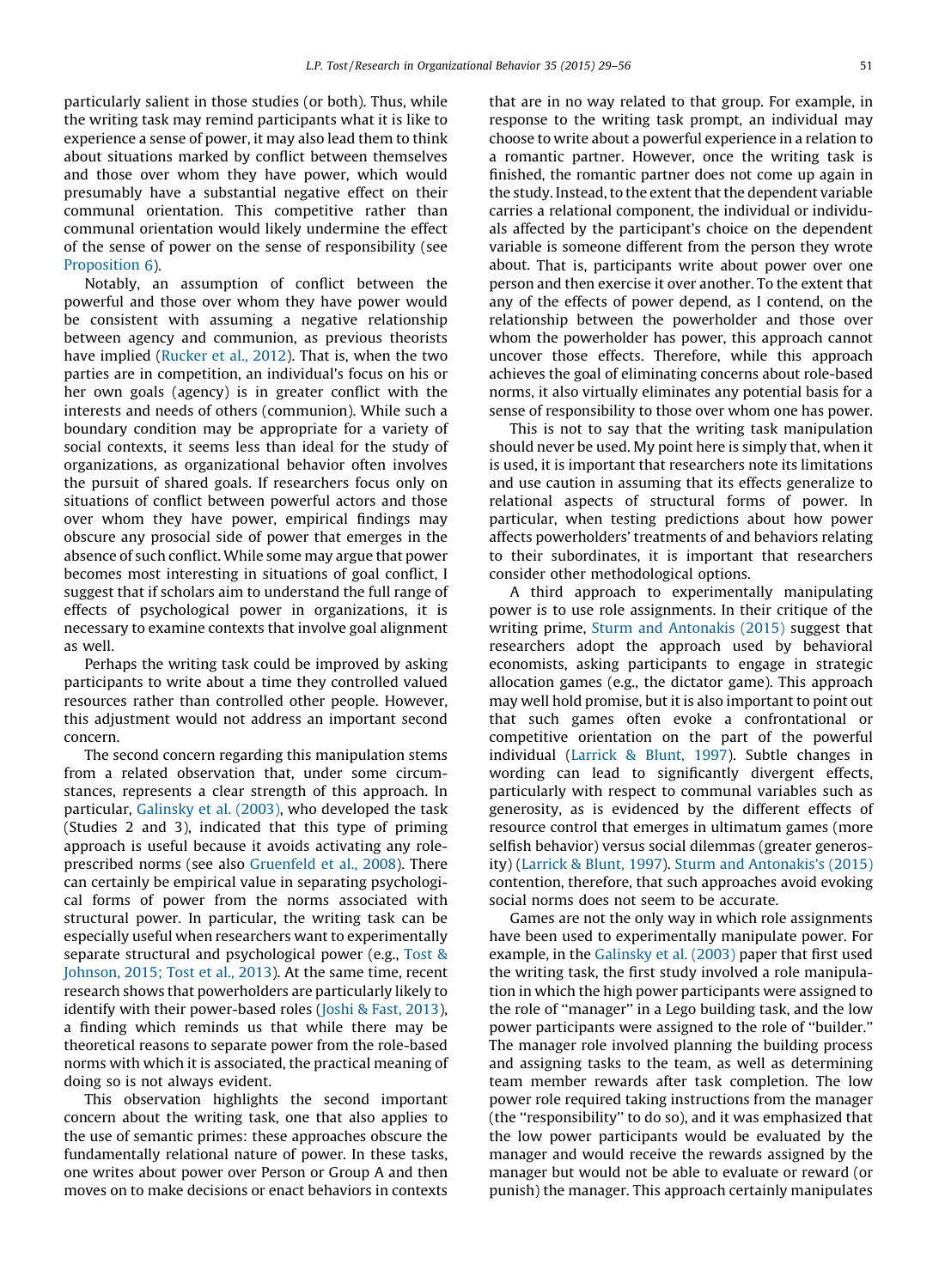structural power and is therefore more suitable to studying the effects of structural power on behaviors.

Have artifacts of these various manipulations lead to divergent findings? Do studies involving different manipulations demonstrate different effects on communal dependent variables? To address this issue in an exploratory fashion, I examined the papers I have cited here that address communal dependent variables directly. Indeed, based on an exploratory investigation, it seems plausible that the manipulations used in the studies may produce divergent effects.

Among those showing a negative effect of power on communal dependent variables 11 out of 13 studies used the writing task (Galinsky et al., 2006: 3 out of 3; [Gruenfeld](#page-25-0) et al., 2008: 4 out of 5; [Lammers](#page-25-0) et al., 2012: 4 out of 4). Only two used role-based manipulations (Experiment 4 in [Gruenfeld](#page-25-0) et al., 2008; Kipnis, 1972), one of which informed participants that the participants assigned to different roles (worker vs. manager) would conduct the task in separate rooms because in previous administrations of the study, personality clashes among the two roles interfered with their work (a scenario likely to elicit feelings of conflict and confrontation that could override the effect of power on responsibility) [\(Kipnis,](#page-26-0) 1972). The other three references [\(Georgesen](#page-25-0) & Harris, 1998; Georgesen & [Harris,](#page-25-0) 2000; Van Kleef et al., 2008) are harder to incorporate into an assessment of the likely effects of different manipulations. The Van Kleef et al. [\(2008\)](#page-27-0) paper included only one study in which power was measured rather than manipulated, and the [Georgesen](#page-25-0) and Harris [\(2000\)](#page-25-0) paper manipulates power in various ways (one of which is simply by having the opportunity to perceive and evaluate another person). Another [Georgesen](#page-25-0) and Harris [\(1998\)](#page-25-0) study, however, is a meta-analysis that incorporates studies utilizing various manipulations and measures, and they found that the negative effect of power on evaluations of others' performance was consistent and moderately strong. However, they do not separate out different types of manipulations or different types of measures to examine how such findings may differ across them.

In contrast, of the papers that directly examine the effect of power on communal dependent variables and reveal a positive effect, 9 out of 13 used a role manipulation similar to that used in Galinsky and [colleagues'](#page-25-0) (2003) Study 1 (Schmid Mast et al., 2009: 1 out of 4 [studies;](#page-26-0) Overbeck & Park, 2001: 3 out of 3 studies; [Overbeck](#page-26-0) and Park, 2006: 2 out of 2 [studies;](#page-26-0) Tost et al., 2015: 3 out of 4 studies). Only 3 used the writing task (2 in [Schmid](#page-26-0) Mast et al., [2009](#page-26-0), and 1 in Tost et al., [2015](#page-27-0)). One used an information-based manipulation: [Tjosvold](#page-27-0) (1985) made all participants supervisors but some were provided with information that their subordinate would desire. While this manipulation is different from the other role-based manipulations, it is notable that the findings demonstrated a positive effect of power on communal dependent variables when the context was manipulated as ''cooperative'' but not when it was manipulated as ''competitive'' or ''individualistic'' (there was no control condition). Other referenced papers in this category are harder to incorporate because they simultaneously manipulate multiple forms of power (Copeland, 1994; [Greenberg,](#page-25-0) 1978) or because power is measured rather than manipulated [\(Anderson](#page-24-0) et al., 2012).

My analysis here is not a systematic one, and a more indepth and comprehensive meta-analysis of these and related findings would be required to suggest any meaningful conclusions. However, this exploratory investigation does suggest that such a meta-analysis is warranted. Consistent with this notion, Tost and [Johnson](#page-27-0) [\(2015\)](#page-27-0) conducted a study in which they manipulated power and varied the manipulation of power. That is, participants were assigned to either the low or high power condition, and the manipulation was conducted using either the writing task or a role manipulation similar to that used by Galinsky and [colleagues](#page-25-0) (2003; Study 1). The role manipulation revealed a positive effect of power on solidarity with teammates, whereas the writing task did not. The researchers also replicated the role-manipulated finding in three additional studies.

# 3.2. Concluding thoughts

The research reviewed and the ideas presented here suggest that it is important for researchers to mind the differences between structural and psychological power in theorizing, empirical design, and the interpretation of findings. Theoretical construals of power range from an emphasis on power as liberation and freedom (e.g., [Keltner](#page-26-0) et al., 2003; [Magee](#page-26-0) & Smith, 2013) to views of power as involving responsibility and social obligations (e.g., [Cart](#page-25-0)wright & Zander, 1968; [Hamilton](#page-25-0) & Biggart, 1985; Keltner et al., [2008\)](#page-25-0). Empirical approaches vary with respect to whether they manipulate power as a nonconscious psychological construct, as a conscious one, or structurally. Moreover, there is reason to believe that these theoretical orientations and methodological approaches may produce divergent findings.

These observations make it all the more important that researchers are careful in interpreting their effects, both in the contexts of their papers and in media reports. It is not difficult to identify studies of psychological power highlighted in media under headlines touting the negative interpersonal effects of power. As one example, consider a recent opinion piece in the New York Times entitled ''Powerful and Coldhearted'' ([Inzlicht](#page-26-0) & Obhi, 2014: [http://](http://www.nytimes.com/2014/07/27/opinion/sunday/powerful-and-coldhearted.html) [www.nytimes.com/2014/07/27/opinion/sunday/](http://www.nytimes.com/2014/07/27/opinion/sunday/powerful-and-coldhearted.html) [powerful-and-coldhearted.html](http://www.nytimes.com/2014/07/27/opinion/sunday/powerful-and-coldhearted.html)). The article focuses on a study [\(Hogeveen,](#page-25-0) Inzlicht, & Obhi, 2014) in which 45 individuals completed the writing task manipulation (high power  $n = 18$ , low power  $n = 17$ , and control group = 10) and then had their brains scanned as they observed a video of a person's right hand (only the hand and wrist) squeezing a ball. The brain scan assessed the extent to which the participants' neural activity levels reflected a resonance with the squeezing activity demonstrated by the hand. The New York Times article, however, frames the study as showing an association between power and coldheartedness, which hardly seems warranted.

This example may seem like a harmless instance of researchers exhibiting excess enthusiasm about the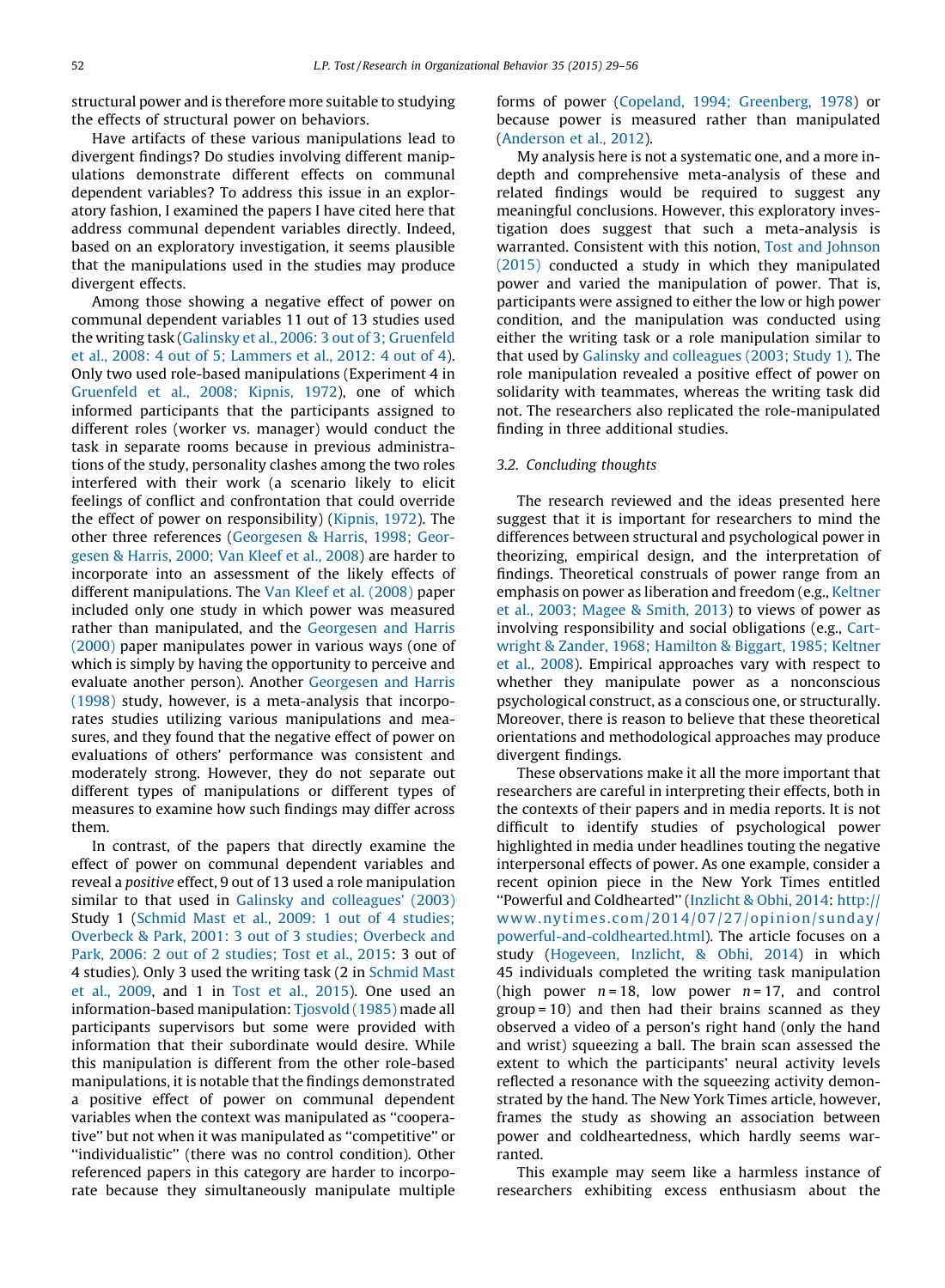<span id="page-24-0"></span>implications of their own work (I am strongly inclined to the same tendency). However, I highlight this example not to chastise the authors but to note an important and concerning dynamic. Priming research is designed to uncover non-conscious associations that are learned over time and stored in memory. Certainly these associations emerge from a variety of sources, but it seems plausible that at least one meaningful source is the media. And in the case of power, it seems reasonable that the media's attraction to stories about how power corrupts may play a role in creating the nonconscious negative effects of the cognitive network for power on communal variables. Therefore, when researchers publicize psychological power findings (especially nonconscious ones) as if they apply to structural power, they may inadvertently be reinforcing the effects they claim to reveal. [Gergen](#page-25-0) (1973) described a similar process in detail with respect to social psychological research (see also [Ghoshal,](#page-25-0) 2005).

Finally, I wish to highlight an important critique of my treatment of the construct of power. Specifically, critical management theorists would likely highlight that the scope of my examination is far too narrow. That is, an exploration of power that defines power as asymmetric control over valued resources and then moves forward to examine the effects of power on observed decision making and behavior glosses over what may be some of the most impactful and interesting effects of power. Specifically: what factors and circumstances render the resources in question valuable? Who sets this value and how? How did the current arrangement of resource control emerge, and how is it sustained? Meaningful answers to these questions will necessarily appeal to the construct of power itself as an explanatory variable. In sidestepping these issues, I risk masking the ways in which power relations at a single point in time are often the result of preceding power dynamics in which the powerful have, consciously or not, endeavored to maintain a state of inequality that places them at the top. Moreover, in theorizing a connection between feeling powerful and a sense of responsibility, I may be ''rendering power tolerable'' ([Willmott,](#page-27-0) 2013, p. 285) and therefore legitimizing unjust distributions of power. These contentions represent important challenges not only to my own work, but also to the vast majority of the extant literature on both psychological and structural power in the management and social psychology literatures (see [Willmott,](#page-27-0) 2013 for a discussion and [Fleming](#page-25-0) & Spicer, 2014, for a review that focuses heavily on critical views of power). Indeed, there is an urgent need for scholars to wrestle more directly with these issues and to move theories of managerial power forward to consider a much broader range of power dynamics (see, e.g., [Lukes,](#page-26-0) 2005). My goal here has been more humble: given the ways in which both structural and psychological power have been defined and examined (both theoretically and empirically), I have attempted to build a theoretical bridge between these two constructs in order to understand the linkages and disconnects between them and to explore how their interplay affects organizational behavior.

Power can be a psychological construct embedded in people's minds. But psychological power is unlikely to

function in the same ways as structural power. It is therefore important that research seeks to distinguish the two, exploring both their interrelationships and their distinctions. Doing so is necessary to advance scholarly understandings of how power operates in organizations and how organizations can channel powerholders' cognitions and behaviors in prosocial ways.

## References

- Abele, A. E. (2003). The dynamics of [masculine-agentic](http://refhub.elsevier.com/S0191-3085(15)00010-6/sbref0005) and feminine-communal traits: Findings from a [prospective](http://refhub.elsevier.com/S0191-3085(15)00010-6/sbref0005) study. Journal of Personality and Social [Psychology,](http://refhub.elsevier.com/S0191-3085(15)00010-6/sbref0005) 85(4), 768–776.
- Allison, G. T. (1971). Essence of decision: [Explaining](http://refhub.elsevier.com/S0191-3085(15)00010-6/sbref0010) the Cuban missile crisis. [Boston:](http://refhub.elsevier.com/S0191-3085(15)00010-6/sbref0010) Little, Brown.
- Anderson, C., & Berdhal, J. L. (2002). The [experience](http://refhub.elsevier.com/S0191-3085(15)00010-6/sbref0015) of power: Examining the effects of power on approach and inhibition [tendencies.](http://refhub.elsevier.com/S0191-3085(15)00010-6/sbref0015) Journal of Personality and Social Psychology, 83, [1362–1377.](http://refhub.elsevier.com/S0191-3085(15)00010-6/sbref0015)
- Anderson, C., & Brion, S. (2014). Perspectives on power in [organizations.](http://refhub.elsevier.com/S0191-3085(15)00010-6/sbref0020) Annual Review [Organizational](http://refhub.elsevier.com/S0191-3085(15)00010-6/sbref0020) Psychology and Organizational Behavior, 1, [67–97](http://refhub.elsevier.com/S0191-3085(15)00010-6/sbref0020).
- Anderson, C., & Brown, C. E. (2010). The functions and [dysfunctions](http://refhub.elsevier.com/S0191-3085(15)00010-6/sbref0025) of hierarchy. Research in [Organizational](http://refhub.elsevier.com/S0191-3085(15)00010-6/sbref0025) Behavior, 1–35.
- Anderson, C., & Galinsky, A. D. (2006). Power, optimism, and [risk-taking.](http://refhub.elsevier.com/S0191-3085(15)00010-6/sbref0030) European Journal of Social [Psychology,](http://refhub.elsevier.com/S0191-3085(15)00010-6/sbref0030) 36, 511–536.
- Anderson, C., John, O. P., & Keltner, D. (2012). The [personal](http://refhub.elsevier.com/S0191-3085(15)00010-6/sbref0035) sense of power. Journal of [Personality,](http://refhub.elsevier.com/S0191-3085(15)00010-6/sbref0035) 80(2), 313–344.
- Arreguin-Toft, I. (2001). How the weak win wars: A theory of [asymmetric](http://refhub.elsevier.com/S0191-3085(15)00010-6/sbref0915) conflict. [International](http://refhub.elsevier.com/S0191-3085(15)00010-6/sbref0915) Security, 26(1), 93–128.
- Astley, W. G., & Zajac, E. J. (1990). Beyond dyadic [exchange—Functional](http://refhub.elsevier.com/S0191-3085(15)00010-6/sbref0040) [interdependence](http://refhub.elsevier.com/S0191-3085(15)00010-6/sbref0040) and subunit power. Organization Studies, 11(4), 481– [501.](http://refhub.elsevier.com/S0191-3085(15)00010-6/sbref0040)
- Bakan, D. (1966). The duality of human existence. Reading: [Addison-Wesley.](http://refhub.elsevier.com/S0191-3085(15)00010-6/sbref0045)
- Bargh, J. A. (2006). What have we been [priming](http://refhub.elsevier.com/S0191-3085(15)00010-6/sbref0050) all these years? On the [development,](http://refhub.elsevier.com/S0191-3085(15)00010-6/sbref0050) mechanisms, and ecology of nonconscious social behavior. European Journal of Social [Psychology,](http://refhub.elsevier.com/S0191-3085(15)00010-6/sbref0050) 36(2), 147–168.
- Bargh, J. A., & Chartrand, T. L. (1999). The unbearable [automaticity](http://refhub.elsevier.com/S0191-3085(15)00010-6/sbref0055) of being. American [Psychologist,](http://refhub.elsevier.com/S0191-3085(15)00010-6/sbref0055) 54(7), 462–479.
- Bargh, J. A., Chen, M., & Burrows, L. (1996). [Automaticity](http://refhub.elsevier.com/S0191-3085(15)00010-6/sbref0065) of social behavior: Direct effects of trait construct and [stereotype](http://refhub.elsevier.com/S0191-3085(15)00010-6/sbref0065) priming on action. Journal of Personality and Social [Psychology,](http://refhub.elsevier.com/S0191-3085(15)00010-6/sbref0065) 71, 230–244.
- Bargh, J. A., Raymond, P., Pryor, J. B., & Strack, F. (1995). [Attractiveness](http://refhub.elsevier.com/S0191-3085(15)00010-6/sbref0070) of the underling: An automatic power–sex association and its [consequences](http://refhub.elsevier.com/S0191-3085(15)00010-6/sbref0070) for sexual [harassment](http://refhub.elsevier.com/S0191-3085(15)00010-6/sbref0070) and aggression. Journal of Personality and Social [Psychology,](http://refhub.elsevier.com/S0191-3085(15)00010-6/sbref0070) 68, 768–781.
- Bass, B. M. (1990). Bass and Stogdill's handbook of [leadership](http://refhub.elsevier.com/S0191-3085(15)00010-6/sbref0075). New York, NY: Free [Press.](http://refhub.elsevier.com/S0191-3085(15)00010-6/sbref0075)
- Berger, J., Norman, J. Z., Balkwell, J. W., & Smith, R. F. (1992). [Status](http://refhub.elsevier.com/S0191-3085(15)00010-6/sbref0080) [inconsistency](http://refhub.elsevier.com/S0191-3085(15)00010-6/sbref0080) in task situations: A test of four status processing principles. American [Sociological](http://refhub.elsevier.com/S0191-3085(15)00010-6/sbref0080) Review, 57(6), 843–855.
- Blader, S. L., & Chen, Y. R. (2012). [Differentiating](http://refhub.elsevier.com/S0191-3085(15)00010-6/sbref0085) the effects of status and power: A justice [perspective.](http://refhub.elsevier.com/S0191-3085(15)00010-6/sbref0085) Journal of Personality and Social Psychology,  $102, 1-21.$
- Biggart, N. W., & Hamilton, G. G. (1984). The power of [obedience.](http://refhub.elsevier.com/S0191-3085(15)00010-6/sbref0090) Administrative Science [Quarterly,](http://refhub.elsevier.com/S0191-3085(15)00010-6/sbref0090) 29(4), 540–549.
- Borenstein, S. (1989). Hubs and high fare: [Dominance](http://refhub.elsevier.com/S0191-3085(15)00010-6/sbref0095) and market power in the U.S. airline industry. The Rand Journal of [Economics,](http://refhub.elsevier.com/S0191-3085(15)00010-6/sbref0095) 20(3), 344–365.
- Brass, D. J. (1984). Being in the right place: A structural analysis of [individual](http://refhub.elsevier.com/S0191-3085(15)00010-6/sbref0100) influence in an organization. [Administrative](http://refhub.elsevier.com/S0191-3085(15)00010-6/sbref0100) Science Quarterly, 29, 518– [539](http://refhub.elsevier.com/S0191-3085(15)00010-6/sbref0100).
- Brass, D. J. (1992). Power in [organizations:](http://refhub.elsevier.com/S0191-3085(15)00010-6/sbref0105) A social network perspective. Research in politics and society, 4(1), [295–323.](http://refhub.elsevier.com/S0191-3085(15)00010-6/sbref0105)
- Brief, A. P., Dietz, J., Reizenstein Cohn, R., Pugh, S. D., & Vaslow, J. B. (2000). Just doing business: Modern racism and [obedience](http://refhub.elsevier.com/S0191-3085(15)00010-6/sbref0110) to authority as explanations for employment [discrimination.](http://refhub.elsevier.com/S0191-3085(15)00010-6/sbref0110) Organizational Behavior and Human Decision [Processes,](http://refhub.elsevier.com/S0191-3085(15)00010-6/sbref0110) 81(1), 72–97.
- Bugental, D. B., & Lewis, J. C. (1999). The [paradoxical](http://refhub.elsevier.com/S0191-3085(15)00010-6/sbref0115) misuse of power by those who see [themselves](http://refhub.elsevier.com/S0191-3085(15)00010-6/sbref0115) as powerless: How does it happen? Journal of Social Issues, 55, [51–64.](http://refhub.elsevier.com/S0191-3085(15)00010-6/sbref0115)
- Burt, R. S. (1992). Structural holes: The social structure of [competition](http://refhub.elsevier.com/S0191-3085(15)00010-6/sbref0130). Cambridge: Harvard [University](http://refhub.elsevier.com/S0191-3085(15)00010-6/sbref0130) Press.
- Carney, D. R., Cuddy, A. J. C., & Yapp, A. J. (2010). Power [posing:](http://refhub.elsevier.com/S0191-3085(15)00010-6/sbref0135) Brief nonverbal displays affect [neuroendocrine](http://refhub.elsevier.com/S0191-3085(15)00010-6/sbref0135) levels and risk tolerance. [Psychological](http://refhub.elsevier.com/S0191-3085(15)00010-6/sbref0135) Science, 21, 1363–1368.
- Cartwright, D. (1965). Influence, [leadership,](http://refhub.elsevier.com/S0191-3085(15)00010-6/sbref0145) control. In J. G. March (Ed.), Handbook of [organizations](http://refhub.elsevier.com/S0191-3085(15)00010-6/sbref0145) (pp. 1–47). Chicago, IL: Rand McNally.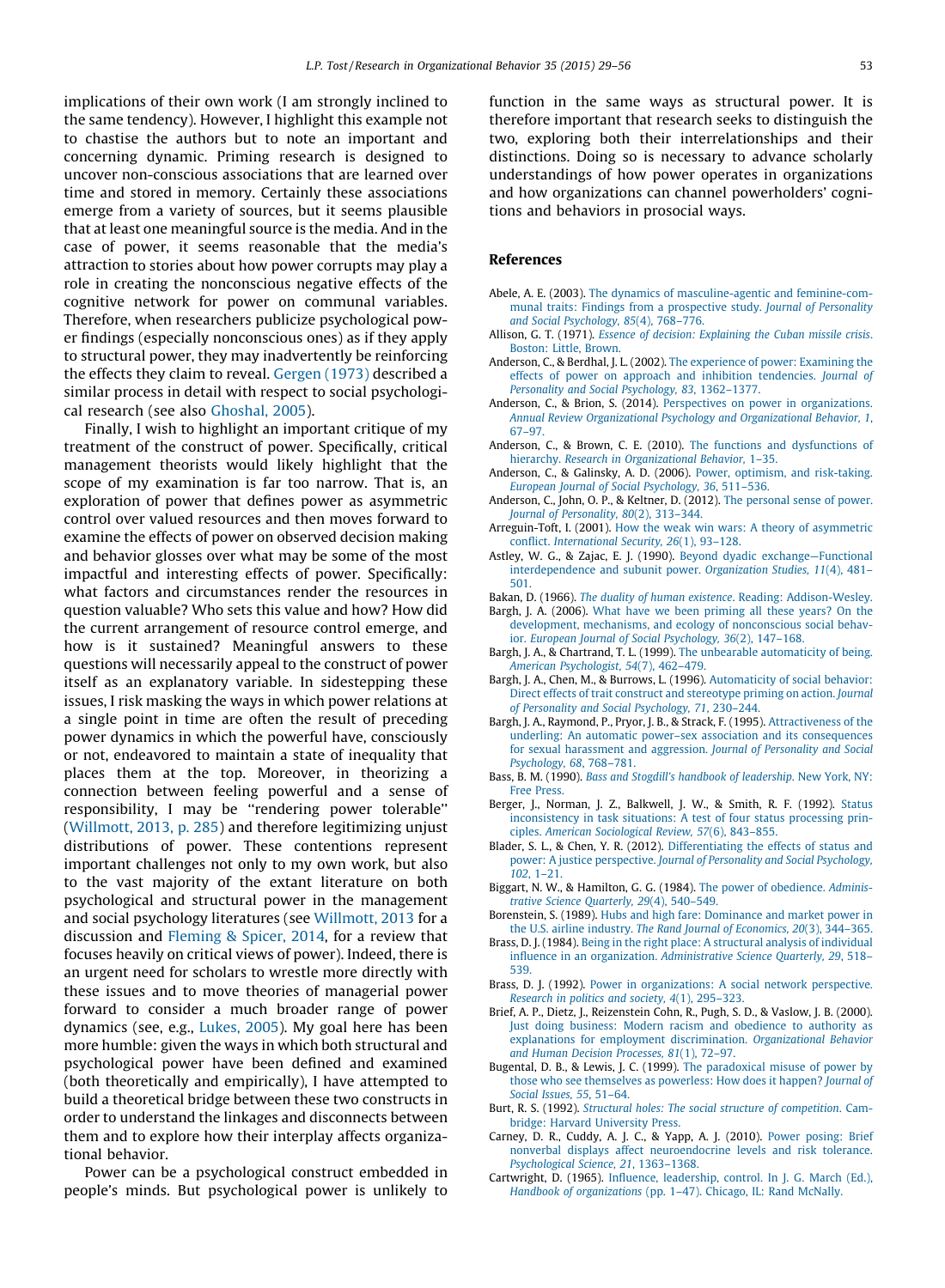<span id="page-25-0"></span>Cartwright, D., & Zander, A. (1968). Group [dynamics](http://refhub.elsevier.com/S0191-3085(15)00010-6/sbref0150) (3rd ed.). New York, NY: **[Harper.](http://refhub.elsevier.com/S0191-3085(15)00010-6/sbref0150)** 

Cesario, J. (2014). Priming, replication, and the hardest science. [Perspectives](http://refhub.elsevier.com/S0191-3085(15)00010-6/sbref0155) on [Psychological](http://refhub.elsevier.com/S0191-3085(15)00010-6/sbref0155) Science, 9(1), 40–48.

- Chen, S., Lee-Chai, A. Y., & Bargh, J. A. (2001). [Relationship](http://refhub.elsevier.com/S0191-3085(15)00010-6/sbref0160) orientation as a moderator of the effects of social power. Journal of [Personality](http://refhub.elsevier.com/S0191-3085(15)00010-6/sbref0160) and Social [Psychology,](http://refhub.elsevier.com/S0191-3085(15)00010-6/sbref0160) 80(2), 173–187.
- Child, J. (1972). [Organizational](http://refhub.elsevier.com/S0191-3085(15)00010-6/sbref0165) structure, environment, and performance: The role of strategic choice. [Sociology,](http://refhub.elsevier.com/S0191-3085(15)00010-6/sbref0165) 6, 1–22.
- Cho, Y., & Fast, N. J. (2012). Power, defensive [denigration,](http://refhub.elsevier.com/S0191-3085(15)00010-6/sbref0170) and the assuaging effect of gratitude expression. Journal of [Experimental](http://refhub.elsevier.com/S0191-3085(15)00010-6/sbref0170) Social Psychology, 48(3), [778–782](http://refhub.elsevier.com/S0191-3085(15)00010-6/sbref0170).
- Cialdini, R. B. (2009). [Influence:](http://refhub.elsevier.com/S0191-3085(15)00010-6/sbref0175) Science and practice (Vol. 4). Boston: Pearson **[Education](http://refhub.elsevier.com/S0191-3085(15)00010-6/sbref0175).**
- Cote, S., Kraus, M. W., Cheng, B. H., Oveis, C., Van Der Lowe, I., Lian, H., et al. (2011). Social power facilitates the effect of prosocial [orientation](http://refhub.elsevier.com/S0191-3085(15)00010-6/sbref0180) on empathic accuracy. Journal of Personality and Social [Psychology,](http://refhub.elsevier.com/S0191-3085(15)00010-6/sbref0180) 101(2), [217–232](http://refhub.elsevier.com/S0191-3085(15)00010-6/sbref0180).
- Clegg, S. R., Courpasson, D., & Phillips, N. (2006). Power and [organization](http://refhub.elsevier.com/S0191-3085(15)00010-6/sbref0185). [London:](http://refhub.elsevier.com/S0191-3085(15)00010-6/sbref0185) Sage.
- Copeland, J. T. (1994). Prophecies of power: [Motivational](http://refhub.elsevier.com/S0191-3085(15)00010-6/sbref0190) implications of social power for behavioral [confirmation.](http://refhub.elsevier.com/S0191-3085(15)00010-6/sbref0190) Journal of Personality and Social [Psychology,](http://refhub.elsevier.com/S0191-3085(15)00010-6/sbref0190) 67, 264–277.
- Courpasson, D. (2000). Managerial strategies of [domination.](http://refhub.elsevier.com/S0191-3085(15)00010-6/sbref0195) Power in soft [bureaucracies.](http://refhub.elsevier.com/S0191-3085(15)00010-6/sbref0195) Organization Studies, 21(1), 141-161.
- Cross, S. E., & Madson, L. (1997). Models of the self: [Self-construal's](http://refhub.elsevier.com/S0191-3085(15)00010-6/sbref0200) and gender. [Psychological](http://refhub.elsevier.com/S0191-3085(15)00010-6/sbref0200) Bulletin, 122(1), 5–37.
- Crossland, G., & Hambrick, D. C. (2011). Differences in [managerial](http://refhub.elsevier.com/S0191-3085(15)00010-6/sbref0205) discretion across countries: How [nation-level](http://refhub.elsevier.com/S0191-3085(15)00010-6/sbref0205) institutions affect the degree to which CEO's matter. Strategic [Management](http://refhub.elsevier.com/S0191-3085(15)00010-6/sbref0205) Journal, 32, 797–819.
- Cuddy, A. J. C., Fiske, S. T., & Glick, P. (2007). The BIAS map: [Behaviors](http://refhub.elsevier.com/S0191-3085(15)00010-6/sbref0210) from intergroup affect and [stereotypes.](http://refhub.elsevier.com/S0191-3085(15)00010-6/sbref0210) Journal of Personality and Social Psychology, 94, [631–648.](http://refhub.elsevier.com/S0191-3085(15)00010-6/sbref0210)
- Cunningham, W. A., Zelazo, P. D., Packer, D. J., & Van Bavel, J. J. (2007). [The](http://refhub.elsevier.com/S0191-3085(15)00010-6/sbref0215) iterative [reprocessing](http://refhub.elsevier.com/S0191-3085(15)00010-6/sbref0215) model: A multilevel framework for attitudes and [evaluations.](http://refhub.elsevier.com/S0191-3085(15)00010-6/sbref0215) Social Congnition, 25(5), 736–760.
- Dabos, G. E., & Rousseau, D. M. (2004). Mutuality and [reciprocity](http://refhub.elsevier.com/S0191-3085(15)00010-6/sbref0220) in the [psychological](http://refhub.elsevier.com/S0191-3085(15)00010-6/sbref0220) contracts of employees and employers. Journal of Applied [Psychology,](http://refhub.elsevier.com/S0191-3085(15)00010-6/sbref0220) 89(1), 52–72.
- Daily, C. M., & Johnson, J. L. (1997). Sources of CEO power and firm [financial](http://refhub.elsevier.com/S0191-3085(15)00010-6/sbref0225) [performance:](http://refhub.elsevier.com/S0191-3085(15)00010-6/sbref0225) A longitudinal assessment. Journal of Management, 23(2),  $97 - 117$
- Davis, G. F., & Thompson, T. A. (1994). A social movement [perspective](http://refhub.elsevier.com/S0191-3085(15)00010-6/sbref0230) on corporate control. [Administrative](http://refhub.elsevier.com/S0191-3085(15)00010-6/sbref0230) Science Quarterly, 39(1), 141–173.
- DeCelles, K. A., DeRue, S. D., Margolis, J. D., & Ceranic, T. L. (2012). Does [power](http://refhub.elsevier.com/S0191-3085(15)00010-6/sbref0235) corrupt or enable? When and why power [facilitatesself-interested](http://refhub.elsevier.com/S0191-3085(15)00010-6/sbref0235) behavior. Journal of Applied [Psychology,](http://refhub.elsevier.com/S0191-3085(15)00010-6/sbref0235) 97(3), 681–689.
- Depret, E., & Fiske, S. T. (1993). Social [cognition](http://refhub.elsevier.com/S0191-3085(15)00010-6/sbref0240) and power: Some cognitive [consequences](http://refhub.elsevier.com/S0191-3085(15)00010-6/sbref0240) of social structure as a source of control deprivation. In F. G. G. Weary & K. Marsh (Eds.), Control [motivation](http://refhub.elsevier.com/S0191-3085(15)00010-6/sbref0240) and social cognition (pp. 176–202). New York, NY: [Springer-Verlag](http://refhub.elsevier.com/S0191-3085(15)00010-6/sbref0240).
- Doyen, S., Klein, O., Pichon, C. L., & Cleeremans, A. (2012). [Behavioral](http://refhub.elsevier.com/S0191-3085(15)00010-6/sbref0245) [Priming:](http://refhub.elsevier.com/S0191-3085(15)00010-6/sbref0245) It's all in the mind, but whose mind? PLoS ONE, 7(1), e29081.
- Eisenhardt, K., & Bourgeois, L. J. (1988). Politics of [strategic](http://refhub.elsevier.com/S0191-3085(15)00010-6/sbref0255) decision making in high-velocity [environments:](http://refhub.elsevier.com/S0191-3085(15)00010-6/sbref0255) Toward a midrange theory. Academy of [Management](http://refhub.elsevier.com/S0191-3085(15)00010-6/sbref0255) Journal, 31, 737–770.
- Emerson, R. M. (1962). [Power–dependence](http://refhub.elsevier.com/S0191-3085(15)00010-6/sbref0260) relations. American Sociological [Review,](http://refhub.elsevier.com/S0191-3085(15)00010-6/sbref0260) 27, 31–40.
- Eyal, T., Liberman, N., & Trope, Y. (2008). [Judging](http://refhub.elsevier.com/S0191-3085(15)00010-6/sbref0265) near and distant virtue and vice. Journal of [Experimental](http://refhub.elsevier.com/S0191-3085(15)00010-6/sbref0265) Social Psychology, 44, 1204–1209.
- Fast, N. J., Burris, E. R., & Bartel, C. A. (2014). [Managing](http://refhub.elsevier.com/S0191-3085(15)00010-6/sbref0270) to stay in the dark: Managerial self-efficacy, ego [defensiveness,](http://refhub.elsevier.com/S0191-3085(15)00010-6/sbref0270) and the aversion to employee voice. Academy of [Management](http://refhub.elsevier.com/S0191-3085(15)00010-6/sbref0270) Journal, 57(4), 1013–1034.
- Fast, N. J., & Chen, S. (2009). When the boss feels [inadequate:](http://refhub.elsevier.com/S0191-3085(15)00010-6/sbref0275) Power, [incompetence,](http://refhub.elsevier.com/S0191-3085(15)00010-6/sbref0275) and aggression. Psychological Science, 20, 1406–1413.
- Fast, N. J., Gruenfeld, D. H., Sivanathan, N., & Galinsky, A. D. (2009). [Illusory](http://refhub.elsevier.com/S0191-3085(15)00010-6/sbref0280) control: A generative force behind power's [far-reaching](http://refhub.elsevier.com/S0191-3085(15)00010-6/sbref0280) effects. Psychological Science, 20(4), [502–508](http://refhub.elsevier.com/S0191-3085(15)00010-6/sbref0280).
- Fast, N. J., Halevy, N., & Galinsky, A. D. (2012). The [destructive](http://refhub.elsevier.com/S0191-3085(15)00010-6/sbref0285) nature of power without status. Journal of [Experimental](http://refhub.elsevier.com/S0191-3085(15)00010-6/sbref0285) Social Psychology, 48(1), [391–394](http://refhub.elsevier.com/S0191-3085(15)00010-6/sbref0285).
- Fast, N. J., Sivanathan, N., Mayer, N. D., & Galinsky, A. D. (2012). [Power](http://refhub.elsevier.com/S0191-3085(15)00010-6/sbref0295) and overconfident [decision-making.](http://refhub.elsevier.com/S0191-3085(15)00010-6/sbref0295) Organizational Behavior and Human Decision [Processes,](http://refhub.elsevier.com/S0191-3085(15)00010-6/sbref0295) 117(2), 249–260.
- Ferguson, M. J., & Mann, T. C. (2014). Effects and [evaluation:](http://refhub.elsevier.com/S0191-3085(15)00010-6/sbref0300) An example of robust ''social'' priming. Social [Cognition,](http://refhub.elsevier.com/S0191-3085(15)00010-6/sbref0300) 32, 33–46.
- Finkelstein, S. (1992). Power in top [management](http://refhub.elsevier.com/S0191-3085(15)00010-6/sbref0305) teams: Dimensions, measurement, and validation. Academy of [Management](http://refhub.elsevier.com/S0191-3085(15)00010-6/sbref0305) Journal, 35(3), 505– [538](http://refhub.elsevier.com/S0191-3085(15)00010-6/sbref0305).
- Fiske, S. T. (1993). [Controlling](http://refhub.elsevier.com/S0191-3085(15)00010-6/sbref0310) other people: The impact of power on [stereotypeing.](http://refhub.elsevier.com/S0191-3085(15)00010-6/sbref0310) American Psychologist, 48, 621–628.
- Fiske, S. T. (2010). Interpersonal [stratification:](http://refhub.elsevier.com/S0191-3085(15)00010-6/sbref0315) Status, power, and subordination. In S. T. Fiske, D. T. Gilbert, & G. Lindzey (Eds.), In [Handbook](http://refhub.elsevier.com/S0191-3085(15)00010-6/sbref0315) of Social [Psychology](http://refhub.elsevier.com/S0191-3085(15)00010-6/sbref0315) (5th ed., pp. 941–981). New York, NY: Wiley.
- Fleming, P., & Spicer, A. (2014). Power in [Management](http://refhub.elsevier.com/S0191-3085(15)00010-6/sbref0320) and Organization Science. The Academy of [Management](http://refhub.elsevier.com/S0191-3085(15)00010-6/sbref0320) Annals, 8(1), 237–298.
- Fligstein, N. (1987). The [intraorganizational](http://refhub.elsevier.com/S0191-3085(15)00010-6/sbref0325) power struggle: Rise of finance personnel to top leadership in large [corporations,](http://refhub.elsevier.com/S0191-3085(15)00010-6/sbref0325) 1919–1979. American [Sociological](http://refhub.elsevier.com/S0191-3085(15)00010-6/sbref0325) Review, 52(1), 44–58.
- French, J. R. P., & Raven, B. H. (1959). The bases of social [power.](http://refhub.elsevier.com/S0191-3085(15)00010-6/sbref0330) In D. [Cartwright](http://refhub.elsevier.com/S0191-3085(15)00010-6/sbref0330) (Ed.), Studies of social power (pp. 118–149). Ann Arbor, MI: Institute for Social [Research](http://refhub.elsevier.com/S0191-3085(15)00010-6/sbref0330).
- Friedkin, N. E.(1993). Structural bases of [interpersonal](http://refhub.elsevier.com/S0191-3085(15)00010-6/sbref0335) influence in groups: A [longitudinal](http://refhub.elsevier.com/S0191-3085(15)00010-6/sbref0335) case study. American Sociological Review, 58(6), 861–872.
- Galinsky, A. D., Gruenfeld, D. H., & Magee, J. C. (2003). From power to [action.](http://refhub.elsevier.com/S0191-3085(15)00010-6/sbref0340) Journal of Personality and Social [Psychology,](http://refhub.elsevier.com/S0191-3085(15)00010-6/sbref0340) 85(3), 453–466.
- Galinsky, A. D., Magee, J. C., Gruenfeld, D. H., Whitson, J. A., & Liljenquist, K. A. (2008). Power reduces the press of the situation: [Implications](http://refhub.elsevier.com/S0191-3085(15)00010-6/sbref0345) for creativity, [conformity,](http://refhub.elsevier.com/S0191-3085(15)00010-6/sbref0345) and dissonance. Journal of Personality and Social Psychology, 95(6), [1450–1466](http://refhub.elsevier.com/S0191-3085(15)00010-6/sbref0345).
- Galinsky, A. D., Magee, J. C., Inesi, E. M., & Gruenfeld, D. H. (2006). [Power](http://refhub.elsevier.com/S0191-3085(15)00010-6/sbref0350) and perspective not taken. [Psychological](http://refhub.elsevier.com/S0191-3085(15)00010-6/sbref0350) Science, 17(12), 1068–1074.
- Georgesen, J. C., & Harris, M. J. (1998). Why's my boss always [holding](http://refhub.elsevier.com/S0191-3085(15)00010-6/sbref0355) me down? A [meta-analysis](http://refhub.elsevier.com/S0191-3085(15)00010-6/sbref0355) of power effects on performance evaluation. [Personality](http://refhub.elsevier.com/S0191-3085(15)00010-6/sbref0355) and Social Psychology Review, 2, 184–195.
- Georgesen, J. C., & Harris, M. J. (2000). The balance of power: [Interpersonal](http://refhub.elsevier.com/S0191-3085(15)00010-6/sbref0360) [consequences](http://refhub.elsevier.com/S0191-3085(15)00010-6/sbref0360) of differential power and expectations. Personality and Social Psychology Bulletin, 26, [1239–1257.](http://refhub.elsevier.com/S0191-3085(15)00010-6/sbref0360)
- Gergen, K. J. (1973). Social [psychology](http://refhub.elsevier.com/S0191-3085(15)00010-6/sbref0365) as history. Journal of Personality and Social [Psychology,](http://refhub.elsevier.com/S0191-3085(15)00010-6/sbref0365) 26(2), 309–320.
- Ghoshal, S. (2005). Bad [management](http://refhub.elsevier.com/S0191-3085(15)00010-6/sbref0370) theories are destroying good manage-ment practices. Academy of [Management](http://refhub.elsevier.com/S0191-3085(15)00010-6/sbref0370) learning & education, 4(1), 75-[91.](http://refhub.elsevier.com/S0191-3085(15)00010-6/sbref0370)
- Gilbert, D. T. (2002). Inferential [correction.](http://refhub.elsevier.com/S0191-3085(15)00010-6/sbref0375) In T. Gilovich, D. Griffin, & D. [Kahneman](http://refhub.elsevier.com/S0191-3085(15)00010-6/sbref0375) (Eds.), Heuristics and biases: The psychology of intuitive judgment (pp. 167–184). [Cambridge:](http://refhub.elsevier.com/S0191-3085(15)00010-6/sbref0375) Cambridge University Press.
- Goodwin, S. A., Gubin, A., Fiske, S. T., & Yzerbyt, V. Y. (2000). [Power](http://refhub.elsevier.com/S0191-3085(15)00010-6/sbref0380) can bias impression processes: Stereotyping [subordinates](http://refhub.elsevier.com/S0191-3085(15)00010-6/sbref0380) by default and by design. Group Processes & [Intergroup](http://refhub.elsevier.com/S0191-3085(15)00010-6/sbref0380) Relations, 3, 227-256.
- Greenberg, J. (1978). Effects of reward value and [retaliative](http://refhub.elsevier.com/S0191-3085(15)00010-6/sbref0385) power on allocation decisions: Justice, [generosity,](http://refhub.elsevier.com/S0191-3085(15)00010-6/sbref0385) or greed? Journal of Personality and Social [Psychology,](http://refhub.elsevier.com/S0191-3085(15)00010-6/sbref0385) 36(4), 367–379.
- Gruenfeld, D. H., Inesi, M. E., Magee, J. C., & Galinsky, A. D. (2008). [Power](http://refhub.elsevier.com/S0191-3085(15)00010-6/sbref0390) and the [objectification](http://refhub.elsevier.com/S0191-3085(15)00010-6/sbref0390) of social targets. Journal of Personality and Social [Psychology,](http://refhub.elsevier.com/S0191-3085(15)00010-6/sbref0390) 95(1), 111–127.
- Guinote, A. (2007a). Power affects basic cognition: Increased [attentional](http://refhub.elsevier.com/S0191-3085(15)00010-6/sbref0395) inhibition and flexibility. Journal of [Experimental](http://refhub.elsevier.com/S0191-3085(15)00010-6/sbref0395) Social Psychology, 43, [685–697](http://refhub.elsevier.com/S0191-3085(15)00010-6/sbref0395).
- Guinote, A. (2007b). Power and goal pursuit. [Personality](http://refhub.elsevier.com/S0191-3085(15)00010-6/sbref0400) and Social Psychology Bulletin, 33(8), [1076–1087.](http://refhub.elsevier.com/S0191-3085(15)00010-6/sbref0400)
- Guinote, A. (2008). Power and [affordances:](http://refhub.elsevier.com/S0191-3085(15)00010-6/sbref0405) When the situation has more power over powerful than powerless [individuals.](http://refhub.elsevier.com/S0191-3085(15)00010-6/sbref0405) Journal of Personality and Social [Psychology,](http://refhub.elsevier.com/S0191-3085(15)00010-6/sbref0405) 95(2), 237–252.
- Hamilton, G. G., & Biggart, N. W. (1985). Why people obey: [Theoretical](http://refhub.elsevier.com/S0191-3085(15)00010-6/sbref0410) observations on power and obedience in complex [organizations.](http://refhub.elsevier.com/S0191-3085(15)00010-6/sbref0410) Social [Perspectives,](http://refhub.elsevier.com/S0191-3085(15)00010-6/sbref0410) 28, 3–28.
- Handgraaf, M. J. J., Van Dijk, E., Vermunt, R. C., Wilke, H. A. M., & De Dreu, C. K. W. (2008). Less power or [powerless?](http://refhub.elsevier.com/S0191-3085(15)00010-6/sbref0415) Egocentric empathy gaps and the irony of having little versus no power in social [decision-making.](http://refhub.elsevier.com/S0191-3085(15)00010-6/sbref0415) Journal of Personality and Social Psychology, 95, [1136–1149.](http://refhub.elsevier.com/S0191-3085(15)00010-6/sbref0415)
- Hays, N. A. (2013). Fear and loving in social hierarchy: Sex [differences](http://refhub.elsevier.com/S0191-3085(15)00010-6/sbref0420) in preferences for power versus status. Journal of [Experimental](http://refhub.elsevier.com/S0191-3085(15)00010-6/sbref0420) Social Psychology, 49(6), [1130–1136.](http://refhub.elsevier.com/S0191-3085(15)00010-6/sbref0420)
- Hays, N. A., & Goldstein, N. J. (2015). Power and [legitimacy](http://refhub.elsevier.com/S0191-3085(15)00010-6/sbref0425) influence conformity. Journal of [Experimental](http://refhub.elsevier.com/S0191-3085(15)00010-6/sbref0425) Social Psychology, 60, 17–26.
- Hinings, C. R., Hickson, D. J., Pennings, J. M., & Schneck, R. E. (1974). [Structural](http://refhub.elsevier.com/S0191-3085(15)00010-6/sbref0430) conditions of [intraorganizational](http://refhub.elsevier.com/S0191-3085(15)00010-6/sbref0430) power. Administrative Science Quarterly, 19, [22–44](http://refhub.elsevier.com/S0191-3085(15)00010-6/sbref0430).
- Hogeveen, J., Inzlicht, M., & Obhi, S. S. (2014). Power [changes](http://refhub.elsevier.com/S0191-3085(15)00010-6/sbref0435) how the brain responds to others. Journal of [Experimental](http://refhub.elsevier.com/S0191-3085(15)00010-6/sbref0435) Psychology, 143(2), 755–762.
- Hollander, E. P. (2009). Inclusive Leadership: The essential leader-follower [relationship](http://refhub.elsevier.com/S0191-3085(15)00010-6/sbref0440). Oxon, OX: Routledge.
- Howard, E. S., Gardner, W. L., & Thompson, L. (2007). The role of the [self](http://refhub.elsevier.com/S0191-3085(15)00010-6/sbref0445)concept and the social context in [determining](http://refhub.elsevier.com/S0191-3085(15)00010-6/sbref0445) the behavior of power holders: [Self-construal](http://refhub.elsevier.com/S0191-3085(15)00010-6/sbref0445) in intergroup versus dyadic dispute resolution [negotiations.](http://refhub.elsevier.com/S0191-3085(15)00010-6/sbref0445) Journal of Personality and Social Psychology, 93, 614–631.
- Hsee, C. K., Zhang, J., Cai, C. F., & Zhang, S. (2013). [Overearning.](http://refhub.elsevier.com/S0191-3085(15)00010-6/sbref0450) Psychological Science, 24(6), [852–859](http://refhub.elsevier.com/S0191-3085(15)00010-6/sbref0450).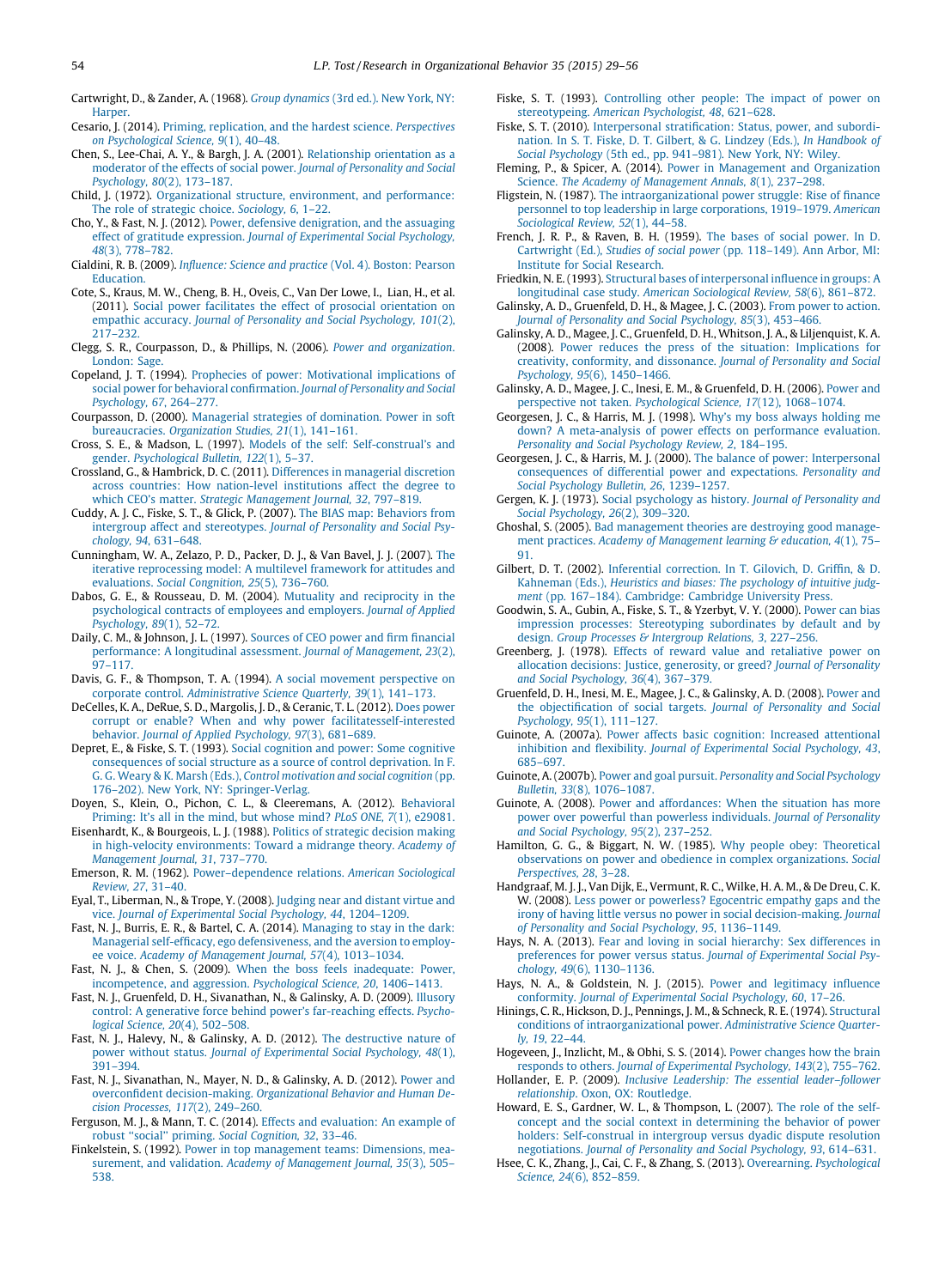- <span id="page-26-0"></span>Huang, L. G., Galinsky, A. D., Gruenfeld, D. H., & Guillory, L. E. (2011). Powerful postures versus powerful roles: Which is the [proximate](http://refhub.elsevier.com/S0191-3085(15)00010-6/sbref0455) correlate of thought and behavior? [Psychological](http://refhub.elsevier.com/S0191-3085(15)00010-6/sbref0455) Science, 22, 95–102.
- Inesi, M. E. (2010). Power and loss aversion. [Organizational](http://refhub.elsevier.com/S0191-3085(15)00010-6/sbref0460) Behavior Human Decision [Processes,](http://refhub.elsevier.com/S0191-3085(15)00010-6/sbref0460) 112, 58–69.
- Inzlicht, M., Obhi, S., 2014. (http://www.nytimes.com/2014/07/27/opinion/ sunday/powerful-and-coldhearted.html
- Janiszewski, C., & Wyer, R. S. (2014). Content and process [priming:](http://refhub.elsevier.com/S0191-3085(15)00010-6/sbref0470) A review. Journal of Consumer [Psychology,](http://refhub.elsevier.com/S0191-3085(15)00010-6/sbref0470) 24(1), 96–118.
- Joshi, P. D., & Fast, N. J. (2013). I am my [\(High-Power\)](http://refhub.elsevier.com/S0191-3085(15)00010-6/sbref0475) role: Power and role [identification.](http://refhub.elsevier.com/S0191-3085(15)00010-6/sbref0475) Personality and Social Psychology Bulletin, 39(7), 898–910.
- Joshi, P. D., & Fast, N. J. (2014). Power and reduced temporal [discounting.](http://refhub.elsevier.com/S0191-3085(15)00010-6/sbref0480) [Psychological](http://refhub.elsevier.com/S0191-3085(15)00010-6/sbref0480) Science, 24(4), 432–438.
- Judge, T. A., Piccolo, R. F., & Ilies, R.(2004). The [forgotten](http://refhub.elsevier.com/S0191-3085(15)00010-6/sbref0485) Ones? The validity of [consideration](http://refhub.elsevier.com/S0191-3085(15)00010-6/sbref0485) and initiating structure in leadership research. Journal of Applied [Psychology,](http://refhub.elsevier.com/S0191-3085(15)00010-6/sbref0485) 89(1), 36–51.
- Kahneman, D., & Frederick, S. (2002). [Representativeness](http://refhub.elsevier.com/S0191-3085(15)00010-6/sbref0490) revisited: Attribute [substitution](http://refhub.elsevier.com/S0191-3085(15)00010-6/sbref0490) in intuitive judgment. In T. Gilovich, D. Griffin, & D. Kahneman (Eds.), Heuristics and biases: The [psychology](http://refhub.elsevier.com/S0191-3085(15)00010-6/sbref0490) of intuitive judgment (pp. 49–81). [Cambridge:](http://refhub.elsevier.com/S0191-3085(15)00010-6/sbref0490) Cambridge University Press.
- Keltner, D., Gruenfeld, D. H., & Anderson, C. (2003). Power, [approach,](http://refhub.elsevier.com/S0191-3085(15)00010-6/sbref0495) and inhibition. [Psychological](http://refhub.elsevier.com/S0191-3085(15)00010-6/sbref0495) Review, 110(2), 265–284.
- Keltner, D., Van Kleef, G. A., Chen, S., & Kraus, M. W. (2008). A [reciprocal](http://refhub.elsevier.com/S0191-3085(15)00010-6/sbref0500) influence model of social power: Emerging [principles](http://refhub.elsevier.com/S0191-3085(15)00010-6/sbref0500) and lines of inquiry. [Waltham:](http://refhub.elsevier.com/S0191-3085(15)00010-6/sbref0500) Elsevier Inc.
- Kennedy, J. A., & Kray, L. J. (2014). Who is willing to [sacrifice](http://refhub.elsevier.com/S0191-3085(15)00010-6/sbref0505) sacred values for money and social status? Gender [differences](http://refhub.elsevier.com/S0191-3085(15)00010-6/sbref0505) in reactions to ethical [compromises.](http://refhub.elsevier.com/S0191-3085(15)00010-6/sbref0505) Social Psychological and Personality Science, 5(1), 52–59.
- Kim, P. H., & Fragale, A. R. (2005). Choosing the path to [bargaining](http://refhub.elsevier.com/S0191-3085(15)00010-6/sbref0510) power: An empirical comparison of BATNAs and [contributions](http://refhub.elsevier.com/S0191-3085(15)00010-6/sbref0510) in negotiation. Journal of Applied [Psychology,](http://refhub.elsevier.com/S0191-3085(15)00010-6/sbref0510) 90(2), 373–381.
- Kim, P. H., Pinkley, R. L., & Fragale, A. R. (2005). Power [dynamics](http://refhub.elsevier.com/S0191-3085(15)00010-6/sbref0515) in negotiation. Academy of [Management](http://refhub.elsevier.com/S0191-3085(15)00010-6/sbref0515) Review, 30(4), 799–822.
- Kipnis, D. (1972). Does power corrupt? Journal of [Personality](http://refhub.elsevier.com/S0191-3085(15)00010-6/sbref0520) and Social [Psychology,](http://refhub.elsevier.com/S0191-3085(15)00010-6/sbref0520) 24(1), 33–41.
- Kipnis, D. (1976). The [powerholders](http://refhub.elsevier.com/S0191-3085(15)00010-6/sbref0525). Chicago: University Chicago Press.
- Krackhardt, D. (1992). The strength of strong ties: The [importance](http://refhub.elsevier.com/S0191-3085(15)00010-6/sbref0530) of philos. In [organizations.](http://refhub.elsevier.com/S0191-3085(15)00010-6/sbref0530) In N. Nohria & R. G. Eccles (Eds.), Networks and organizations: Structure, form, and action (pp. [216–239\).](http://refhub.elsevier.com/S0191-3085(15)00010-6/sbref0530) Boston: Harvard [Business](http://refhub.elsevier.com/S0191-3085(15)00010-6/sbref0530) School Press.
- Krebs, D. L. (1970). Altruism: An [examination](http://refhub.elsevier.com/S0191-3085(15)00010-6/sbref0535) of the concept and a review of the literature. [Psychological](http://refhub.elsevier.com/S0191-3085(15)00010-6/sbref0535) Bulletin, 73, 258–302.
- Ku, G., Wang, C. S., & Galinsky, A. D. (2015). The promise and [perversity](http://refhub.elsevier.com/S0191-3085(15)00010-6/sbref0895) of [perspective-taking](http://refhub.elsevier.com/S0191-3085(15)00010-6/sbref0895) in organizations. Research in Organizational Behavior, 35, [79–102.](http://refhub.elsevier.com/S0191-3085(15)00010-6/sbref0895)
- Lammers, J., Galinsky, A. D., Gordijn, E. H., & Otten, S. (2008). [Illegitimacy](http://refhub.elsevier.com/S0191-3085(15)00010-6/sbref0540) moderates the effect of power on approach. [Psychological](http://refhub.elsevier.com/S0191-3085(15)00010-6/sbref0540) Science, 19, [558–564.](http://refhub.elsevier.com/S0191-3085(15)00010-6/sbref0540)
- Lammers, J., Galinsky, A. D., Gordijn, E. H., & Otten, S. (2012). Power [increases](http://refhub.elsevier.com/S0191-3085(15)00010-6/sbref0545) social distance. Social [Psychological](http://refhub.elsevier.com/S0191-3085(15)00010-6/sbref0545) and Personality Science, 3(3), 282– [290.](http://refhub.elsevier.com/S0191-3085(15)00010-6/sbref0545)
- Larrick, P., & Blunt, S. (1997). The [Claiming](http://refhub.elsevier.com/S0191-3085(15)00010-6/sbref0550) effect: Why players are more generous in social dilemmas than in [ultimatum](http://refhub.elsevier.com/S0191-3085(15)00010-6/sbref0550) games. Journal of Personality and Social [Psychology,](http://refhub.elsevier.com/S0191-3085(15)00010-6/sbref0550) 72(4), 810–825.
- Lee, F., & Larissa, Z. T. (2001). 2. Is it lonely at the top?: The [independence](http://refhub.elsevier.com/S0191-3085(15)00010-6/sbref0920) and [interdependence](http://refhub.elsevier.com/S0191-3085(15)00010-6/sbref0920) of power holders. Research in organizational behavior, 23, [43–91](http://refhub.elsevier.com/S0191-3085(15)00010-6/sbref0920).
- Locke, J. (1988). An essay concerning human [understanding](http://refhub.elsevier.com/S0191-3085(15)00010-6/sbref0555). Oxford, UK: [Clarendon](http://refhub.elsevier.com/S0191-3085(15)00010-6/sbref0555) Press (Original work published 1689).
- Lieberman, M. D. (2003). Reflective and reflexive judgment [processes:](http://refhub.elsevier.com/S0191-3085(15)00010-6/sbref0560) A social cognitive [neuroscience](http://refhub.elsevier.com/S0191-3085(15)00010-6/sbref0560) approach. In J. P. Forgas, K. R. Williams, & W. von Hippel (Eds.), Social [judgments:](http://refhub.elsevier.com/S0191-3085(15)00010-6/sbref0560) Implicit and explicit processes (pp. 44–67). New York, NY: [Cambridge](http://refhub.elsevier.com/S0191-3085(15)00010-6/sbref0560) University Press.
- Lukes, S. (2005). Power: A radical view (2nd ed.). London: [Palgrave-Macmil](http://refhub.elsevier.com/S0191-3085(15)00010-6/sbref0565)[lan.](http://refhub.elsevier.com/S0191-3085(15)00010-6/sbref0565)
- Magee, J. C., & Galinsky, A. D. (2008). Social hierarchy: The [self-reinforcing](http://refhub.elsevier.com/S0191-3085(15)00010-6/sbref0570) nature of power and status. The Academy of [Management](http://refhub.elsevier.com/S0191-3085(15)00010-6/sbref0570) Annals, 2(1), [351–398.](http://refhub.elsevier.com/S0191-3085(15)00010-6/sbref0570)
- Magee, J. C., & Smith, P. K. (2013). The social [distance](http://refhub.elsevier.com/S0191-3085(15)00010-6/sbref0575) theory of power. [Personality](http://refhub.elsevier.com/S0191-3085(15)00010-6/sbref0575) and Social Psychology Review, 17(2), 158–186.
- Maner, J. K., & Mead, N. L. (2010). The essential tension between [leadership](http://refhub.elsevier.com/S0191-3085(15)00010-6/sbref0580) and power: When leaders [sacrifice](http://refhub.elsevier.com/S0191-3085(15)00010-6/sbref0580) group goals for the sake of selfinterest. Journal of Personality and Social [Psychology,](http://refhub.elsevier.com/S0191-3085(15)00010-6/sbref0580) 99, 482–497.
- Mason, M. F., Zhang, S., & Dyer, R. L. (2010). Male [susceptibility](http://refhub.elsevier.com/S0191-3085(15)00010-6/sbref0585) to attentional capture by power cues. Journal of [Experimental](http://refhub.elsevier.com/S0191-3085(15)00010-6/sbref0585) Social Psychology, 46, [482–485.](http://refhub.elsevier.com/S0191-3085(15)00010-6/sbref0585)
- Marx, K. (1867/1972). Capital (Vol. 1). [London:](http://refhub.elsevier.com/S0191-3085(15)00010-6/sbref0590) Penguin.
- Mead, N. L., & Maner, J. K. (2012). On keeping your enemies close: [Powerful](http://refhub.elsevier.com/S0191-3085(15)00010-6/sbref0595) leaders seek proximity to ingroup power threats. Journal of [Personality](http://refhub.elsevier.com/S0191-3085(15)00010-6/sbref0595) and Social [Psychology,](http://refhub.elsevier.com/S0191-3085(15)00010-6/sbref0595) 102, 576–591.
- Miles, R. H., & Cameron, K. (1982). Coffin nails and [corporate](http://refhub.elsevier.com/S0191-3085(15)00010-6/sbref0600) strategies. Englewood Cliffs: [Prentice-Hall](http://refhub.elsevier.com/S0191-3085(15)00010-6/sbref0600).
- Mintzberg, H. (1979). The Structuring of [Organizations](http://refhub.elsevier.com/S0191-3085(15)00010-6/sbref0605). Englewood Cliffs: [Prentice-Hall.](http://refhub.elsevier.com/S0191-3085(15)00010-6/sbref0605)
- Molm, L. D. (1990). Structure, action, and [outcomes:](http://refhub.elsevier.com/S0191-3085(15)00010-6/sbref0610) The dynamics of power in social exchange. American [Sociological](http://refhub.elsevier.com/S0191-3085(15)00010-6/sbref0610) Review, 55(3), 427–447.
- Molm, C. W., Quist, T. M., & Wisely, P. A. (1994). [Imbalanced](http://refhub.elsevier.com/S0191-3085(15)00010-6/sbref0615) structures, unfair [strategies:](http://refhub.elsevier.com/S0191-3085(15)00010-6/sbref0615) Power and justice in social exchange. American Sociological Review, 59, [98–121.](http://refhub.elsevier.com/S0191-3085(15)00010-6/sbref0615)
- Nadler, A. (2002). [Inter-group](http://refhub.elsevier.com/S0191-3085(15)00010-6/sbref0620) helping relations as power relations: Maintaining or [challenging](http://refhub.elsevier.com/S0191-3085(15)00010-6/sbref0620) social dominance between groups though helping. Journal of Social Issues, 58(3), [487–502](http://refhub.elsevier.com/S0191-3085(15)00010-6/sbref0620).
- Ng, S. H. (1980). The social [psychology](http://refhub.elsevier.com/S0191-3085(15)00010-6/sbref0625) of power. San Diego: Academic Press.
- Oc, B., Bashshur, M. R., & Moore, C. (2015). [Speaking](http://refhub.elsevier.com/S0191-3085(15)00010-6/sbref0630) truth to power: The effect of candid feedback on how [individuals](http://refhub.elsevier.com/S0191-3085(15)00010-6/sbref0630) with power allocate resources. Journal of Applied [Psychology,](http://refhub.elsevier.com/S0191-3085(15)00010-6/sbref0630) 100(2), 450–463.
- Offerman, L. R., & Schrier, P. E. (1985). Social influence [strategies:](http://refhub.elsevier.com/S0191-3085(15)00010-6/sbref0635) The impact of sex, role, and attitudes toward power. [Personality](http://refhub.elsevier.com/S0191-3085(15)00010-6/sbref0635) and social Psychology Bulletin, 11(3), [286–300.](http://refhub.elsevier.com/S0191-3085(15)00010-6/sbref0635)
- Overbeck, J. R. (2010). Concepts and Historical [Perspectives](http://refhub.elsevier.com/S0191-3085(15)00010-6/sbref0640) on Power. In A. Guinote & T. K. Vescio (Eds.), The social [psychology](http://refhub.elsevier.com/S0191-3085(15)00010-6/sbref0640) of power (pp. 19–27). New York, NY: [Guilford](http://refhub.elsevier.com/S0191-3085(15)00010-6/sbref0640) Press.
- Overbeck, J. R., & Park, B. (2001). When power does not corrupt: [Superior](http://refhub.elsevier.com/S0191-3085(15)00010-6/sbref0645) [individuation](http://refhub.elsevier.com/S0191-3085(15)00010-6/sbref0645) processes among powerful perceivers. Journal of Personality and Social [Psychology,](http://refhub.elsevier.com/S0191-3085(15)00010-6/sbref0645) 81(4), 549–565.
- Overbeck, J. R., & Park, B. (2006). Powerful [perceivers,](http://refhub.elsevier.com/S0191-3085(15)00010-6/sbref0650) powerless objects: Flexibility of [powerholders'](http://refhub.elsevier.com/S0191-3085(15)00010-6/sbref0650) social attention. Organizational Behavior and Human Decision [Processes,](http://refhub.elsevier.com/S0191-3085(15)00010-6/sbref0650) 99, 227–243.
- Park, L. E., Streamer, L., Huang, L., & Galinsky, A. D. (2013). [Stand](http://refhub.elsevier.com/S0191-3085(15)00010-6/sbref0655) tall, but don't put your feet up: Universal and [culturally-specificeffects](http://refhub.elsevier.com/S0191-3085(15)00010-6/sbref0655) of expansive postures on power. Journal of [Experimental](http://refhub.elsevier.com/S0191-3085(15)00010-6/sbref0655) Social Psychology, 49, [965–971.](http://refhub.elsevier.com/S0191-3085(15)00010-6/sbref0655)
- Pearce, J. L., & Gregersen, H. B. (1991). Task [interdependence](http://refhub.elsevier.com/S0191-3085(15)00010-6/sbref0660) and extra role behavior: A test of the mediating effects of felt [responsibility.](http://refhub.elsevier.com/S0191-3085(15)00010-6/sbref0660) Journal of Applied [Psychology,](http://refhub.elsevier.com/S0191-3085(15)00010-6/sbref0660) 76, 838–844.
- Perrow, C. (1986). Complex [organizations:](http://refhub.elsevier.com/S0191-3085(15)00010-6/sbref0665) A critical essay (3rd ed.). New York, NY: [Random](http://refhub.elsevier.com/S0191-3085(15)00010-6/sbref0665) House.
- Pettigrew, A. (1973). The politics of [organizational](http://refhub.elsevier.com/S0191-3085(15)00010-6/sbref0670) decision making. London: **Tavistock**
- Pfeffer, J. (1992). Managing with power: Politics and influence in [organizations](http://refhub.elsevier.com/S0191-3085(15)00010-6/sbref0675). Boston: Harvard [University](http://refhub.elsevier.com/S0191-3085(15)00010-6/sbref0675) Press.
- Pfeffer, J. (2010). Power: Why some people have [it—and](http://refhub.elsevier.com/S0191-3085(15)00010-6/sbref0680) others don't. New York, NY: Harper [Business.](http://refhub.elsevier.com/S0191-3085(15)00010-6/sbref0680)
- Pfeffer, J. (2013). You're still the same: Why [theories](http://refhub.elsevier.com/S0191-3085(15)00010-6/sbref0685) of power hold over time and across contexts. The Academy of [Management](http://refhub.elsevier.com/S0191-3085(15)00010-6/sbref0685) Perspectives, 27(4), [269–280.](http://refhub.elsevier.com/S0191-3085(15)00010-6/sbref0685)
- Pfeffer, J., & Salancik, G. R. (1978). The external control of [organizations:](http://refhub.elsevier.com/S0191-3085(15)00010-6/sbref0690) A resource [dependence](http://refhub.elsevier.com/S0191-3085(15)00010-6/sbref0690) perspective. New York, NY: Harper & Row.
- Ranehill, E., Dreber, A., Johannesson, M., Leiberg, S., Sul, S., & Weber, R. A. (2015). Assessing the [robustness](http://refhub.elsevier.com/S0191-3085(15)00010-6/sbref0695) of power posing: No effect on hormones and risk [tolerance](http://refhub.elsevier.com/S0191-3085(15)00010-6/sbref0695) in a large sample of men and women. Psychology Science, 26(5), [653–656](http://refhub.elsevier.com/S0191-3085(15)00010-6/sbref0695).
- Rios, K., Fast, N. J., & Gruenfeld, D. H. (2015). Feeling high but [playing](http://refhub.elsevier.com/S0191-3085(15)00010-6/sbref0700) low: Power, need to belong, and [submissive](http://refhub.elsevier.com/S0191-3085(15)00010-6/sbref0700) behavior. Personality and Social Psychology Bulletin, 41(8), [1135–1146.](http://refhub.elsevier.com/S0191-3085(15)00010-6/sbref0700)
- Rucker, D. D., Galinsky, A. D., & Dubois, D. (2012). Power and [consumer](http://refhub.elsevier.com/S0191-3085(15)00010-6/sbref0705) behavior: How power shapes who and what [consumers](http://refhub.elsevier.com/S0191-3085(15)00010-6/sbref0705) value. Journal of Consumer [Psychology,](http://refhub.elsevier.com/S0191-3085(15)00010-6/sbref0705) 22, 352–368.
- Rus, D., van Knippenberg, D., & Wisse, B. (2012). [Leader](http://refhub.elsevier.com/S0191-3085(15)00010-6/sbref0710) power and selfserving behavior: The moderating role of [accountability.](http://refhub.elsevier.com/S0191-3085(15)00010-6/sbref0710) The Leadership [Quarterly,](http://refhub.elsevier.com/S0191-3085(15)00010-6/sbref0710) 23(1), 13–26.
- Russell, B. (1938). Power: A new social [analysis](http://refhub.elsevier.com/S0191-3085(15)00010-6/sbref0715) (2004). New York, NY: [Routledge](http://refhub.elsevier.com/S0191-3085(15)00010-6/sbref0715).
- Salancik, G. R., & Pfeffer, J. (1974). The bases and use of power in [organiza](http://refhub.elsevier.com/S0191-3085(15)00010-6/sbref0720)tional decision making: The case of a university. [Adminstrative](http://refhub.elsevier.com/S0191-3085(15)00010-6/sbref0720) Science [Quarterly,](http://refhub.elsevier.com/S0191-3085(15)00010-6/sbref0720) 19(4), 453–473.
- Schaerer, M., Tost, L. P., Huang, L., Gino, F., & Larrick, R. P. (2015). Advice givers feel the power: The political implications of advice giving. Working paper, University of Michigan.
- Schilpzand, P., Hekman, D. R., & Mitchell, T. R. (2014). An [inductively](http://refhub.elsevier.com/S0191-3085(15)00010-6/sbref0725) generated typology and process model of [workplace](http://refhub.elsevier.com/S0191-3085(15)00010-6/sbref0725) courage. Organization [Science,](http://refhub.elsevier.com/S0191-3085(15)00010-6/sbref0725) 26(1), 52–77.
- Schmid Mast, M., Jonas, K., & Hall, J. A. (2009). Give a [person](http://refhub.elsevier.com/S0191-3085(15)00010-6/sbref0730) power and he or she will show [interpersonal](http://refhub.elsevier.com/S0191-3085(15)00010-6/sbref0730) sensitivity: The phenomenon and its why and when. Journal of Personality and Social [Psychology,](http://refhub.elsevier.com/S0191-3085(15)00010-6/sbref0730) 97, 835–850.
- Schröder, T., & Thagard, P. (2013). The affective meanings of [automatic](http://refhub.elsevier.com/S0191-3085(15)00010-6/sbref0900) social behaviors: Three mechanisms that explain priming. [Psychological](http://refhub.elsevier.com/S0191-3085(15)00010-6/sbref0900) Re[view,](http://refhub.elsevier.com/S0191-3085(15)00010-6/sbref0900) 120(1), 255.
- Scott, J. C. (2008). Weapons of the weak: Everyday forms of peasant [resistance](http://refhub.elsevier.com/S0191-3085(15)00010-6/sbref0910). Yale [university](http://refhub.elsevier.com/S0191-3085(15)00010-6/sbref0910) Press.